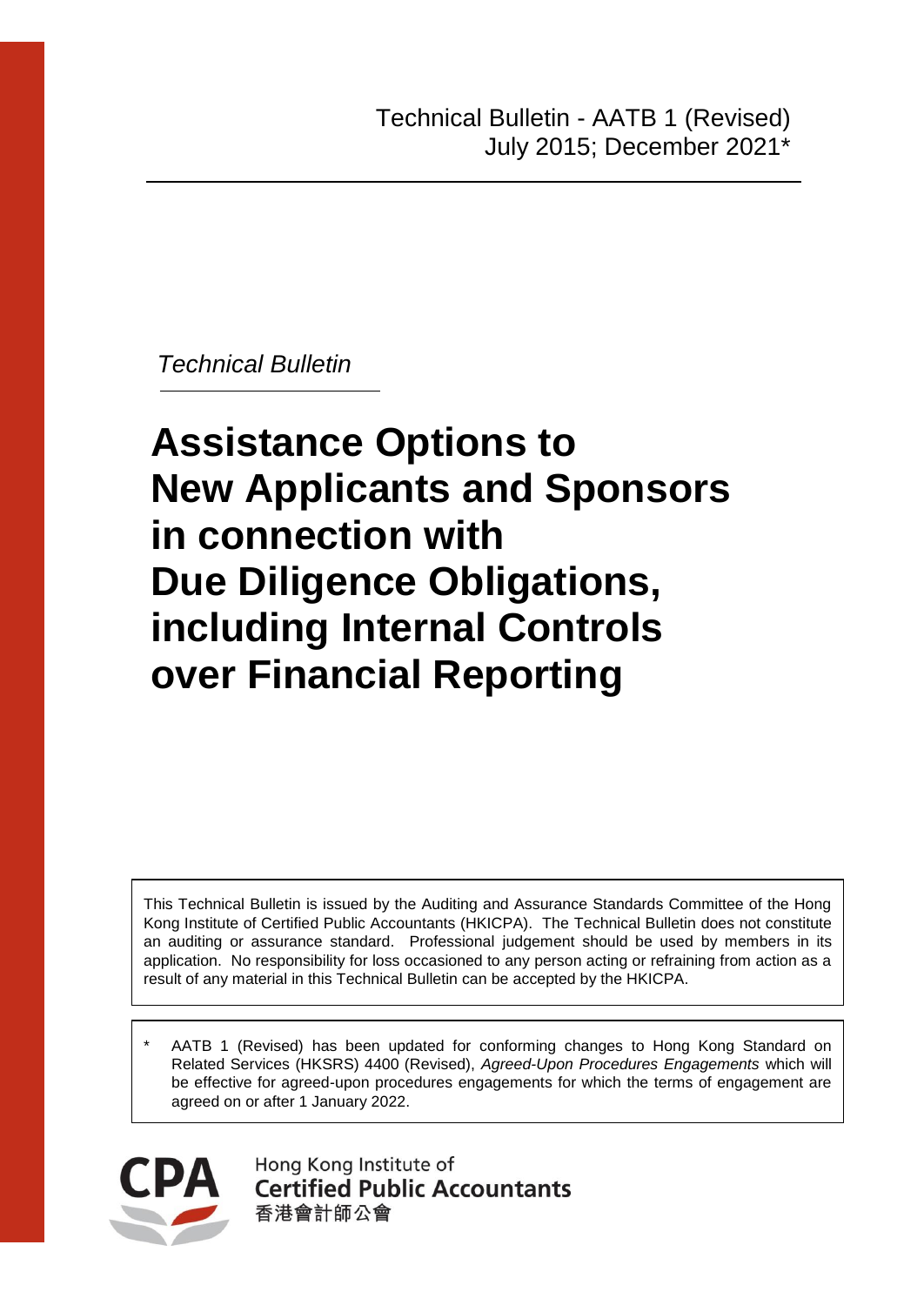**Copyright 2021 The Hong Kong Institute of Certified Public Accountants. All rights reserved.** 

**Permission is granted to make copies of this Technical Bulletin provided that such copies are for use in academic classrooms or for personal use and are not sold or disseminated, and provided further that each copy bears the following credit line: "Copyright by the Hong Kong Institute of Certified Public Accountants. All rights reserved. Used by permission". Otherwise, written permission from the HKICPA is required to reproduce, store or transmit this document, except as permitted by law.** 

**This Technical Bulletin is prepared by the HKICPA and is intended to provide information to members on the current practices in Hong Kong in regard to such engagements only. Professional advice should be taken before applying the content of this publication to your particular circumstances. While the HKICPA endeavours to ensure that the information in this publication is correct, no responsibility for loss to any person acting or refraining from action as a result of using any such information can be accepted by the HKICPA.**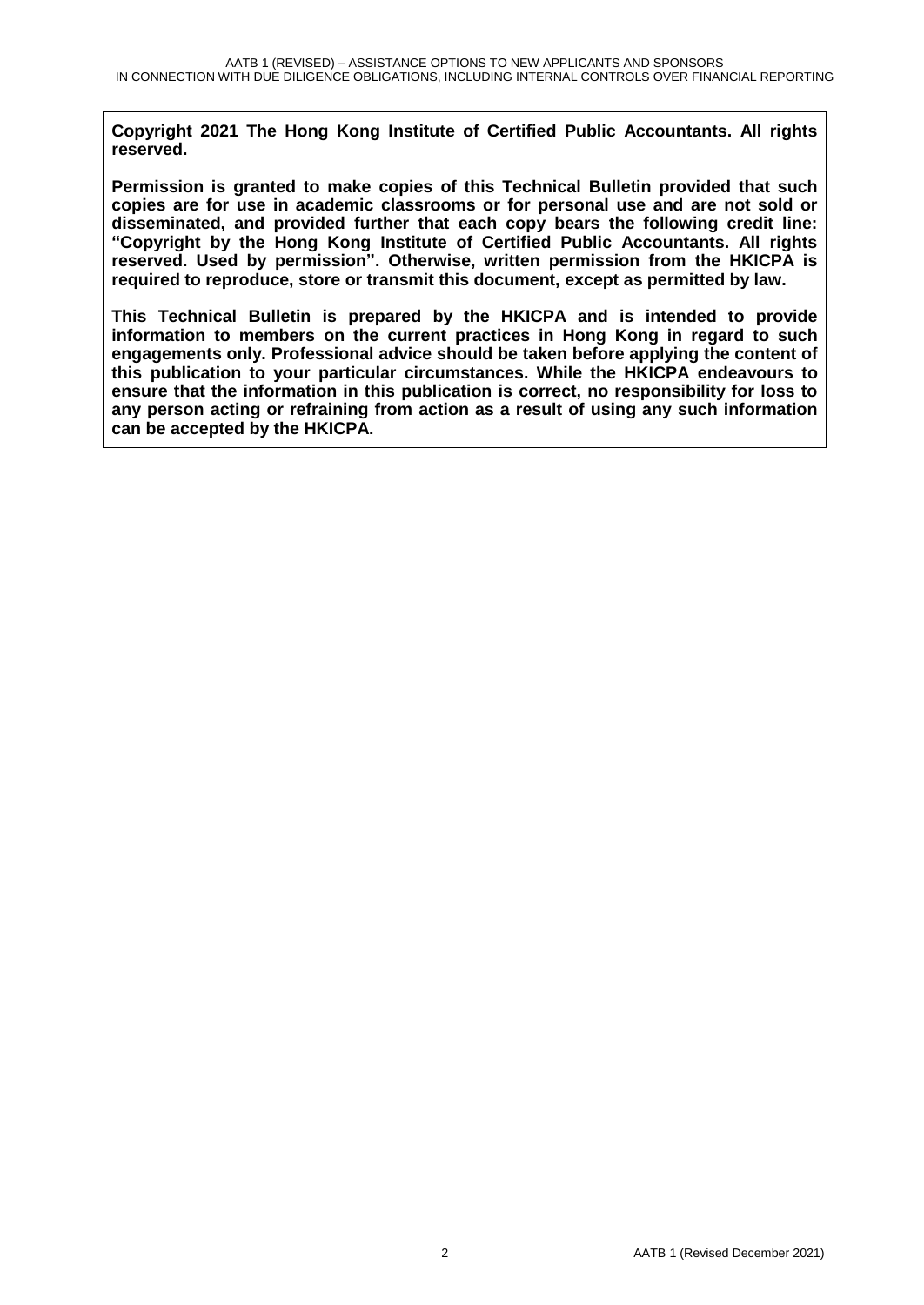#### **HONG KONG INSTITUTE OF CERTIFIED PUBLIC ACCOUNTANTS**

#### **TECHNICAL BULLETIN – AATB 1 (REVISED)**

#### **ASSISTANCE OPTIONS TO NEW APPLICANTS AND SPONSORS IN CONNECTION WITH DUE DILIGENCE OBLIGATIONS, INCLUDING INTERNAL CONTROLS OVER FINANCIAL REPORTING**

This Technical Bulletin is issued by the Auditing and Assurance Standards Committee of the Hong Kong Institute of Certified Public Accountants (HKICPA). The Technical Bulletin does not constitute an auditing or assurance standard. Professional judgement should be used by members in its application. No responsibility for loss occasioned to any person acting or refraining from action as a result of any material in this Technical Bulletin can be accepted by the HKICPA.

## **Contents Paragraph Numbers Paragraph Numbers** EXECUTIVE SUMMARY 1.12 A. Introduction 23-27 Part 1 – SUMMARY OF RESPECTIVE RESPONSIBILITIES OF DIRECTORS OF NEW APPLICANTS AND SPONSORS IN RESPECT OF DUE DILIGENCE OBLIGATIONS, INCLUDING INTERNAL CONTROLS OVER FINANCIAL REPORTING B. The responsibility of directors of new applicants 28 C. The Sponsors' declaration under Listing Rule 3A.13 29 Part 2 – THE SFC AND EXCHANGE'S EXPECTATIONS OF TYPICAL DUE DILIGENCE PERFORMED BY SPONSORS D. The SFC's expectations of Sponsors under the code of conduct 30-31 E. The Exchange's expectations of Sponsors under Practice Note 21 32-36 Part 3 – DISCUSSION OF TYPICAL TYPES OF ASSISTANCE TO BE PROVIDED BY ACCOUNTANTS 37-39 F. Long form report – internal controls over financial reporting 40-43 G. Agreed-upon procedures 44-48 H. Long form report – comprehensive review 49-53 Part 4 – ASSESSING AND REPORTING DEFICIENCIES I. Assessing and reporting deficiencies 54-61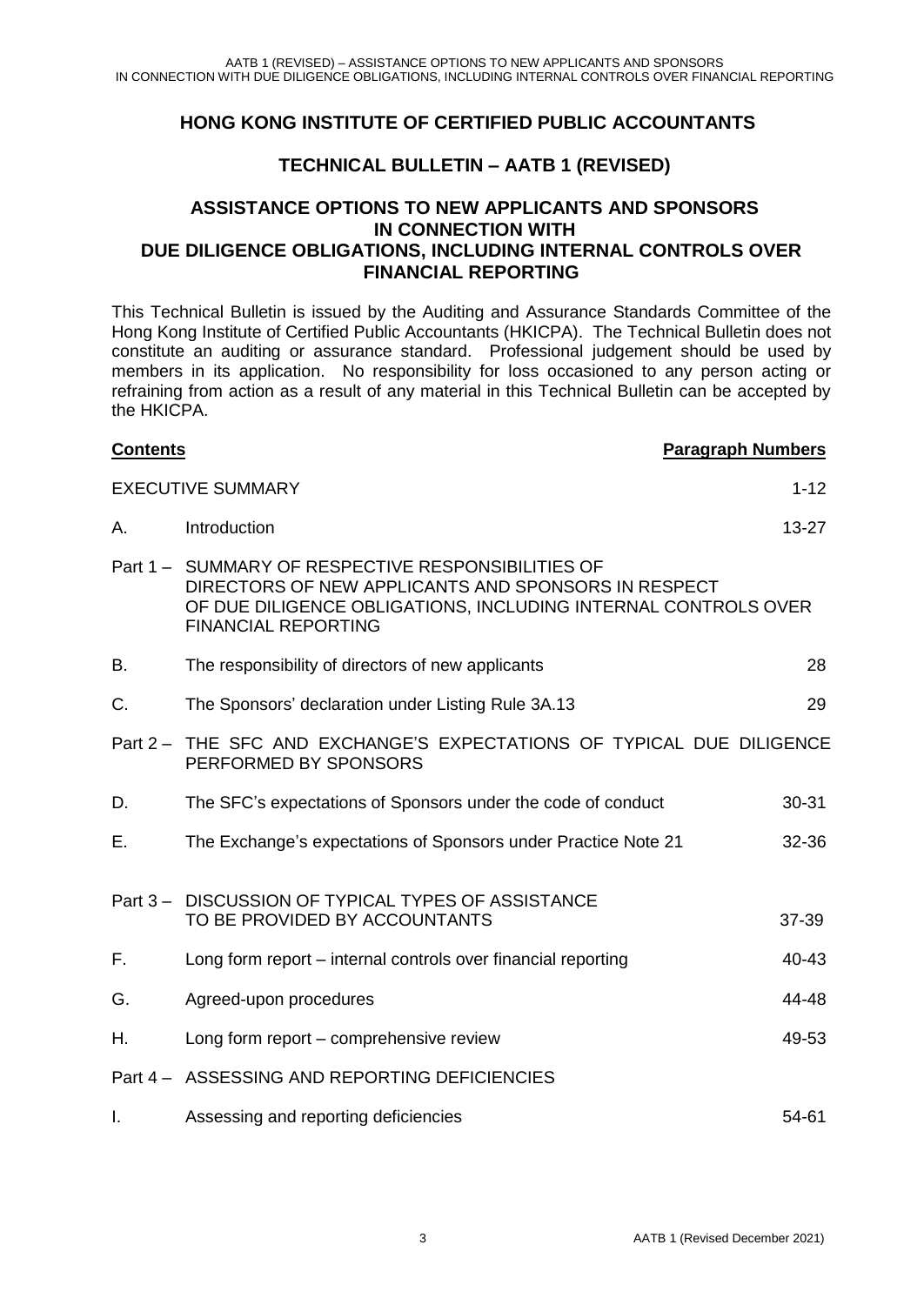#### Part 5 – OTHER MATTERS

J. Meetings with Sponsors 62-63

- Appendix 1 Matters to be considered over internal controls over financial reporting in respect of due diligence obligations
- Appendix 2 Basic principles in achieving effective internal controls over financial reporting
- Appendix 3 Illustrative scope of work in connection with due diligence assistance for internal controls over financial reporting
- Appendix 4 Expressing assurance on internal controls over financial reporting
- Appendix 5 Example long form report arrangement letter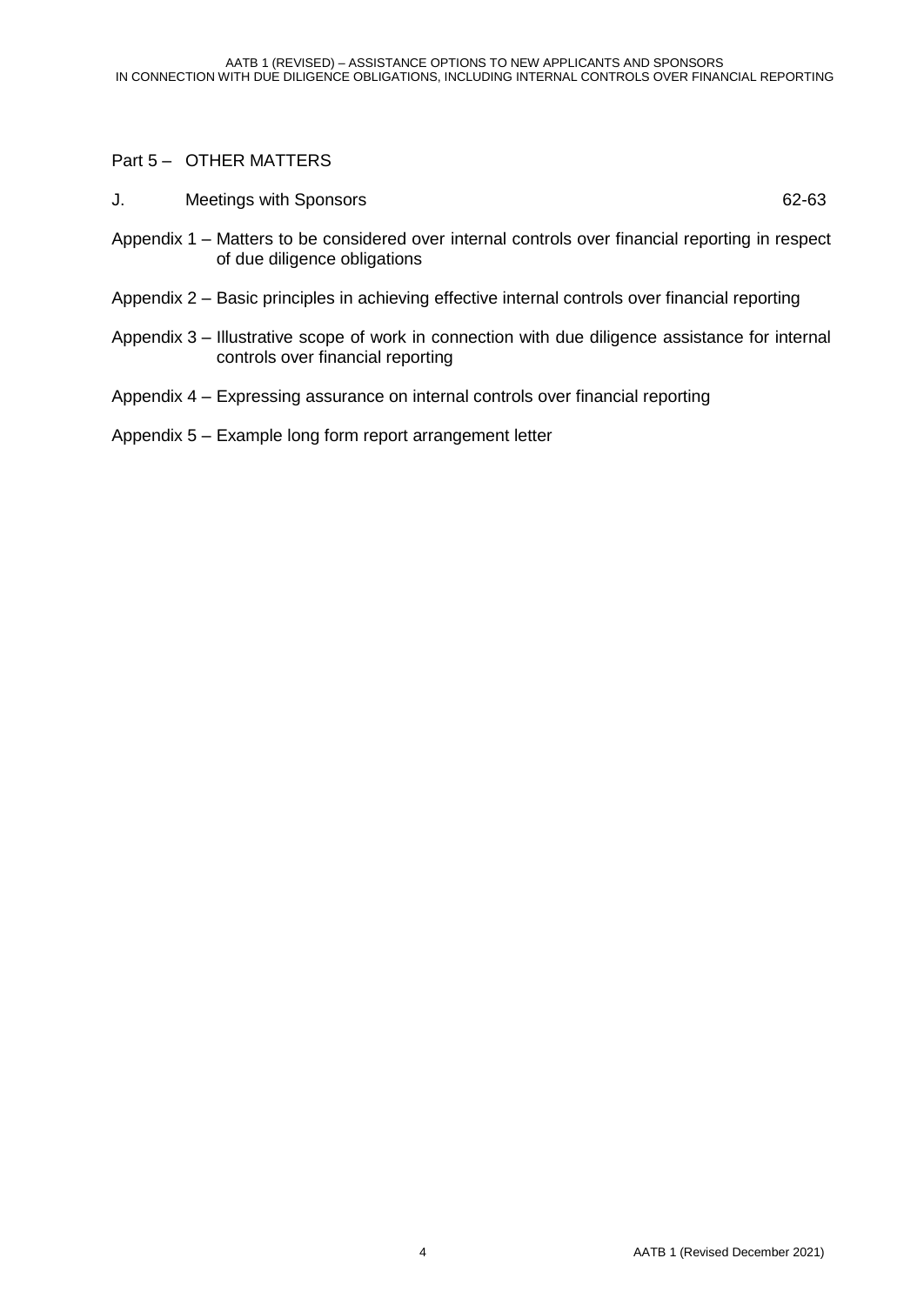#### **EXECUTIVE SUMMARY**

1

- 1. This Technical Bulletin is intended as a guide for members in public practice providing assistance to new applicants and Sponsors in connection with due diligence by Sponsors in respect of initial listing applications.
- 2. It may or may not be the case that the accounting firm engaged to provide assistance to the new applicant and the Sponsors is the same firm that is acting as reporting accountants for the new applicant's planned listing. Nevertheless, in the interests of simplicity, for the purposes of this Technical Bulletin the accounting firm engaged to provide assistance to the new applicant and the Sponsors is referred to as "the accountants".
- 3. In recent years, such assistance has typically taken the form of a long form report or agreed-upon procedures engagement over a new applicant's internal controls over financial reporting  $1$  as described in sections F and G respectively of this Technical Bulletin. Another form of assistance could be an engagement to express assurance on internal controls over financial reporting, although this has not been a common market practice in Hong Kong in view of the relative immaturity of many new applicants' system of internal controls over financial reporting for reasons described in paragraph 14. Engagements to express assurance on internal controls over financial reporting are discussed in Appendix 4.
- 4. In December 2012, the Securities and Futures Commission ("SFC") published its consultation conclusions on the regulation of Sponsors in connection with Initial Public Offerings ("IPOs")<sup>2</sup>. The reforms are aimed at ensuring Sponsors have a thorough understanding of the listing applicant prior to submitting a listing application and to enhance the quality of disclosures about the listing applicant. Many aspects of the new Sponsor regulations are known, for example, the process for public filing of the Application Proof, however, market practices will evolve over the months and years following the new regulations taking effect in October 2013. It can be expected, that the new focus on the role of the Sponsors in IPO transactions will lead to a greater focus on the role of accountants in providing due diligence assistance.
- 5. In addition to other requirements, such as the public filing of the Application Proof, Sponsors will be required to complete all reasonable due diligence on a listing applicant before submitting a listing application. In particular, Sponsors are required to come to a reasonable opinion that the listing applicant has established procedures, systems and controls (including accounting and management systems) which enable the listing applicant and its directors to comply with the Listing Rules and other relevant legal and regulatory requirements on an ongoing basis and that it has established procedures, systems and controls (including accounting and management systems) which provide a reasonable basis for the directors to make a proper assessment of the financial position and prospects of the listing applicant on an ongoing basis.

<sup>1</sup> The scope of internal controls over financial reporting is indicated by "Internal Control - Integrated Framework: Executive Summary, Framework and Appendices, and Illustrative Tools for Assessing Effectiveness of a System of Internal Control" issued by the Committee of Sponsoring Organizations of the Treadway Commission in 2013. For the purposes of this Technical Bulletin internal controls over financial reporting are taken also to include certain relevant supplementary areas of financial control including over key business processes, forecasting and budgeting and management reporting. See Appendices 2 and 3.

<sup>&</sup>lt;sup>2</sup> "Consultation Conclusions on the regulation of IPO sponsors" published by the Securities and Futures Commission in 2012.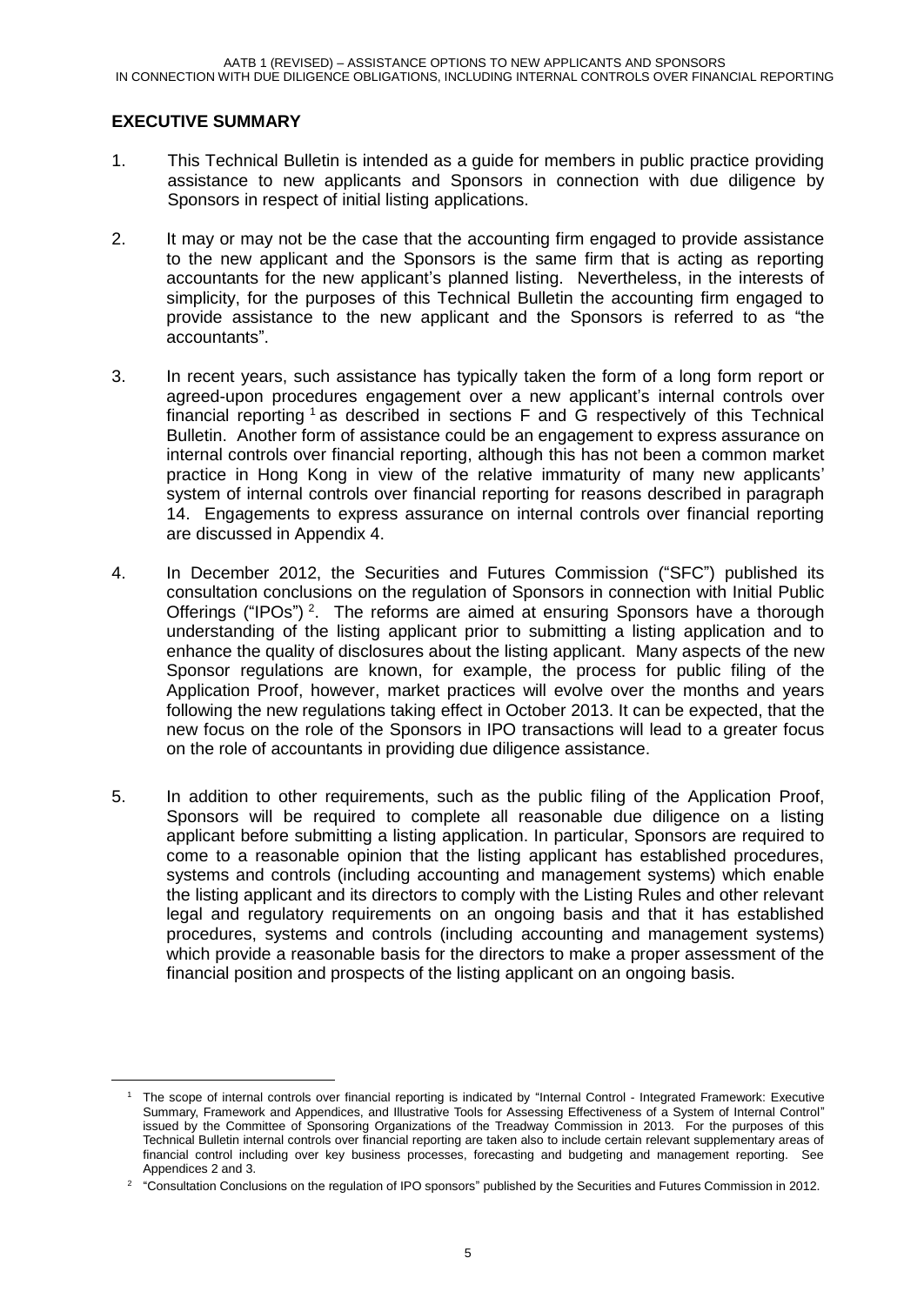- 6. Where material deficiencies are identified in relation to the operations and structure, procedures and systems, or directors and key senior managers of the listing applicant, the Sponsors will be required to provide adequate advice and recommendations to assist the listing applicant to remedy these material deficiencies, and to ensure that true, accurate and complete disclosure about the listing applicant is made to the public. Accountants can assist Sponsors in performing this function by the provision of services set out in this Technical Bulletin.
- 7. The SFC's consultation conclusions and subsequent amendments to the Code of Conduct for Persons Licensed by or Registered with the Securities and Futures Commission ("Code of Conduct") have drawn attention to the quality and nature of due diligence expected to be performed by Sponsors. Practice Note 21 to the Rules Governing the Listing of Securities on The Stock Exchange of Hong Kong Limited "Due Diligence by Sponsors in respect of Initial Listing Applications" ("Practice Note 21")<sup>3</sup> sets out due diligence expectations beyond internal controls over financial reporting. Sponsors may wish to engage the accountants to perform a broader due diligence than has historically been requested.
- 8. These types of engagements (i.e. assurance on internal controls over financial reporting, long form or agreed-upon procedures) continue to be available when considering the broader scope of potential due diligence activities. These types of engagements should not, however, be viewed as alternatives that are available or appropriate in every instance.
- 9. A key difference between a long form report and an agreed-upon procedures engagement over a listing applicant's internal controls over financial reporting is that only the long form report would prioritise and categorise any deficiencies identified according to their relative level of significance or risk, or materiality, and contain recommendations for improvement to the extent that deficiencies are identified. An agreed-upon procedures assignment includes identification of certain deficiencies, but does not provide any views on materiality or recommendations as to how the deficiencies can be addressed. In the case of agreed-upon procedures the Sponsor would, therefore, need to make its own assessment of the materiality of the deficiencies identified and make appropriate recommendations for rectification in consultation with the listing applicant without the benefit of the recommendations in this regard of the accountants.
- 10. Another significant difference between a long form report and an agreed-upon procedures engagement over a listing applicant's internal controls over financial reporting is that only the long form report would contain a narrative and commentary on the internal controls and systems of the listing applicant and any additional due diligence related activities undertaken by the accountants. Sponsors may consider the additional commentary provided by the long form report helpful in achieving a thorough understanding of the listing applicant's systems, processes and controls.

-

<sup>3</sup> The corresponding rules in the Rules Governing the Listing of Securities on the Growth Enterprise Market (GEM) of The Stock Exchange of Hong Kong Limited is Practice Note 2. For the purpose of this Technical Bulletin, the requirement under the Main Board Listing Rules is discussed. The same discussion is relevant to engagements in connection with listings on the GEM.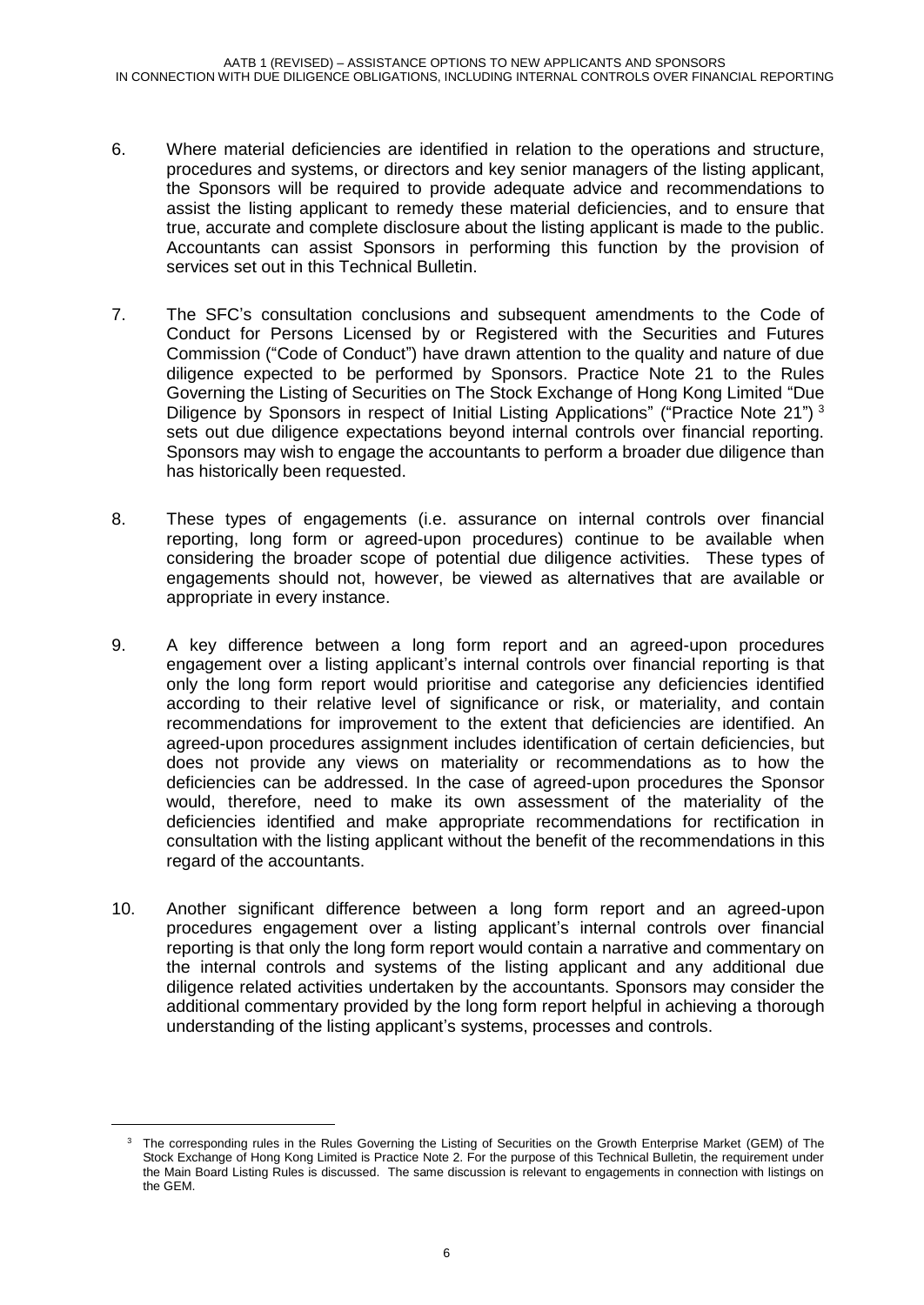- 11. The accountants will need to work closely with the new applicant and the Sponsors to agree the most appropriate approach given the new applicant's circumstances and the requirements of the new applicant and the Sponsors. If the listing applicant has engaged the accountants to perform due diligence procedures prior to appointing a Sponsor, the scope of work should be discussed with the Sponsor upon appointment and amended as necessary. Before accepting any engagement, the accountants should ensure that they have adequate expertise commensurate with the scope of the due diligence engagement requested.
- 12. The new IPO Sponsor regulatory regime requires the Sponsor to ensure that the listing applicant is ready to be a listed entity at the time of submitting a listing application. It should be noted that the nature of the assistance provided by accountants to the Sponsor is time consuming. Although the timing will vary for each engagement, for a typical long form report covering internal controls over financial reporting, the accountants will require, in general, at least 4 weeks to carry out relevant procedures and prepare a preliminary report, with a further 4 weeks to consider the listing applicant's remediation activities and prepare the follow up report. It is, therefore, to the benefit of all parties that the work of the accountants be started as soon as the new applicant has the positive intention to seek a listing. This increases the time available for the listing applicant to consider the outcomes of the engagement and remediate any material deficiencies (see Section I below for definition of "material deficiencies") that come out of the accountants' work (either through recommendations in a long form report or from an assurance engagement, or by considering the report of findings of an agreed-upon procedures engagement).

#### **A. Introduction**

- 13. In preparing for listing the directors of a new applicant should ensure that the new applicant has the capability to meet the demands of a listed company, including having established procedures, systems and controls (including accounting and management systems) which enable the listing applicant and its directors to comply with the Listing Rules and other relevant legal and regulatory requirements on an ongoing basis and to provide a reasonable basis for the directors to make a proper assessment of the financial position and prospects of the listing applicant on an ongoing basis. This typically means that management performs some form of assessment of the sufficiency of the new applicant's readiness in the run up to listing.
- 14. In practice, although they may have a positive intention to seek a listing, new applicants may not yet have designed and implemented internal controls over financial reporting sufficient for a listed company. Reasons for this include:
	- (a) the group may only have been formed following a recent reorganization in anticipation of listing, creating a new control environment; and
	- (b) whilst lower-level operational controls might be in place there is less in the way of the higher-level corporate and management controls required to enable management to plan the business and monitor its progress.
- 15. It has been indicated by the Sponsor community that it will normally be necessary for third party professionals to be engaged to assist them to undertake their due diligence enquiries. This assistance is likely, in a number of instances, to cover areas beyond the internal controls over financial reporting, as Sponsors seek to meet their broader obligations under Practice Note 21, and considering the Code of Conduct.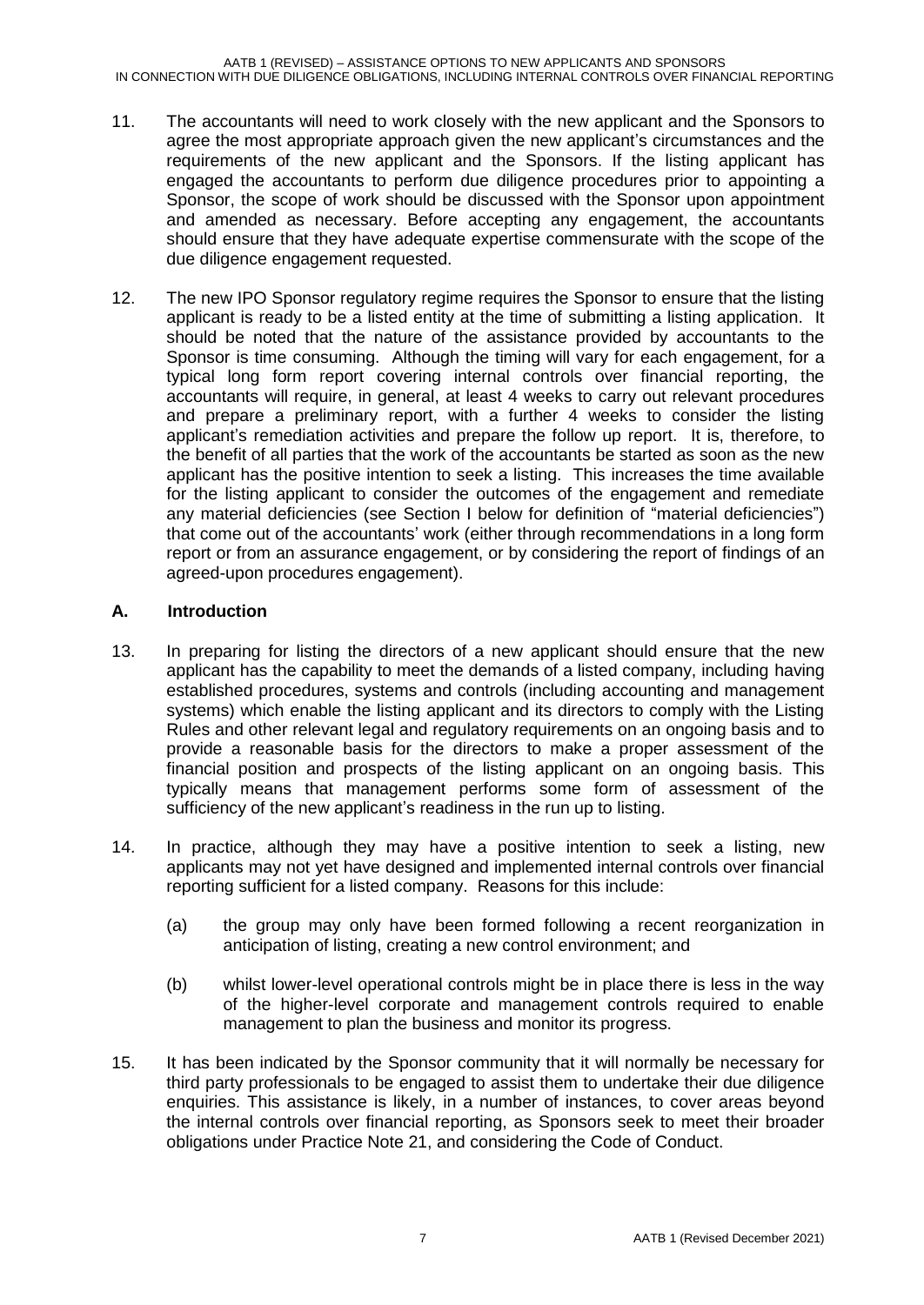- 16. Under the Code of Conduct, Sponsors will be required to complete all reasonable due diligence on a listing applicant before submitting the listing application. Where material deficiencies are identified in relation to the operations and structure, procedures and systems, or directors and key senior managers of the listing applicant, a Sponsor should provide adequate advice and recommendations to assist the listing applicant to remedy these material deficiencies, and to ensure that true, accurate and complete disclosure about the listing applicant is made to the public.
- 17. Practice Note 21 sets out the expectation of the Stock Exchange regarding the due diligence activities to be performed by Sponsors. These expectations have been set out in Part 2 of this Technical Bulletin.
- 18. In practice, accounting firms in Hong Kong are commonly engaged by new applicants or jointly engaged by new applicants and Sponsors to perform work in connection with the due diligence expectations as set out in Practice Note 21.
- 19. Assurance engagements fall within the Hong Kong Framework for Assurance Engagements for which independence is required in accordance with the Code of Ethics for Professional Accountants issued by the HKICPA. Although long form report engagements as described herein and agreed-upon procedures engagements do not fall within the Hong Kong Framework for Assurance Engagements, the accountants should ensure that such non-assurance services do not impair their independence when the accountants are also the auditors and/or engaged as the reporting accountants for the IPO. In this context, consideration should be given to whether long form report engagements and agreed-upon procedures engagements should be performed in whole or in part by personnel not involved in the financial statement audit and accountants' report engagements and with different reporting lines within the firm. Irrespective of whether their work takes the form of a long form report, agreed-upon procedures or assurance engagement, the accountants should apply safeguards by ensuring that:
	- (a) the new applicant acknowledges its responsibility for establishing, maintaining and monitoring the procedures, systems and controls (including accounting and management systems) which are sufficient to enable the applicant and its directors to comply with the Listing Rules and other relevant legal and regulatory requirements on an ongoing basis and to provide a reasonable basis for the directors to make a proper assessment of the financial position and prospects of the applicant on an ongoing basis;
	- (b) the new applicant designates a competent employee, preferably within senior management, to be responsible for the procedures, systems and controls referred to in (a) above and all management decisions made in connection therewith; and
	- (c) the new applicant is responsible for evaluating the adequacy of the scope of work of the accountants and determining which recommendations of the accountants should be implemented.
- 20. The Code of Ethics for Professional Accountants issued by the HKICPA refers to the provision of services to an audit client:
	- (a) which involve either the design or implementation of financial information technology systems that are used to generate information forming part of a client's financial statements and which may create a self-review threat; and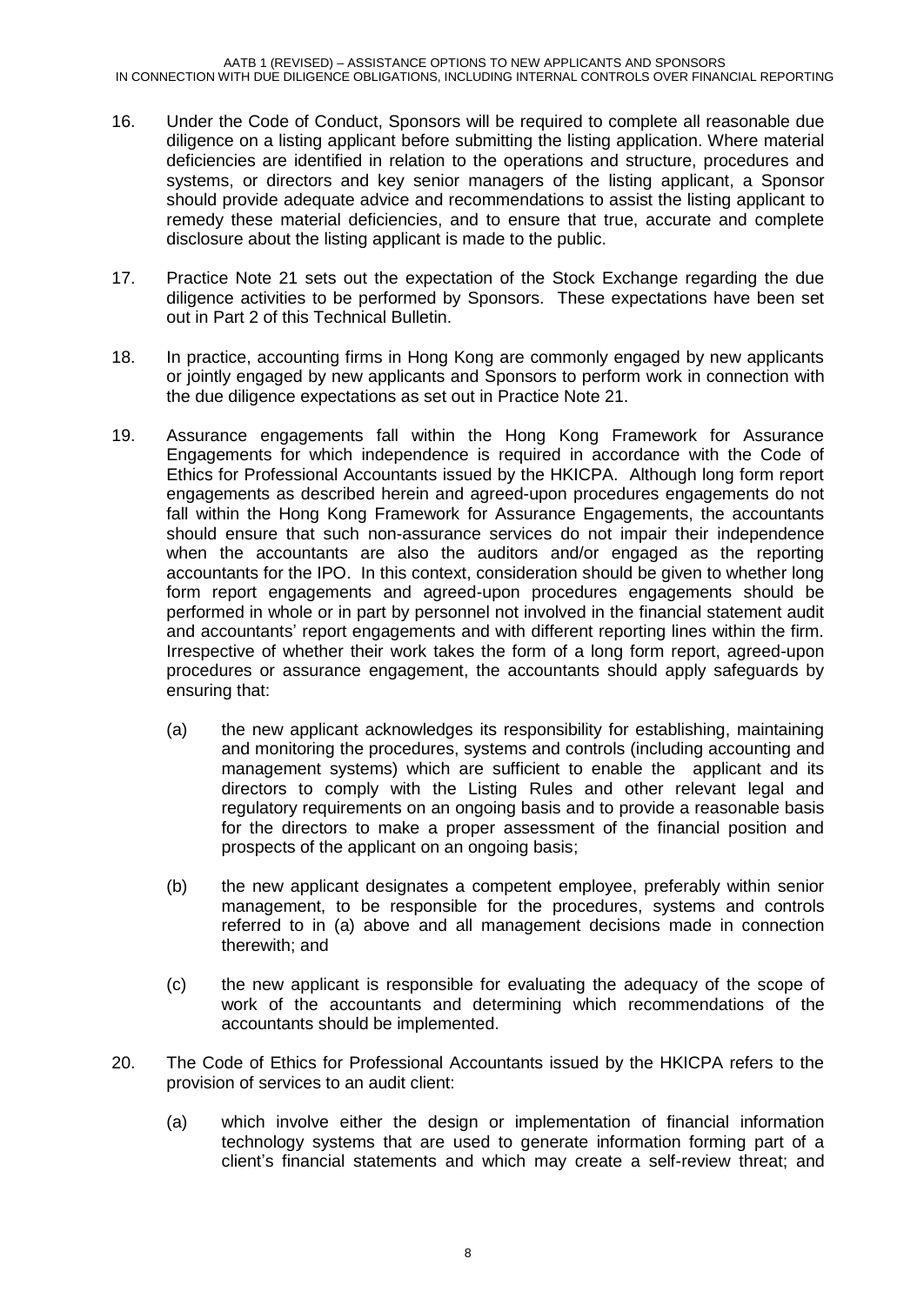(b) in connection with the assessment, design and implementation of internal accounting controls and risk management controls which are not considered to create a threat to independence provided the auditors do not perform management functions.

In this context, the provision of services in connection with the design and implementation of financial information technology systems and internal accounting controls and risk management controls would be the subject of an engagement separate from the accountants' engagement to assist in connection with due diligence obligations, including internal controls over financial reporting.

- 21. In circumstances where the engaged firm is not also appointed as the auditor or reporting accountant, the firm should still ensure the firm's relationship with the listing applicant and other services performed for the listing applicant do not result in an impairment of applicable independence requirements. Where the engaged firm is also the reporting accountants, the firm will be able to, and should, state that they are independent in accordance with the Code of Ethics for Professional Accountants issued by the HKICPA. If the engaged firm is different to the reporting accountants, the engaged firm should state, in their report or in the engagement letter, whether or not that they are independent in accordance with the Code of Ethics for Professional Accountants issued by the HKICPA.
- 22. As noted above, the work to be undertaken by the accountants is normally done either under a joint engagement with both the new applicant and the Sponsors or under an engagement with the new applicant only with the Sponsors as a third party. It is assumed for the purposes of this Technical Bulletin that both the new applicant and the Sponsors will together determine the type of assistance to be given by the accountants. The new applicant and the Sponsors will also agree with the accountants the detailed scope of work to be performed, including that work which the Sponsors require to be performed by the accountants in connection with the Sponsors' declaration under the Listing Rules (See section C. below). In certain circumstances, for example for IPOs, the accountants may be requested to include other parties connected with the listing as addressees to the report. The report of the accountants will be provided solely in the context of the due diligence procedures undertaken or procured to be undertaken by the addressees.
- 23. If the accountants are not jointly engaged there should be terms within the engagement letter with the new applicant setting out the basis on which the report is to be passed to the Sponsor, and if requested, the Stock Exchange, the SFC and other relevant regulatory authorities or as required by law or regulation. For the purpose of this Technical Bulletin, it is assumed that both the new applicant and the Sponsor will be addressees to the engagement letter and the report(s). An example arrangement letter for a long form report engagement (see sections F and H of this Technical Bulletin) is included in Appendix 5.
- 24. It should be understood that any engagement by the accountants to assist the new applicant and the Sponsors in connection with due diligence in respect of an initial listing application will be a private reporting engagement as distinct from a public reporting engagement. In connection with this engagement, the Sponsors will need to ensure that the engaged firm provides the assistance envisaged by the Listing Rules applicable to "Experts" (as set out in Listing Rule 3A.05), whether or not the engaged firm meets such definition under the Listing Rules.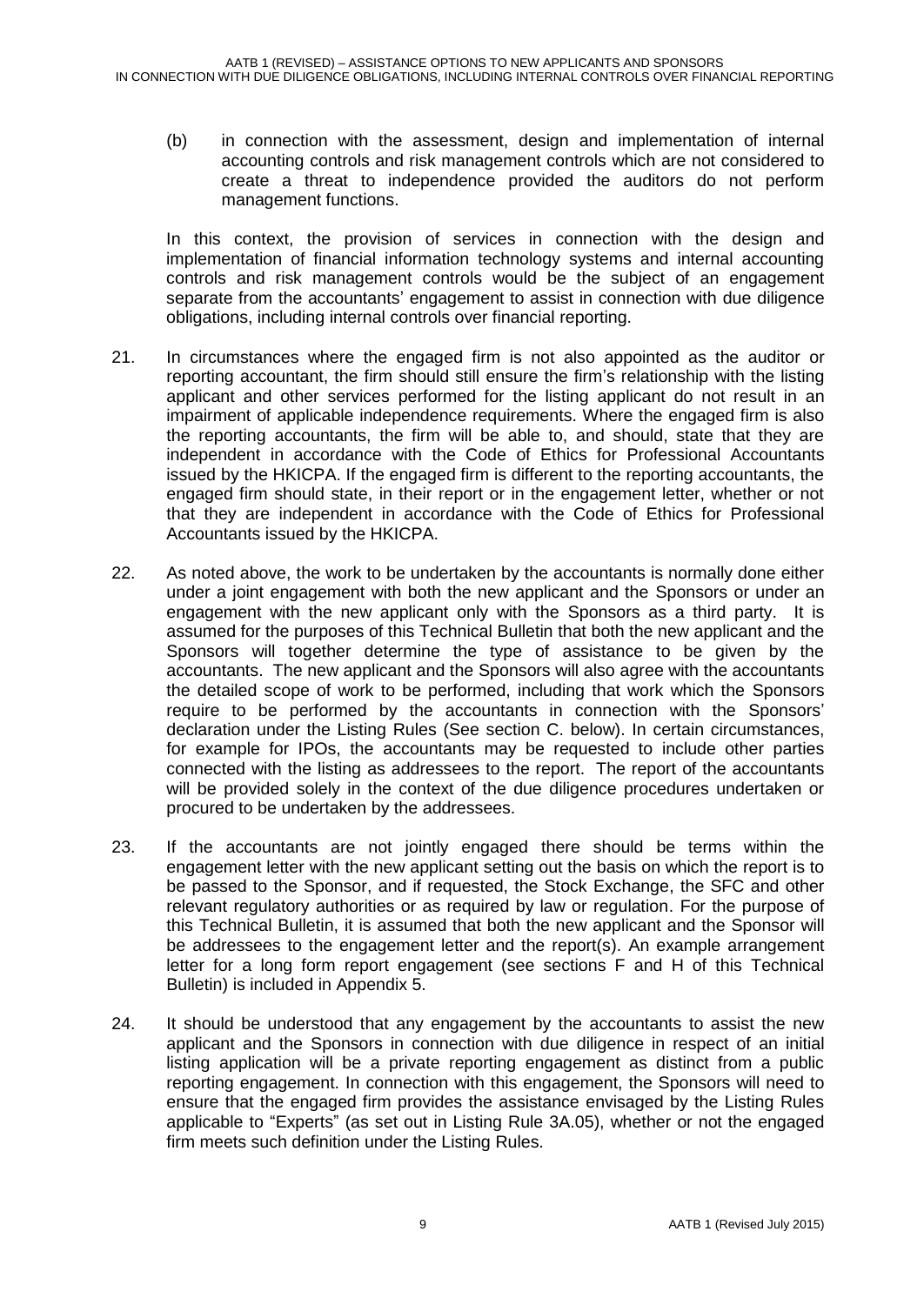- 25. An engagement for the accountants who also act as the reporting accountants to assist the new applicant and the Sponsors in connection with due diligence in respect of an initial listing application will also be a separate engagement from that described in Hong Kong Standard on Investment Circular Reporting Engagements 400 "Comfort Letters and Due Diligence Meetings", the purpose of which is to provide comfort in respect of the integrity of certain information disclosed in the investment circular, or to comment on changes in selected financial statement items subsequent to the latest period reported on in the accountants' report.
- 26. The scope of work in a typical due diligence assistance assignment is not designed to allow accountants to express an opinion on the state of the new applicant's controls and/or the broader due diligence performed by the Sponsors in respect of an initial listing application. The accountants do not, and could not, express such an opinion based on the procedures applied. In these circumstances, it would be inappropriate to quote from the report of the accountants or make any reference in the prospectus to the work of the accountants that could potentially be misinterpreted as the accountants providing assurance or a conclusion on either the effectiveness of internal controls or the Sponsors' due diligence procedures.
- 27. Against this background, this Technical Bulletin discusses the responsibilities of the directors of new applicants and the Sponsors in respect of due diligence relating to an initial listing application and the different ways in which the accountants can assist new applicants and Sponsors in assessing, inter alia, the new applicants' internal controls over financial reporting.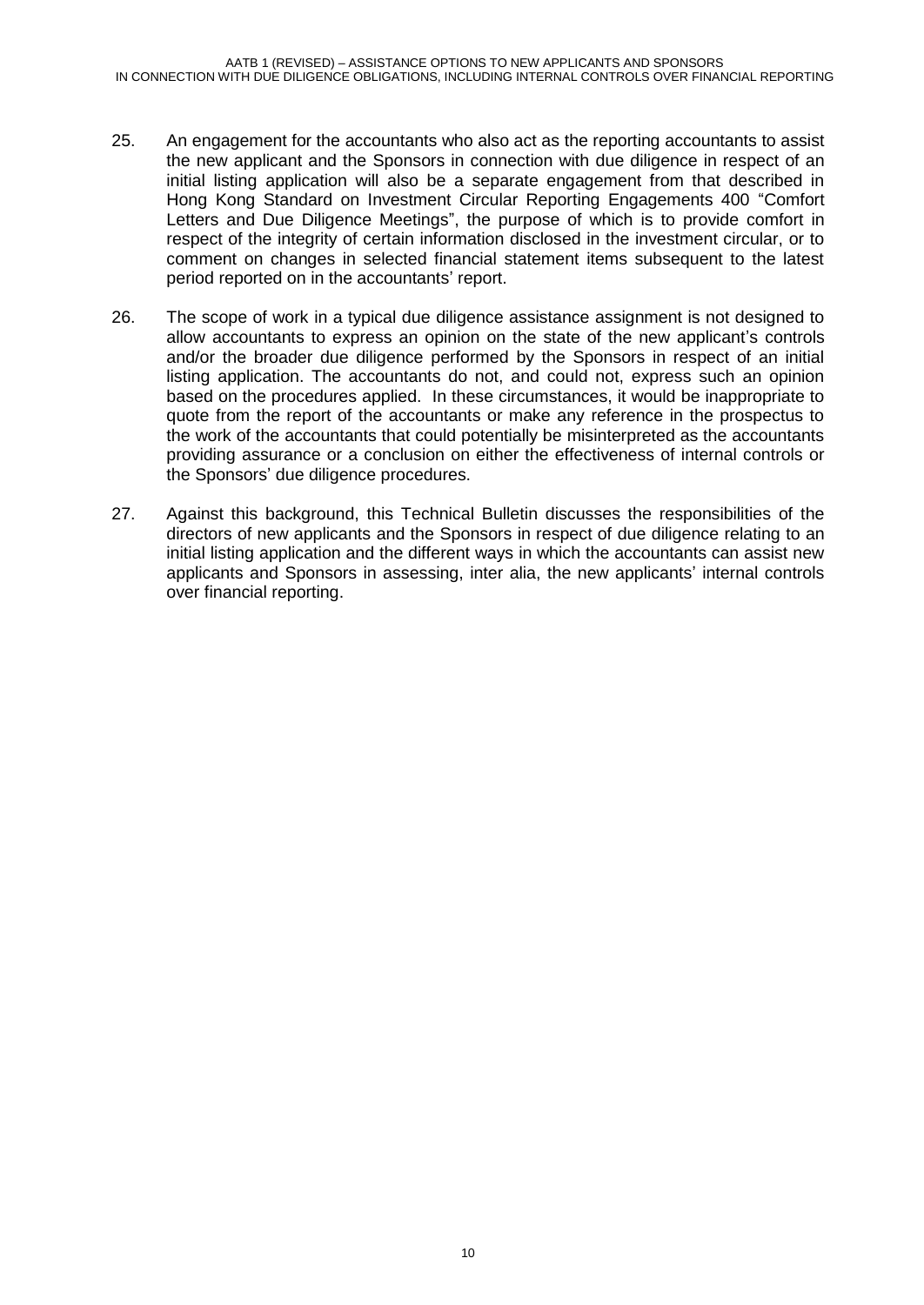#### **Part 1 –SUMMARY OF RESPECTIVE RESPONSIBILITIES OF DIRECTORS OF NEW APPLICANTS AND SPONSORS IN RESPECT OF DUE DILIGENCE OBLIGATIONS, INCLUDING INTERNAL CONTROLS OVER FINANCIAL REPORTING**

#### **B. The responsibility of directors of new applicants**

28. The Listing Rules make it clear that it is the responsibility of the new applicants to establish procedures, systems and controls (including accounting and management systems) which are sufficient to enable the new applicants' directors to make a proper assessment of the financial position and prospects of the new applicant and its subsidiaries, both before and after listing.

#### **C. The Sponsors' declaration under Listing Rule 3A.13**

29. Under Listing Rule 3A.13 the Sponsor is required to declare that, among others, "Having made reasonable due diligence inquiries, we have reasonable grounds to believe and do believe that:

...

- (ii) the Company is in compliance with all the conditions in Chapter 8 of the Exchange Listing Rules (except to the extent that compliance with those rules has been waived by the Exchange in writing);
- (iii) the Company's listing document contains sufficient particulars and information to enable a reasonable person to form as a result thereof a valid and justifiable opinion of the shares, the financial condition and profitability of the Company at the time of the issue of the listing document;
- (iv) the information in the listing document:
	- (A) contains all information required by relevant legislation and rules; and
	- (B) is true, accurate, complete, and not misleading in all material respects, or, to the extent it consists of opinions or forward looking statements by the Company's directors or any other person, such opinions or forward looking statements have been made after due and careful consideration and on bases and assumptions that are fair and reasonable;
- (v) the Company has established procedures, systems and controls (including accounting and management systems) which are adequate having regard to the obligations of the Company and its directors under the Exchange Listing Rules and other relevant legal and regulatory requirements (in particular rules 13.09, 13.10, 13.46, 13.48 and 13.49, Chapters 14 and 14A and Appendix 16, and Part XIVA of the Securities and Futures Ordinance) and which provide a reasonable basis to enable the Company's directors to make a proper assessment of the financial position and prospects of the Company and its subsidiaries, both immediately before and after listing;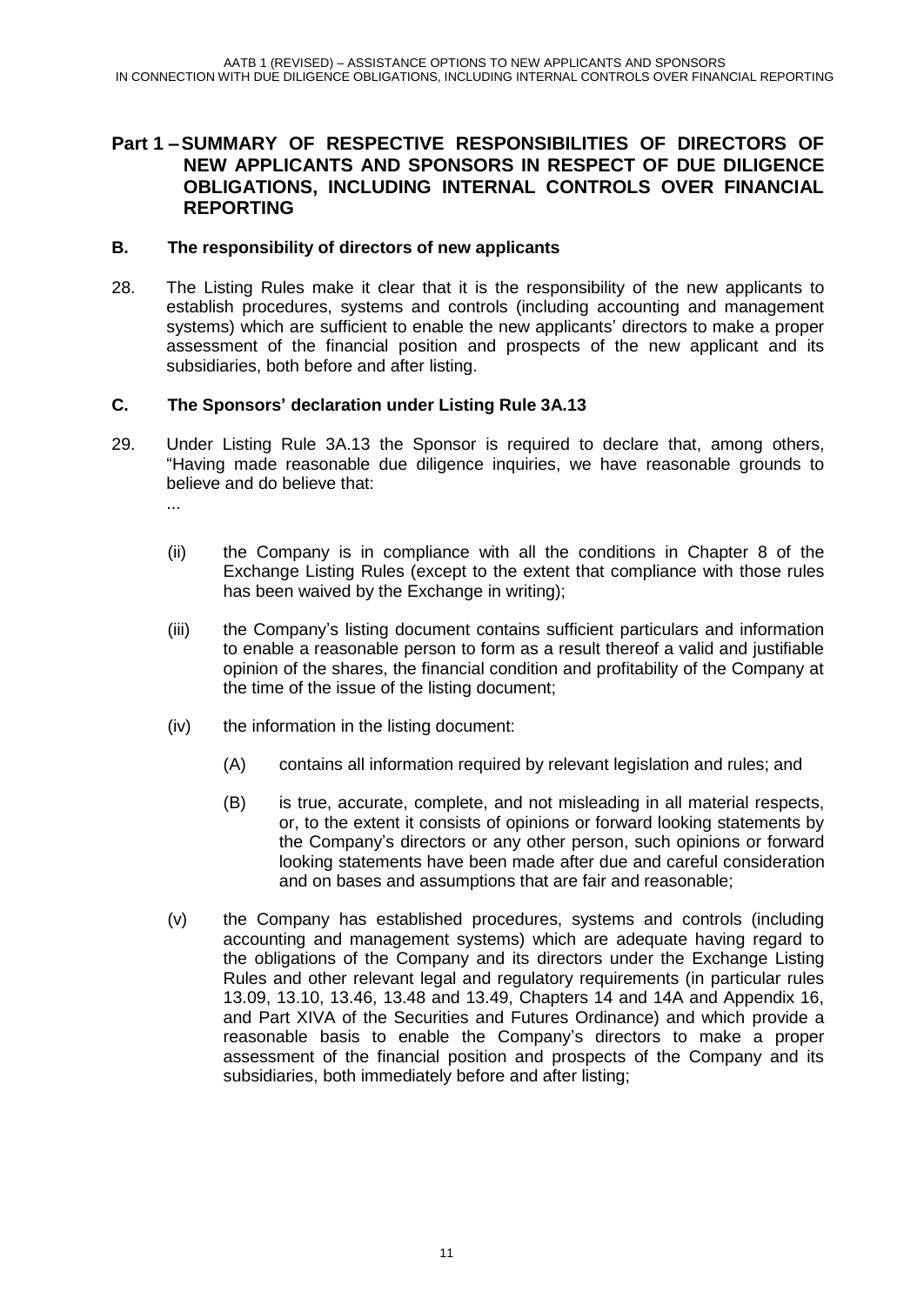- (vi) the Company's directors collectively have the experience, qualifications and competence to manage the Company's business and comply with the Exchange Listing Rules, and individually have the experience, qualifications and competence to perform their individual roles, including an understanding of the nature of their obligations and those of the Company as an issuer under the Exchange Listing Rules and other legal or regulatory requirements relevant to their role; and
- (vii) there are no other facts bearing on the Company's application for listing of and permission to deal in its securities which, in our opinion, should be disclosed to the Exchange."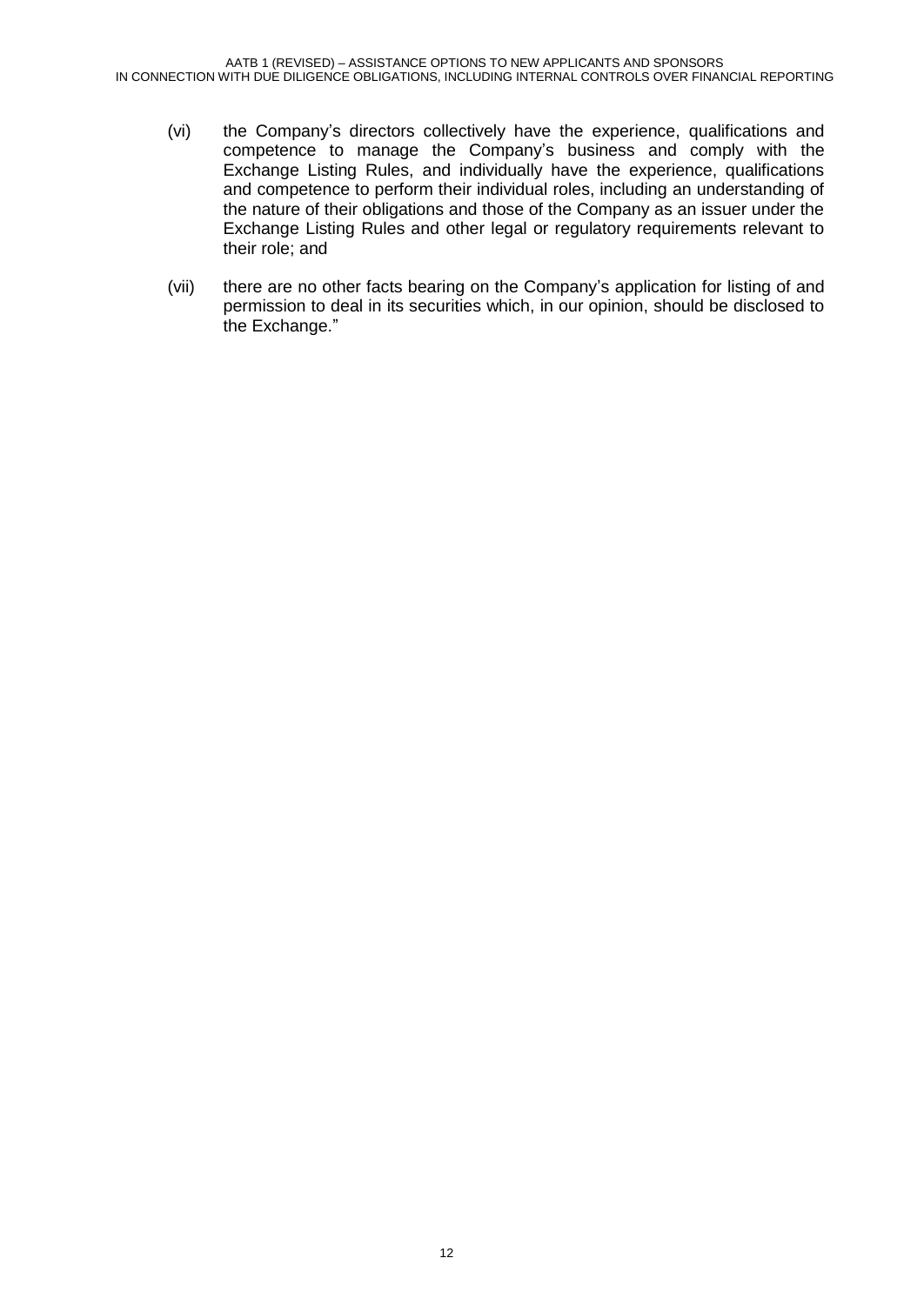#### **Part 2 – THE SFC AND EXCHANGE'S EXPECTATIONS OF TYPICAL DUE DILIGENCE PERFORMED BY SPONSORS**

#### **D. The SFC's expectations of Sponsors under the code of conduct**

- 30. Paragraph 17 of the Code of Conduct sets out the key obligations of Sponsors. Paragraph 17.3(a)(i) of the Code of Conduct states that based on reasonable due diligence, a sponsor should have a sound understanding of a listing applicant, including its history and background, business and performance, financial condition and prospects, operations and structure, procedures and systems.
- 31. Paragraph 17.6(d)(ii) of the Code of Conduct also notes that, regarding the preparation of the listing document, a Sponsor should:
	- … (ii) Achieve a thorough understanding of the listing applicant, including its business, history, background, structure and systems.

#### **E. The Exchange's expectations of Sponsors under Practice Note 21**

- 32. Practice Note 21 sets out the Exchange's expectations of the due diligence that Sponsors will typically perform. It should be read together with Chapter 3A of the Listing Rules and paragraph 17 of the Code of Conduct.
- 33. Paragraph 11 of Practice Note 21 states: "Typical due diligence inquiries in relation to the collective and individual experience, qualifications, competence and integrity of the directors include:
	- (a) reviewing written records that demonstrate each director's past performance as a director of the new applicant including participation in board meetings and decision making relating to the management of the new applicant and its business;
	- (b) assessing individually and collectively the financial literacy, corporate governance experience and competence generally of the directors with a view to determining the extent to which the board of the new applicant as a whole has a depth and breadth of financial literacy and understanding of good corporate governance, having regard to any code on corporate governance practices that the Exchange publishes from time to time; and
	- (c) reviewing the financial and regulatory track record of each publicly listed company (this includes companies listed on other exchanges as well as on the Exchange) of which any of the new applicant's directors is or was an executive or non-executive director, for example, by reference to company disclosures, media articles and information about those companies on the website of the relevant stock exchange."
- 34. Paragraph 12 of Practice Note 21 states: "Typical due diligence inquiries in relation to the new applicant's compliance with the qualifications for listing include:
	- (a) searching the company registry in the new applicant's place of incorporation to confirm that the new applicant is duly established in that place and that the new applicant is in compliance with its memorandum and articles of association or equivalent constitutive documents,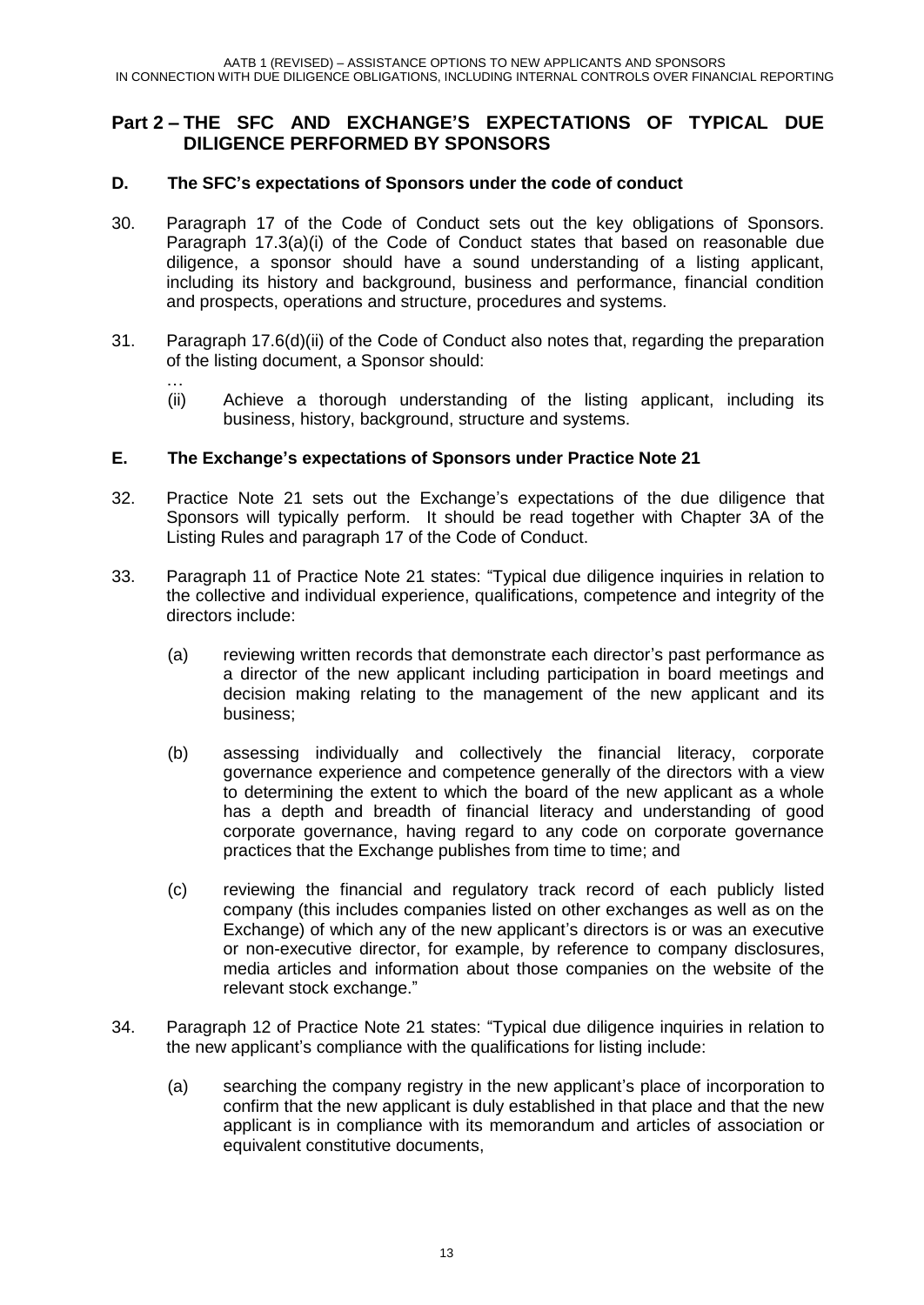- (b) reviewing material financial information, including:
	- (i) financial statements of the new applicant;
	- (ii) financial statements of all subsidiaries of the new applicant and other companies that are material to the group's financial statements; and
	- (iii) the internal financial records, tax certificates and supporting documents to the tax certificates for the trading record period.

Such review would in most cases include interviewing the new applicant's accounting staff and internal and external auditors and reporting accountants and, where relevant, obtaining comfort from the new applicant's external auditors or reporting accountants based upon agreed procedures; and

- (c) assessing the accuracy and completeness of the information submitted by the new applicant to demonstrate that it satisfies the trading record requirement."
- 35. Paragraph 13 of Practice Note 21 states: "Typical due diligence inquiries in respect of each new applicant and the preparation of its listing document and supporting information include:
	- (a) assessing the financial information to be published in the listing document including:
		- (i) obtaining written confirmation from the new applicant and its directors that the financial information (other than that already reported upon by a reporting accountant) has been properly extracted from the relevant underlying accounting records; and
		- (ii) being satisfied that the confirmation referred to at paragraph (i) has been given after due and careful inquiry by the new applicant and its directors;
	- (b) assessing the new applicant's performance and finances, business plan and any profit forecast or estimate, including an assessment of the reasonableness of budgets, projections and assumptions made when compared with past performance, including historical sales, revenue and investment returns, payment terms with suppliers, costs of financing, long-term liabilities and working capital requirements. This would normally include interviewing the new applicant's senior management and would often involve interviewing the new applicant's major suppliers and customers, creditors and bankers;
	- (c) assessing whether there has been any change since the date of the last audited balance sheet included in the listing document that would require disclosure to ensure the listing document is complete and not misleading;
	- (d) assessing whether it is reasonable to conclude that the proceeds of the issue will be used as proposed by the new applicant, taking into account the outcome of the Sponsor's assessment of, in particular, the new applicant's existing cash and liquid reserves, projected liabilities, working capital requirements and expenditure controls;
	- (e) undertaking a physical inspection of material assets, whether owned or leased, including property, plant, equipment, inventory and biological assets (for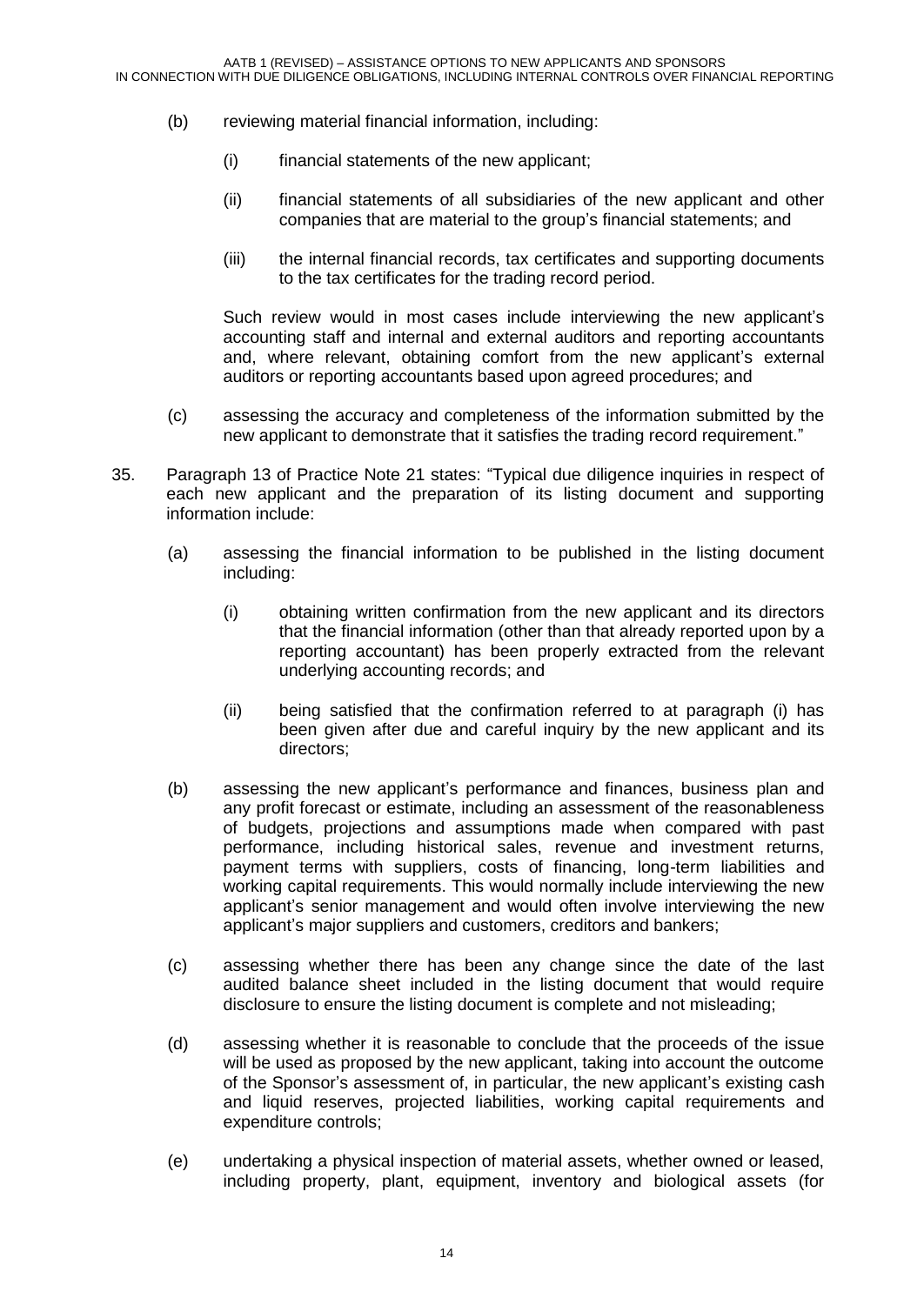example, livestock or crops) used or to be used in connection with the new applicant's business;

- (f) reaching an understanding of the new applicant's production methods;
- (g) reaching an understanding of the manner in which the new applicant manages its business, including as relevant actual or proposed marketing plans, including distribution channels, pricing policies, after-sales service, maintenance and warranties;
- (h) reviewing the business aspects of all contracts material to the new applicant's business;
- (i) reviewing legal proceedings and other material disputes that are current or recently resolved (for example, resolved in the previous 12 months) and in which the new applicant is involved, and all proceedings or material disputes the new applicant knows to be contemplated and which may involve the new applicant or one of its subsidiaries;
- (j) analysing the business aspects of economic, political or legal conditions that may materially affect the new applicant's business;
- (k) considering the industry and target markets in which the new applicant's business has principally operated and is intended to principally operate, including geographical area, market segment and competition within that area and/or segment (including existing and potential principal competitors and their relative size, aggregate market share and profitability);
- (l) assessing whether there is appropriate documentation in place to confirm that the material assets, whether owned or leased, including property, plant, equipment, inventory and biological assets used or to be used, in connection with the new applicant's business, are appropriately held by the new applicant (for example, reviewing the relevant certificates of title and rights of land use);
- (m) assessing the existence, validity and business aspects of proprietary interests, intellectual property rights, licensing arrangements and other intangible rights of the new applicant;
- (n) reaching an understanding of the technical feasibility of each new product, service or technology developed, being developed or proposed to be developed under the new applicant's business plan that may materially affect the new applicant's business; and
- (o) assessing the stage of development of the new applicant's business and assessing the new applicant's business plan and any forecasts or estimates, including reaching an understanding of the commercial viability of its product(s), service(s) or technology, including an assessment of the risk of obsolescence as well as market controls, regulation and seasonal variation."
- 36. Paragraph 15 of Practice Note 21 states: "Typical due diligence inquiries in relation to the new applicant's accounting and management systems and in relation to the directors' appreciation of their and the new applicant's obligations include:
	- (a) assessing the new applicant's accounting and management systems that are relevant: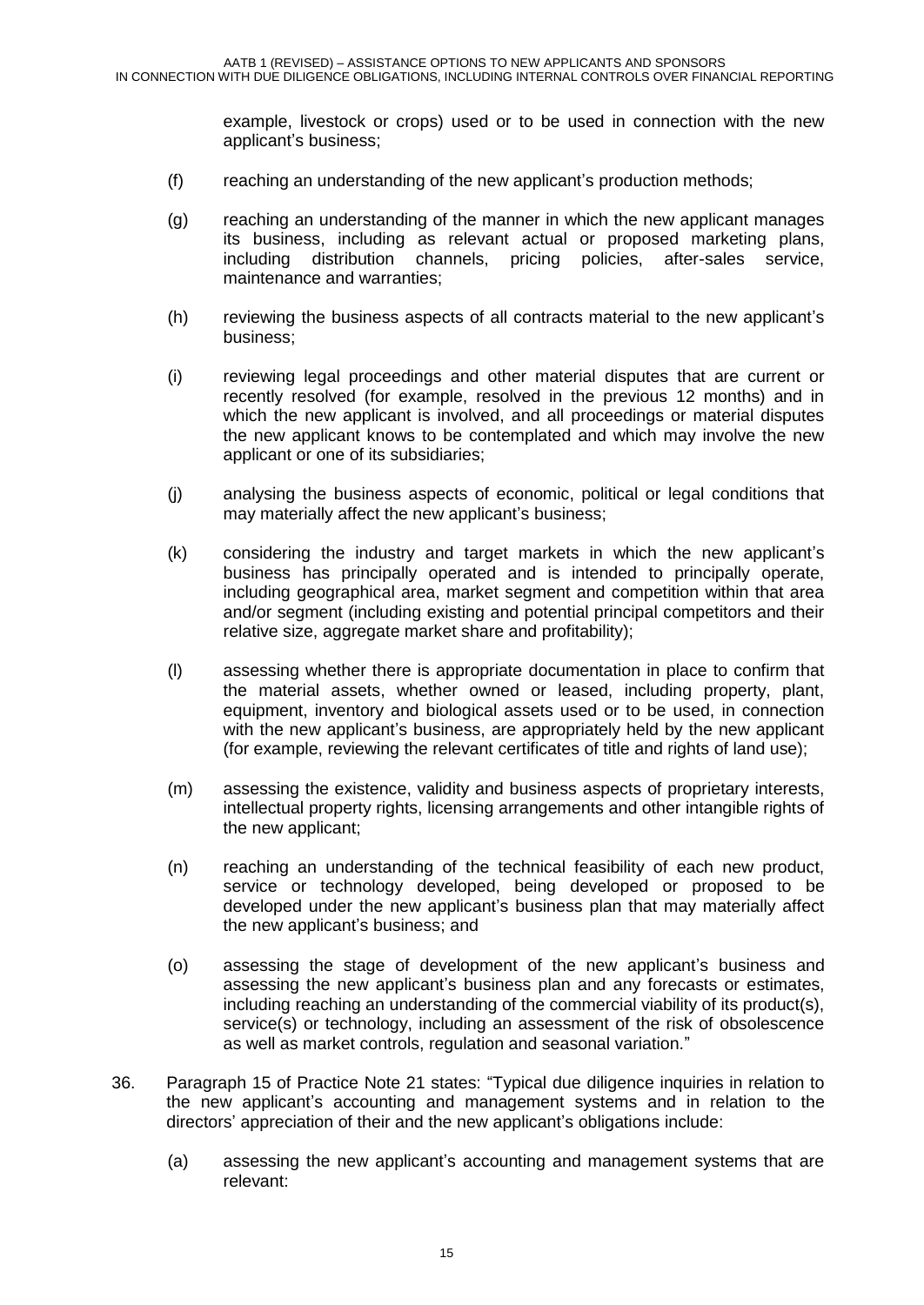- (i) to the obligations of the new applicant and its directors to comply with the Exchange Listing Rules and other legal and regulatory requirements, in particular the financial reporting, disclosure of price sensitive information and notifiable and connected transaction requirements; and
- (ii) to the directors' ability to make a proper assessment of the financial position and prospects of the new applicant and its subsidiaries, both immediately before and after listing.

This assessment should cover the new applicant's compliance manuals, policies and procedures including corporate governance policies and any letters given by the reporting accountants to the new applicant that comment on the new applicant's accounting and management systems or other internal controls; and

- (b) interviewing all directors and senior managers with key responsibilities for ensuring compliance with the Exchange Listing Rules and other legal and regulatory requirements (including the staff responsible for the accounting and financial reporting function, company secretary and any compliance officers) to assess:
	- (i) their individual and collective experience, qualifications and competence; and
	- (ii) whether they appear to understand relevant obligations under the Exchange Listing Rules and other relevant legal and regulatory requirements and the new applicant's policies and procedures in respect of those obligations".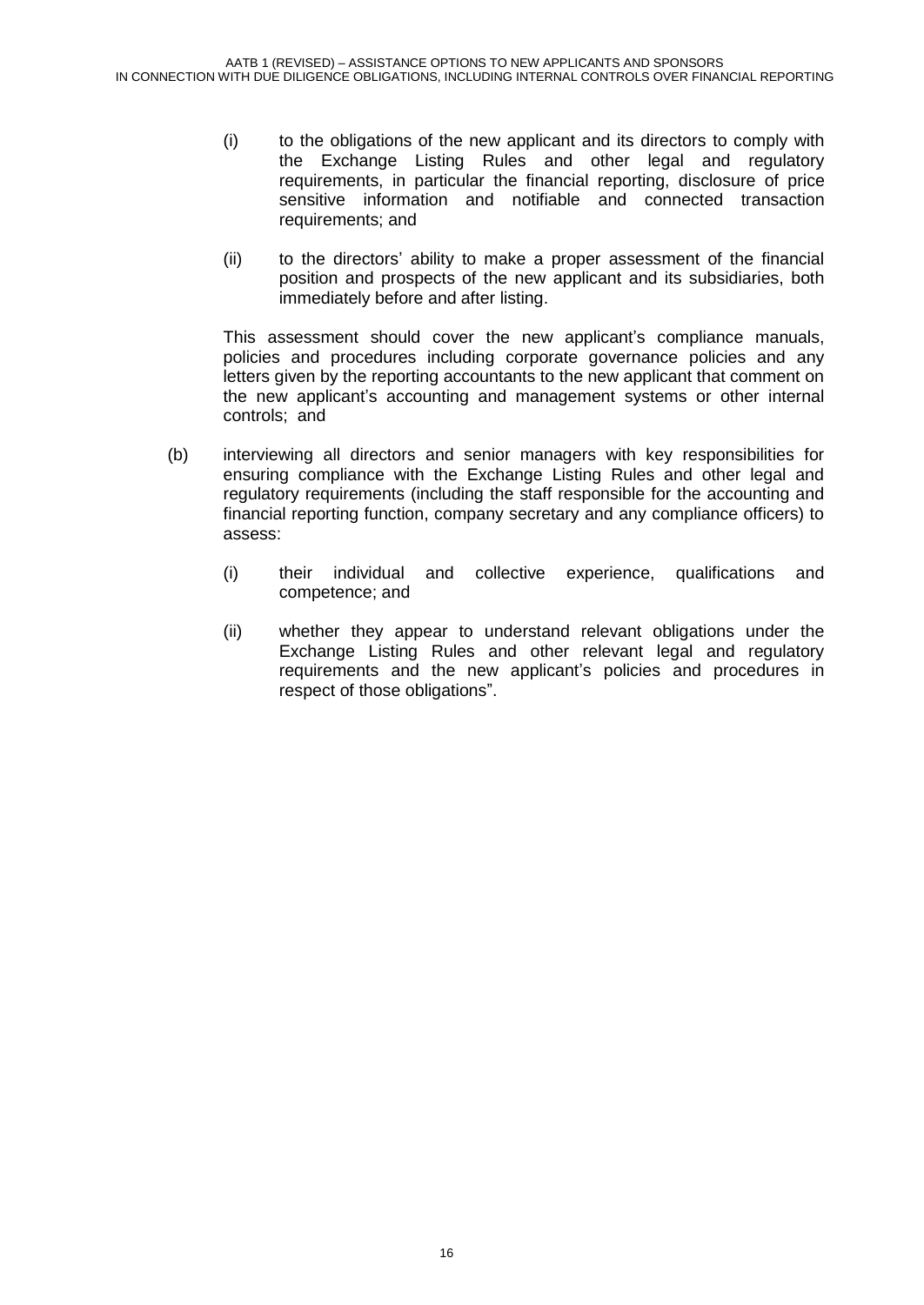#### **Part 3 – DISCUSSION OF TYPICAL TYPES OF ASSISTANCE TO BE PROVIDED BY ACCOUNTANTS**

- 37. The focus of the guidance contained in this Technical Bulletin is on how accountants can provide assistance to new applicants and/or Sponsors in connection with internal controls over financial reporting and the broader due diligence performed by Sponsors in respect of an initial listing application.
- 38. In the context of the Listing Rules, Practice Note 21 and the Code of Conduct, such assistance typically takes the form of either a long form report or agreed-upon procedures engagement as described in sections F, G and H. Another form of assistance could be an engagement to express assurance on internal controls over financial reporting. It is not currently a common market practice in Hong Kong for accountants to undertake separate assurance engagements in respect of new applicants' internal controls over financial reporting in view of the relative immaturity of many new applicants' systems of internal controls over financial reporting. As a result, in many cases, it may not be possible for accountants to give an unqualified opinion. It is also noted that assurance in respect of a new applicant's internal controls over financial reporting is not typically required or sought by Sponsors (or equivalent) and new applicants prior to listing. Engagements to express assurance on internal controls over financial reporting are discussed in Appendix 4.
- 39. Practice Note 21 makes it clear that Sponsors are required to take responsibility for:
	- (a) making their own due diligence enquiries;
	- (b) making their own assessment; and
	- (c) reaching their own conclusion for the purposes of their declaration under the Listing Rules.

Whilst a long form report, agreed-upon procedures assignment or an assurance report from the accountants can provide one of a number of sources of information to Sponsors to assist them in making their declaration, it should be understood that it is not possible for the accountants to stand in the place of the Sponsors as concerns their responsibilities under the Listing Rules.

#### **F. Long form report – internal controls over financial reporting**

- 40. There is no professional standard in Hong Kong covering long form report engagements. Accordingly, the scope of work to be performed and the form of the report to be issued is a matter to be agreed between the new applicant, the Sponsors and the accountants.
- 41. The accountants would normally expect to gain an understanding of the new applicant's existing internal controls over financial reporting and to include in their report a commentary thereon. The commentary might reflect a description of any detailed procedures performed on the design and implementation of internal controls over financial reporting and details of the findings. The agreed scope of work could also involve the accountants in carrying out tests on the operating effectiveness of internal controls over financial reporting. The purpose of such testing, where it is undertaken, is to report the findings for the information of the new applicant and the Sponsors and not to report any conclusion about control activities as a whole or to express any form of assurance.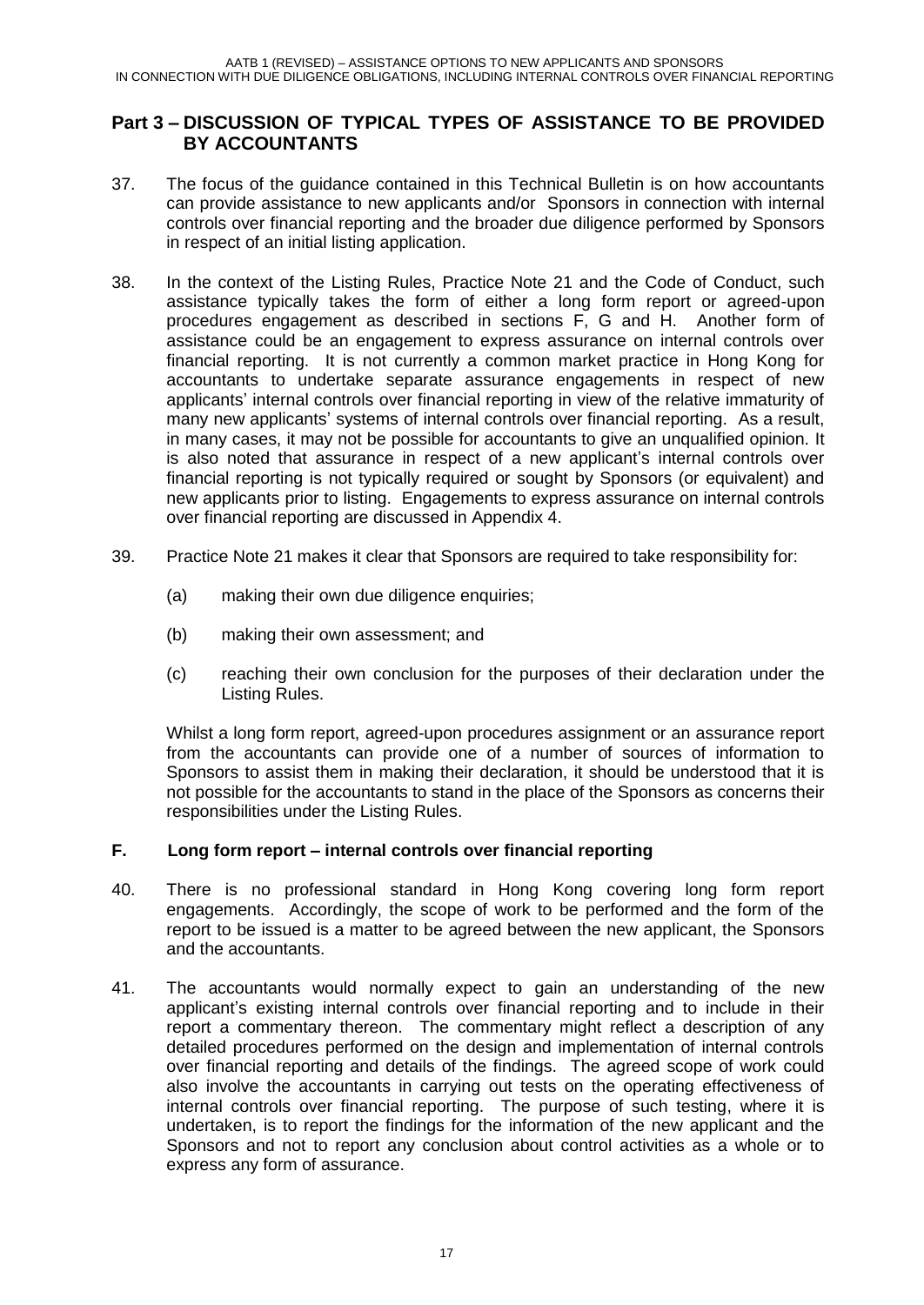- 42. The final scope of the long form report and the specific matters to be covered will vary from case to case. Appendix 3 illustrates matters that may be considered for the scoping of a long form report covering internal controls over financial reporting, but this list should not be regarded as exhaustive and it is not industry specific.
- 43. The work will result in commentary in the long form report appropriate to the scope of work as agreed with the Sponsors and the new applicant. The accountants should set out in their report a description of any internal control deficiencies which come to their attention during the course of their work and provide recommendations for measures to be taken to address such deficiencies.

In addition, all relevant business processes, operational activities and financial control procedures are dependent for their effectiveness on the diligence and propriety of those responsible for operating them, and are capable of being overridden by management. Hence, the accountants will not be in a position to provide any assurance over the new applicants' internal controls over financial reporting and thus neither the Sponsors nor the new applicant should rely on the long form report to provide such assurance.

#### KEY POINTS

- **Scope** Scoping may be performed with reference to paragraph 15 of Practice Note 21, the Code of Conduct and at a high-level in terms of general areas of internal controls over financial reporting (as indicated in Appendix 3 of this Technical Bulletin) to be considered by the accountants.
- **Can combine review and commentary with detailed testing.**

#### **Report**

- **Narrative report format.**
- Commentary on internal control and processes and identification and classification of any control deficiencies identified.
- **Recommendations for improvement (to the extent that they come to the** attention of the accountants within the scope of their work).
- Findings of any detailed testing performed.
- No assurance as to the effectiveness of the new applicant's internal control activities.

#### **Follow-up**

 If applicable, a follow-up visit to determine and report on whether recommendations have been implemented.

#### **G. Agreed-upon procedures**

- 44. Agreed-upon procedures engagements are carried out with reference to the principles outlined in Hong Kong Standard on Related Services 4400 (Revised), *Agreed-upon Procedures Engagements* ("HKSRS 4400 (Revised)") issued by the HKICPA and in accordance with the terms of engagement. The practitioner's objectives of an agreedupon procedures engagement are to:
	- (a) Agree with the engaging party the procedures to be performed;
	- (b) Perform the agreed-upon procedures; and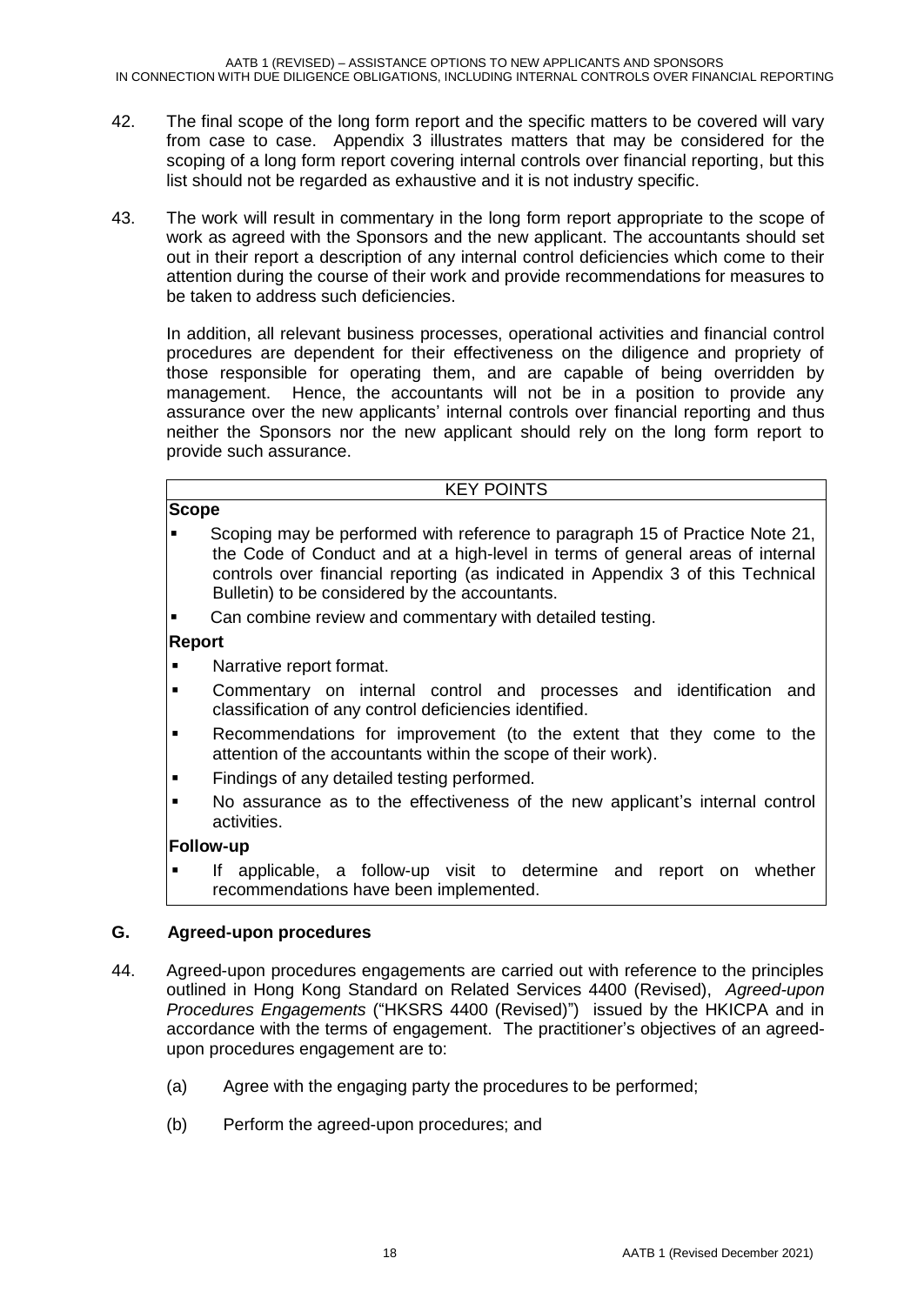- (c) Communicate the procedures performed and the related findings in accordance with the requirements of HKSRS 4400 (Revised).
- 45. HKSRS 4400 (Revised) introduced requirements and application material to provide more clarity in the agreed-upon procedures report. The practitioner is reminded to read HKSRS 4400 (Revised) for the requirements.
- 46. In particular, the practitioner should refer to paragraphs 21 23 and A28 A38 of HKSRS 4400 (Revised) for the engagement acceptance and continuance conditions. The practitioner shall include the terms as set out in paragraph 24 of HKSRS 4400 (Revised) in the engagement letter. Among the terms, the engagement letter shall include the purpose of the engagement and the intended users of the agreed-upon procedures report as identified by the engaging party. An illustrative engagement letter for an agreed-upon procedures engagement can be found in Appendix 1 to HKSRS 4400 (Revised).
- 47. In an agreed-upon procedures engagement, the scope of which should be agreed between the accountants, the new applicant and the Sponsors. This requirement to scope the procedures to be performed at a detailed level distinguishes an agreed-upon procedures engagement from a long form report engagement where scoping is typically done at a high-level in terms of the general areas of internal controls over financial reporting to be considered by the accountants.
- 48. The accountants provide a report of findings of the agreed-upon procedures performed, no opinion or assurance conclusion is expressed and no views on the materiality of deficiencies are provided or recommendations as to how the deficiencies can be addressed. The Sponsor would therefore need to make its own assessment of the materiality of the deficiencies identified and make appropriate recommendations for rectification. It is for the new applicants and the Sponsors to assess for themselves the procedures and findings reported on by the accountants and to draw their own conclusions. The agreed-upon procedures report will be addressed to the new applicant and to the Sponsors to the extent that the Sponsors are a party to, and sign, the engagement letter. As noted in paragraph 23, there should be terms within the engagement letter with the new applicant setting out the basis on which the report is to be passed to the Stock Exchange, the SFC and other relevant regulatory authorities or as required by law or regulation, if required.

#### KEY POINTS

#### **Scope**

 Specific procedures of agreed-upon between the new applicant, the Sponsors and the accountants.

#### **Report**

- Report of findings based on the specific procedures performed which may encompass providing commentary and identification of any control deficiencies identified.
- No assessment of the materiality of deficiencies is provided,
- No assurance as to the effectiveness of the new applicant's internal control activities.

#### **Follow-up**

 If applicable, a follow-up visit to report on status of the control deficiencies identified.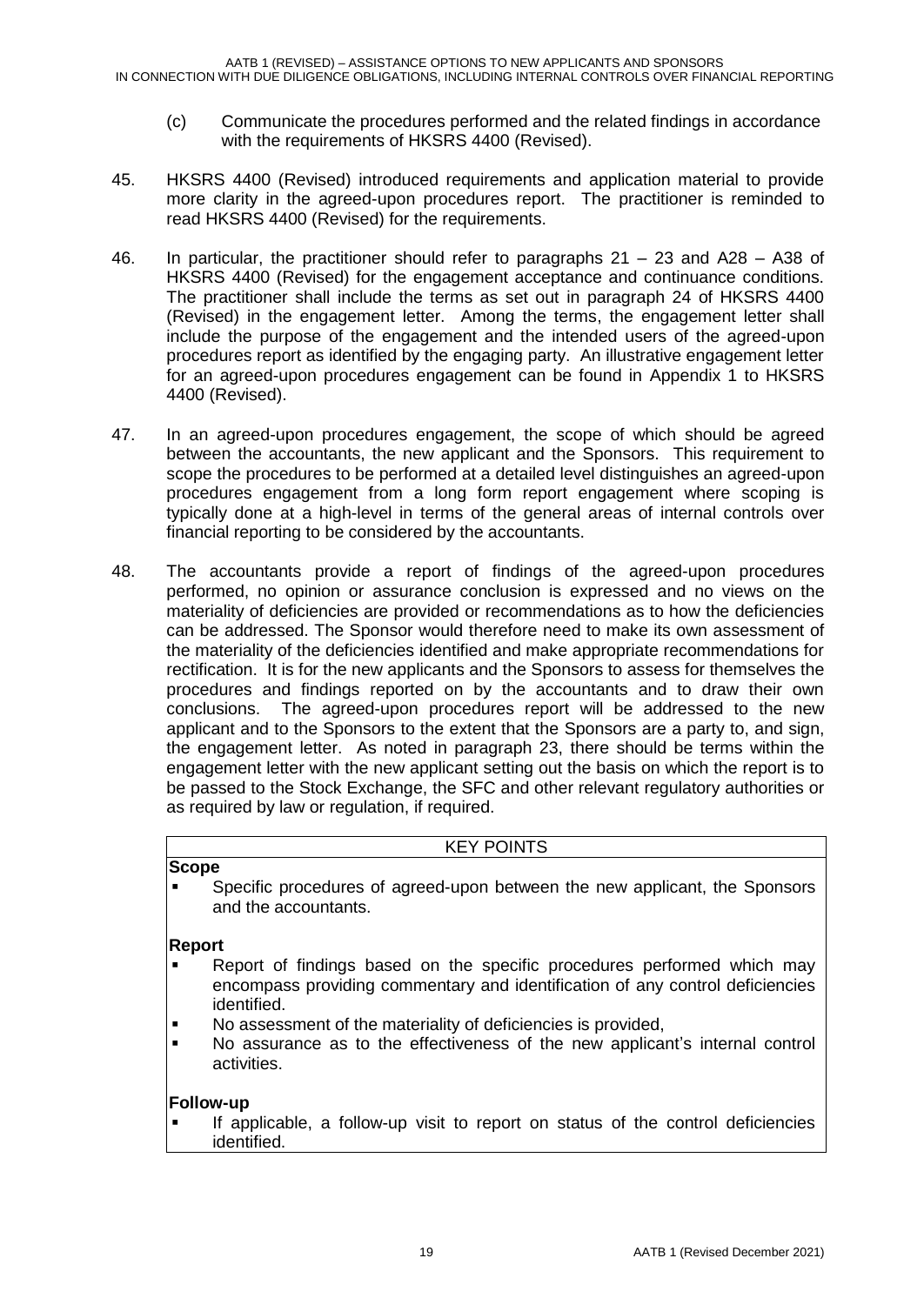#### **H. Long form report – comprehensive review**

- 49. As noted in paragraph 40, there is no professional standard in Hong Kong covering long form report engagements. Accordingly, the scope of work to be performed and the form of the report to be issued in respect of the Sponsor's due diligence requirements is a matter to be agreed between the new applicant, the Sponsors and the accountants.
- 50. The definition of the scope of the long form report engagement is usually an iterative process leading up to the time of the IPO submission. The precise scope and the particular aspects of work requested of the accountant will be tailored to the circumstances of the listing application and will be specified in the engagement letter.
- 51. In performing an engagement to prepare a long form report that is not limited to internal controls over financial reporting, the accountants would normally expect to gain an understanding of the new applicant's history and background, business and performance, financial condition and prospects, operations and structure, procedures and systems, and the details of directors and key senior management and to include in their report a commentary thereon. The commentary might reflect a description of any detailed procedures performed on the design and implementation of internal controls over financial reporting, existing procedures and practices over operations and structure, procedures and systems, directors and key senior management and details of the findings.
- 52. The final scope of the long form report engagement and the specific matters to be covered will vary from case to case. Further to the indicative scope of work for internal control over financial reporting set out in Appendix 3 of this Technical Bulletin, other matters which may be expected to be included are:
	- Strategy / prospects
	- **History and description of business**
	- Management and employees
	- Directors and senior management
	- Products and marketing
	- **Production, purchasing, and research and development**
	- Trading results
	- Assets and liabilities

The above list is illustrative only. Not all areas may be relevant or significant to every business and other matters may be included as requested by the Sponsors and/or the new applicant.

53. The work will result in commentary in the long form report appropriate to the scope of work as agreed with the Sponsors and the new applicant. In addition, all relevant business processes, operational activities and financial control procedures are dependent for their effectiveness on the diligence and propriety of those responsible for operating them, and are capable of being overridden by management. Hence, the accountants will not be in a position to provide any assurance over the new applicants' processes or controls and thus neither the Sponsors nor the new applicant should rely on the long form report to provide such assurance.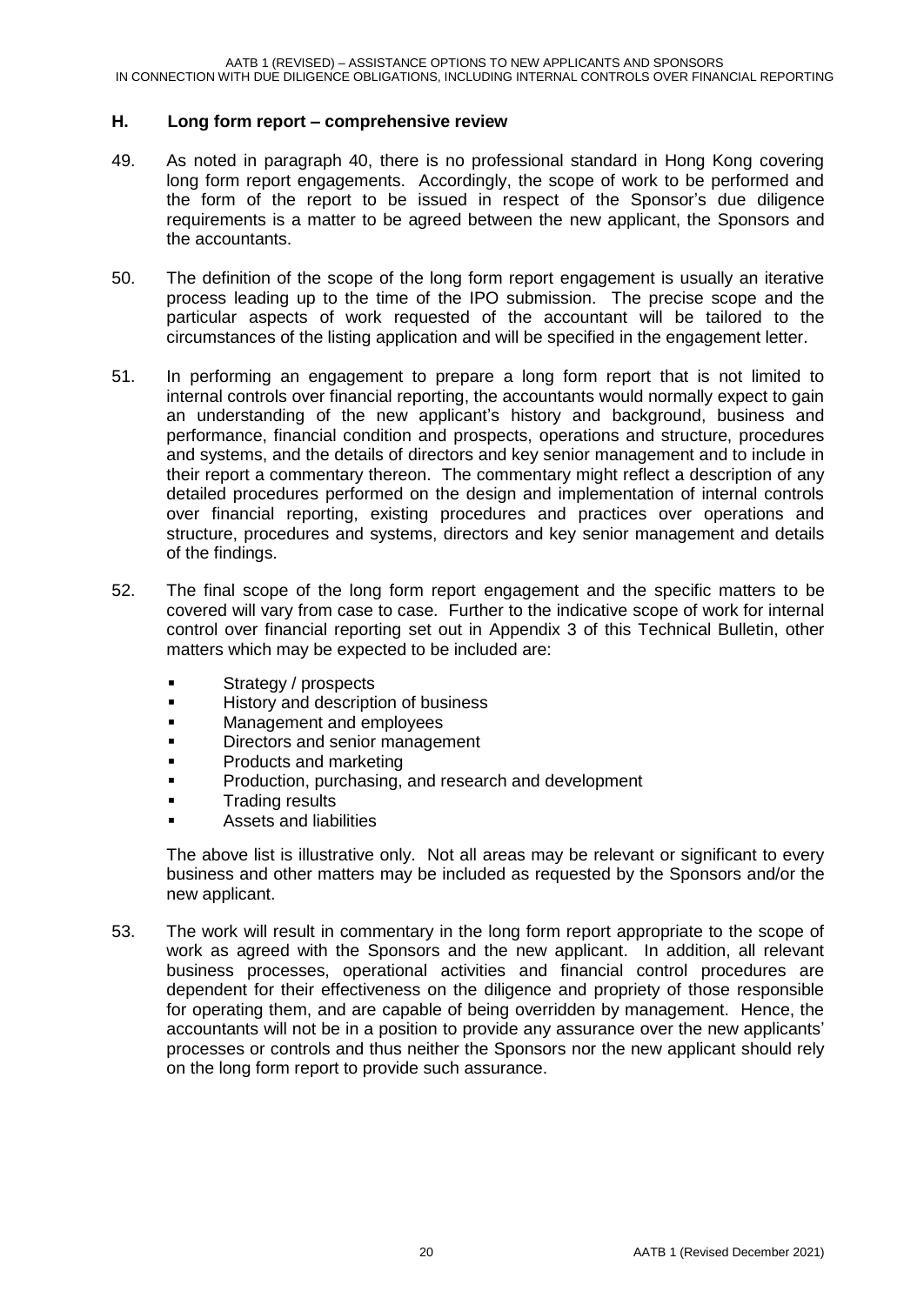#### KEY POINTS

#### **Scope** Scoping is defined with reference to the relevant paragraphs within Practice Note 21 and the Code of Conduct. Areas to be covered are likely to include internal controls over financial reporting (as illustrated in Appendix 3 of this Technical Bulletin) and a broader scope as appropriate to the circumstances (as indicated in paragraph 52 of this Technical Bulletin).

#### **Report**

- Narrative report format.
- Commentary in the long form report appropriate to the scope of work as agreed and description of any deficiencies identified.
- Recommendations for improvement (to the extent that they come to the attention of the accountants within the scope of their work).
- No assurance as to the effectiveness of the new applicant's processes or controls.

#### **Follow-up**

 If applicable, a follow-up visit to determine and report on whether recommendations have been implemented.

#### **Part 4 – ASSESSING AND REPORTING DEFICIENCIES**

#### **I. Assessing and reporting deficiencies**

- 54. Paragraph 17.3(b)(ii) and (iii) of the Code of Conduct sets out the SFC's expectation regarding a Sponsor's obligation to assist in remedying any material deficiencies identified or otherwise make disclosures in respect of such deficiencies:
	- Sponsors should provide adequate advice and recommendations to assist the listing applicant to remedy any material deficiencies that are identified in relation to its operations and structure, procedures and systems, or directors and key senior managers; and
	- where these material deficiencies cannot be remedied prior to the submission of a listing application, adequate disclosure should be made in the listing application, including the nature of the deficiencies, reasons for nonrectification and remedial actions taken or to be taken.
- 55. Key controls could be deemed to be missing, deficient in design or not operating effectively if exceptions are identified during managements internal assessment of its controls and procedures, or during the Sponsor's due diligence procedures (including as a result of assistance provided by the accountants).
- 56. The Code of Conduct clarifies "material deficiencies" as those "deficiencies in relation to a listing applicant which would reasonably be expected to affect the consideration of the applicant's suitability by the regulators or which, if disclosed, would reasonably be expected to materially and adversely affect an investor's decision".
- 57. Management of the listing applicant and the Sponsors need to decide whether any deficiencies identified by themselves, or others such as the accountants, in relation to new applicant's operations, structure, procedures and systems, directors and key senior managers, and internal controls over financial reporting, represent a "material deficiency", as defined above.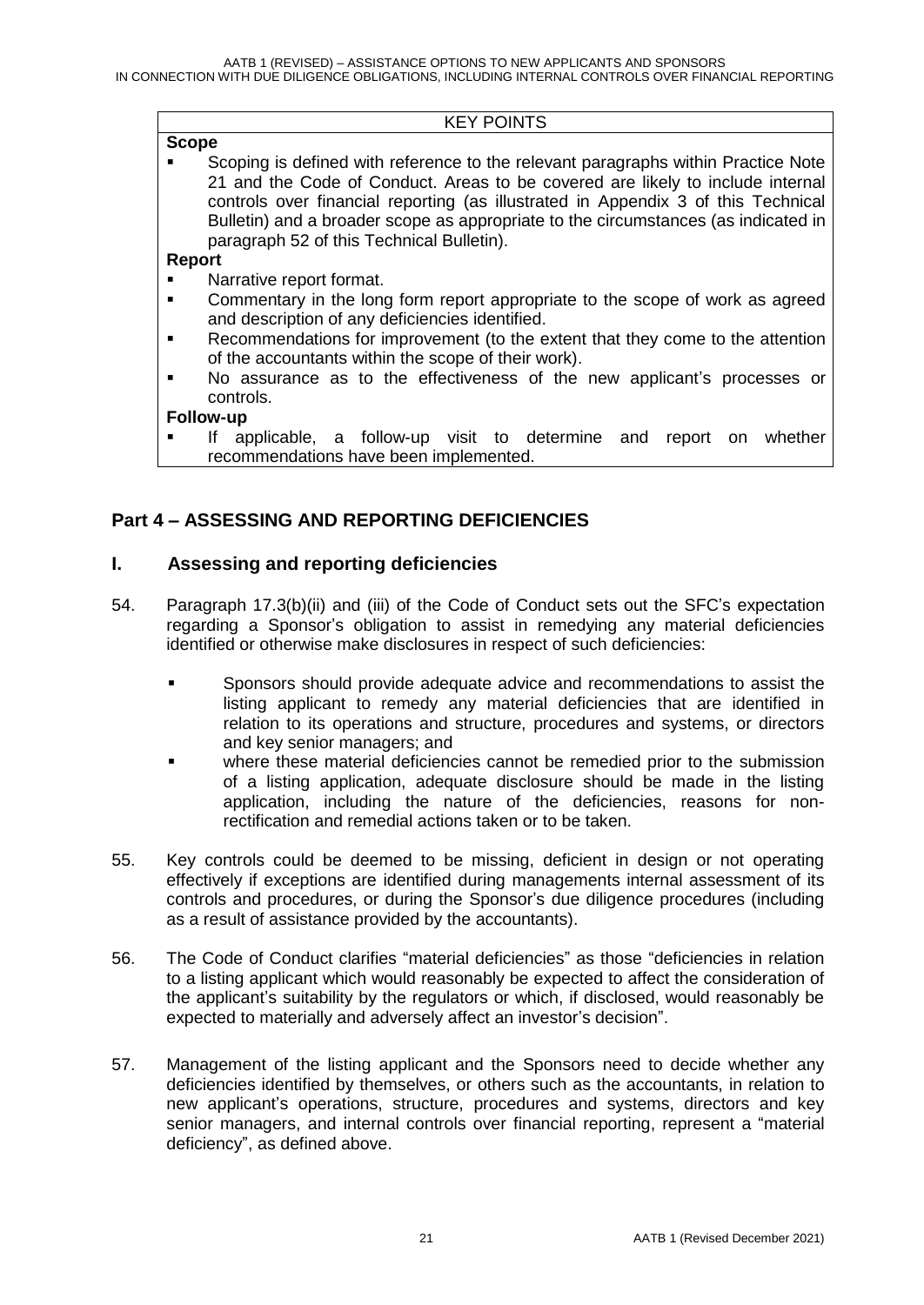- 58. In terms of internal controls over financial reporting, such a deficiency would indicate that the controls do not provide a reasonable level of assurance that there will not be material errors in future financial reporting. In order to determine whether a material deficiency exists, each control deficiency is assessed in turn to determine the likely effect of the control deficiency and its potential magnitude. Each deficiency is assessed to determine whether it is individually "material" as defined in paragraph 56 above. Then, management needs to determine whether a combination of deficiencies is likely to represent a risk (i.e., an aggregated risk) that is material.
- 59. In the context of assessing control deficiencies for the purposes of this Technical Bulletin, an "other control deficiency" is a deficiency, or a combination of deficiencies, that is less severe than a material deficiency yet important enough to merit attention by those responsible for operations, structure, procedures and systems, directors and key senior managers, and oversight of the company's financial reporting. "Observations for improvement" are those matters that would not result in a control weakness, but if remedied, may improve the efficiency of processes.
- 60. In long form engagements, the accountants would set out in their report any deficiencies identified as a result of their work performed, and would identify those deficiencies that, in their view represent either material deficiencies or other control deficiencies over the listing applicant's internal controls over financial reporting, based on the criteria specified in paragraphs 58 to 59 of this Technical Bulletin. The nature of these engagements is such that, whilst it may be possible to examine in some detail a particular element of particular operations, structure, procedures and systems, or directors and key senior managers of the listing applicant, it will not be possible to identify and report all deficiencies that may exist, or report any conclusion about the listing applicant's processes and controls as a whole. No assessment of the materiality (or relative level of significance or risk) of deficiencies is provided in the report of findings for agreed-upon procedures engagements.
- 61. It is normal practice for the accountants to assist in performing a follow up visit to review the implementation of measures adopted to address those identified deficiencies. The accountants would normally expect to assess the design, or even the implementation, of those remediated processes or controls. In terms of newly implemented controls, however, it may not be possible to assess the operating effectiveness of such controls because of the short period over which such new measures would have been operating. This may, therefore, lead to the need to disclose control deficiencies at the time of the listing application, even though action has been taken to remediate such deficiencies.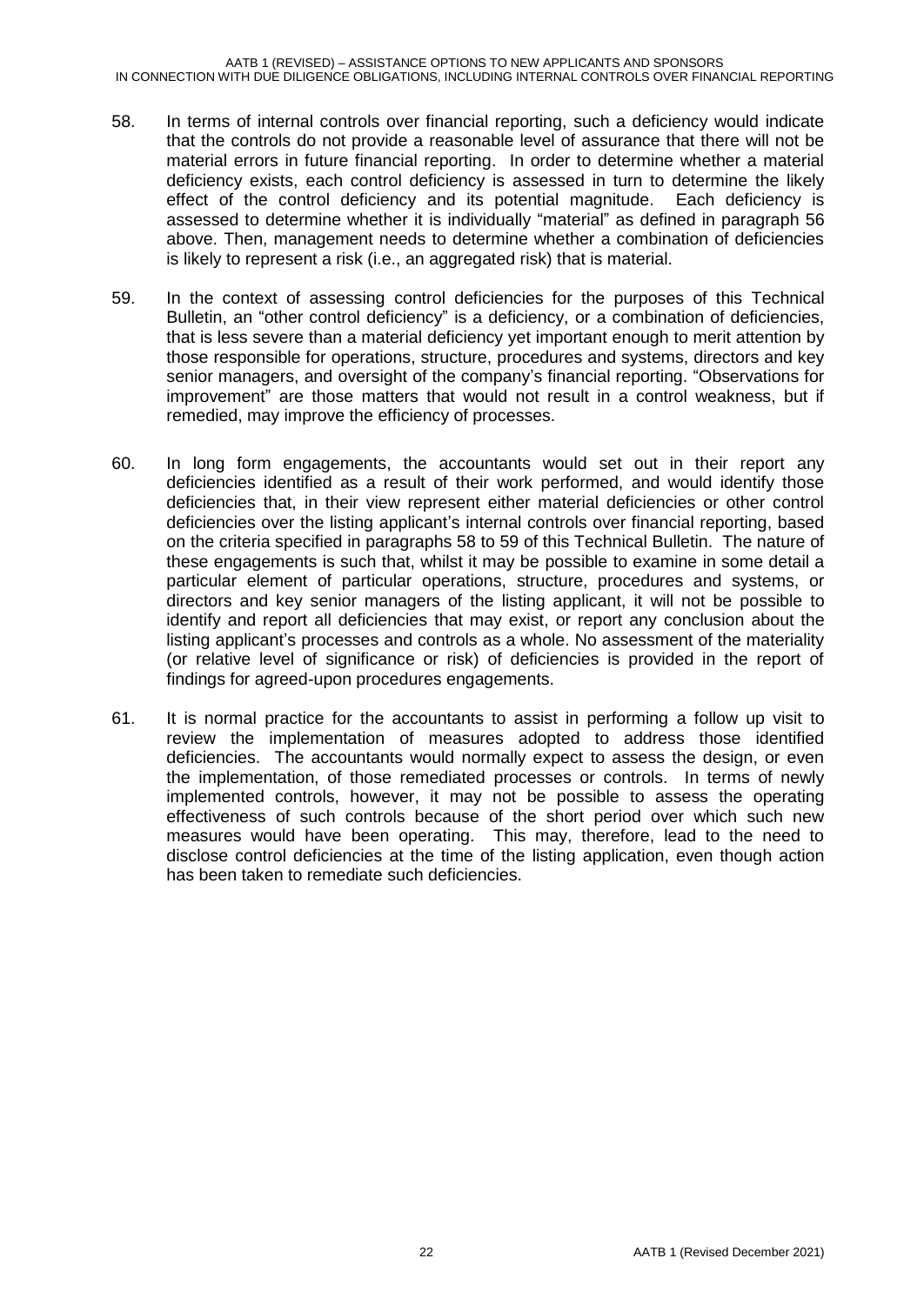### **Part 5 – OTHER MATTERS**

#### **J. Meetings with Sponsors**

- 62. It is normal practice for the Sponsors to discuss the content of a report that will form part of a Sponsor's due diligence procedures in respect of a listing application with the accountants. Where the accountants provide oral comments, the comments are not intended to have any greater significance than explanations of matters contained in the report. Reliance may be placed on information set out in the report and on matters dealt with in oral comments only on the basis of the terms and conditions agreed in the engagement letter. Generally, the accountant should answer queries raised at meetings on an informal basis but the Sponsors should neither act nor refrain from acting on the basis of such informal answers unless and until they are confirmed in writing by the accountant, whether in a final report or otherwise. The engagement letter should include a term to the effect that in the absence of such written confirmation the accountant shall have no liability to the Sponsor or Listing Applicant in contract or in tort (including negligence) for oral statements other than for an statement known to be false or misleading when made and made with intent to deceive.
- 63. The terms described in paragraph 62 above are not intended to prejudice the Sponsors' ability to rely on a non-recourse basis (meaning without any liability on the accountant's part except for oral statements known to be false or misleading when made and made with intent to deceive) on any comments the accountant may provide orally, either in the context of establishing or seeking to establish any due diligence defence in connection with any court, arbitral, regulatory or administrative proceedings or otherwise for the purposes of resolving either actual or potential proceedings, investigations, claims or disputes in respect of a prospectus or otherwise in connection with the offering.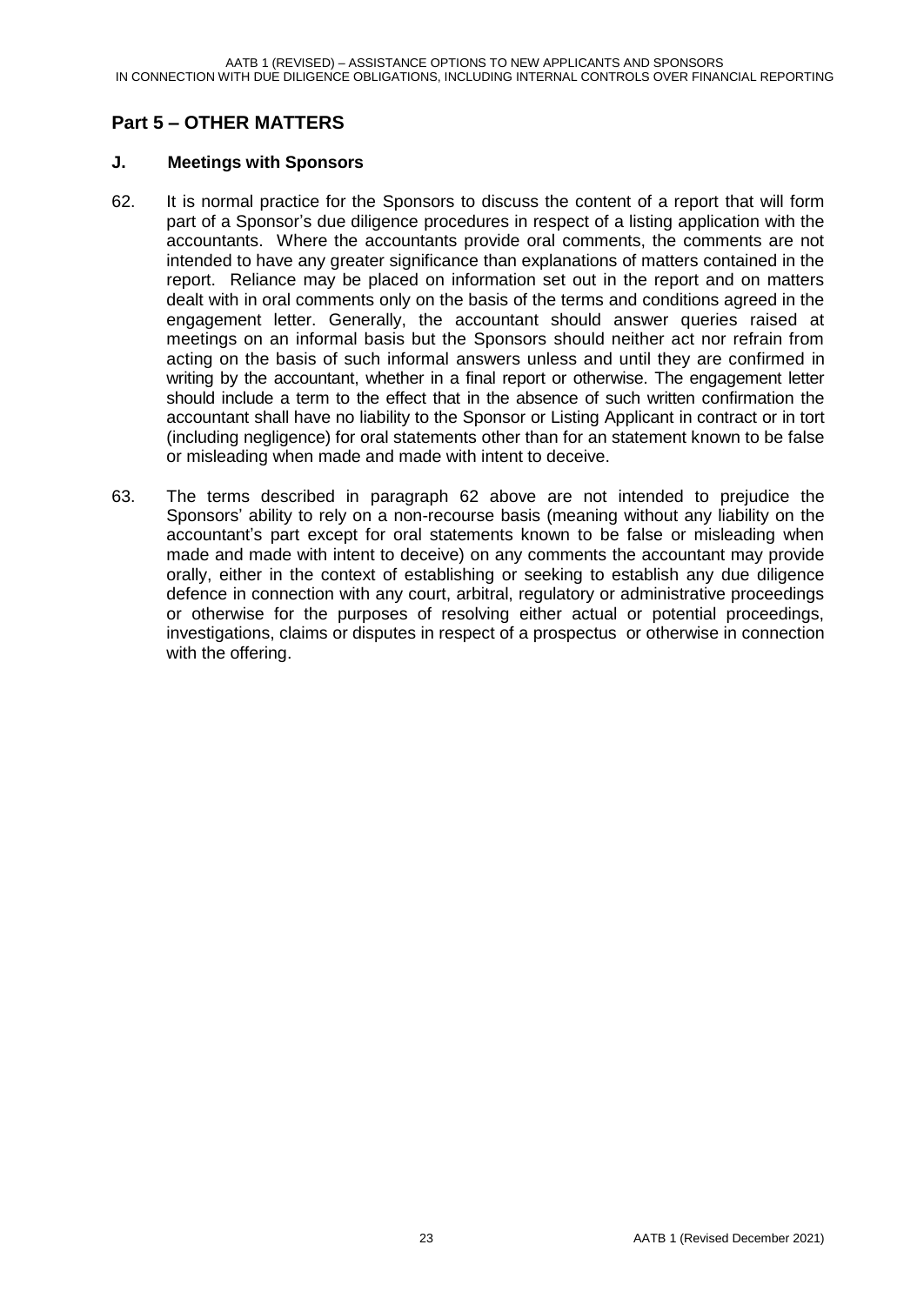## **Appendix 1 Matters to be considered over internal controls over financial reporting in respect of due diligence obligations**

#### **A. The internal control process over financial reporting**

- 1. It is not possible nor is it necessary to describe in detail in this Technical Bulletin the concept and scope of internal control. Such a detailed description may be found in "Internal Control and Risk Management - A Basic Framework". <sup>4</sup> It is, however, worthwhile to characterise briefly the internal control process over financial reporting.
- 2. The internal control process over financial reporting begins with management setting financial reporting objectives relevant to the new applicant's particular business activities and circumstances. Once set, management identifies and assesses a variety of risks impacting those objectives, determines which risks could result in a material misstatement in financial reporting and determines how the risks should be managed through a range of control activities. Management implements policies and procedures to capture, process and communicate information needed for financial reporting and other components of the internal control system. All this is done in the context of the new applicant's control environment, which is shaped and refined as necessary to provide the appropriate tone at the top of the organization and related attributes. These components all are monitored to help ensure that controls continue to operate properly over time. <sup>5</sup>

#### **B. Effective internal controls over financial reporting**

- 3. The Listing Rules refers to the ability of the directors to "...make a proper assessment of the financial position and prospects of the new applicant…". Accordingly, as part of their readiness deliberations both new applicants and Sponsors are concerned with the reliability of the new applicant's internal controls over financial reporting.
- 4. Relevant principles in achieving the objective of reliability of financial reporting are set out in Appendix 2. These principles are used to assist the new applicant and Sponsors and the accountants in determining the financial control objectives to be addressed by the accountants' work. While the financial control objectives vary among different companies depending on the industry, size, organizational structure, culture, and management philosophy, these principles remain fundamental to all companies.

#### **C. Scoping**

-

5. Scoping typically involves the new applicant, the Sponsors and the accountants working closely together to identify the key risks that the new applicant faces and the corresponding financial control objectives and control activities that are significant to mitigate those risks. Since each new applicant is unique and faces different risks, the internal controls to be considered are different among applicants. A further complexity arises for new applicants that carry on business in multiple locations with different control environments and internal control systems. There is no "one-size-fits-all" set of control objectives and control activities applicable to all new applicants.

<sup>4</sup> "Internal Control and Risk Management – A Basic Framework" issued by the HKICPA in June 2005.

<sup>5</sup> The content of this paragraph is based on "Internal Control over Financial Reporting - Guidance for Small Public Companies Volume 1: Executive Summary" published by the Committee of Sponsoring Organizations of the Treadway Commission in 2006.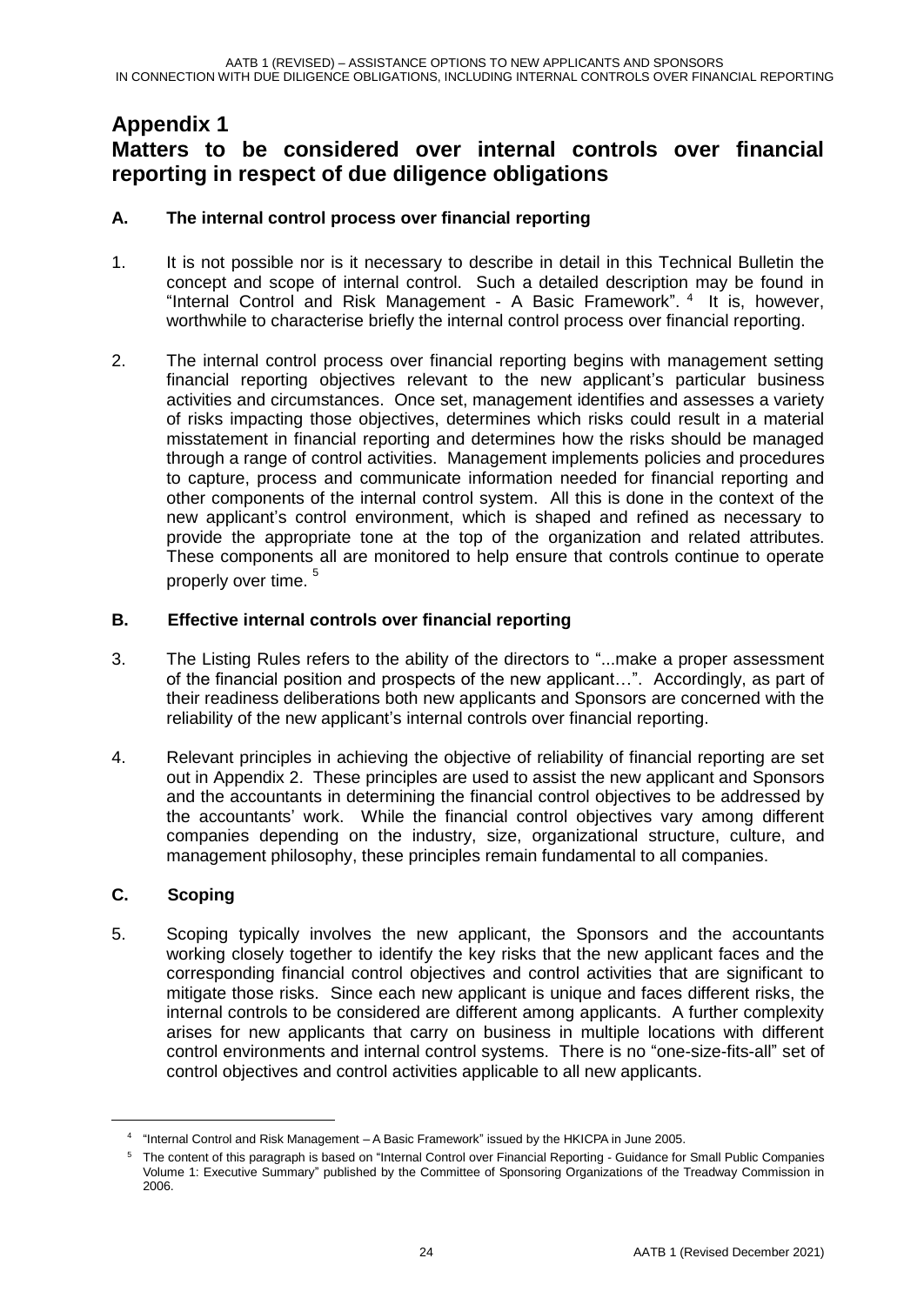6. The declaration of the Sponsors under the Listing Rules will be based on their own due diligence enquiries and assessment of the areas of internal control that are of concern to them. The Sponsors will need to work closely with the accountants to ensure that the work of the accountants is focused on these identified areas of concern. It is for the Sponsors to satisfy themselves that the scope of work to be carried out by the accountants will, together with the Sponsors' own enquiries, be sufficient for the purposes of the Sponsors' declaration under the Listing Rules.

#### **D. Considering design, implementation and operating effectiveness**

- 7. Engagements in connection with the readiness of a new applicant's internal controls over financial reporting typically involve consideration of the design, implementation and/or operating effectiveness of control activities.
- 8. Control activities can be said to be properly designed when, individually or in conjunction with other control activities, they contribute to the meeting of control objectives. So far as design effectiveness is concerned, it is irrelevant whether the control procedures have or have not been implemented. Instead, accountants gain an understanding of the design of the control procedures through inquiry and review of documentation in order to determine whether relevant control objectives are properly addressed by those procedures if they are to be implemented.
- 9. Implementation concerns whether control activities are implemented as designed. When considering implementation effectiveness, the accountants perform walkthrough procedures and inquiries which are corroborated with observation, review of documentation, or re-performance, so as to determine whether the control activities are implemented as designed. An assessment of implementation effectiveness should not be carried out where the design of the control procedures fails to meet the control objectives.
- 10. Operating effectiveness is concerned with whether control activities are operated as designed for a period of time. Operating effectiveness is assessed through detailed testing covering an elapsed period of time. This contrasts with the testing of implementation which is performed as at a point in time.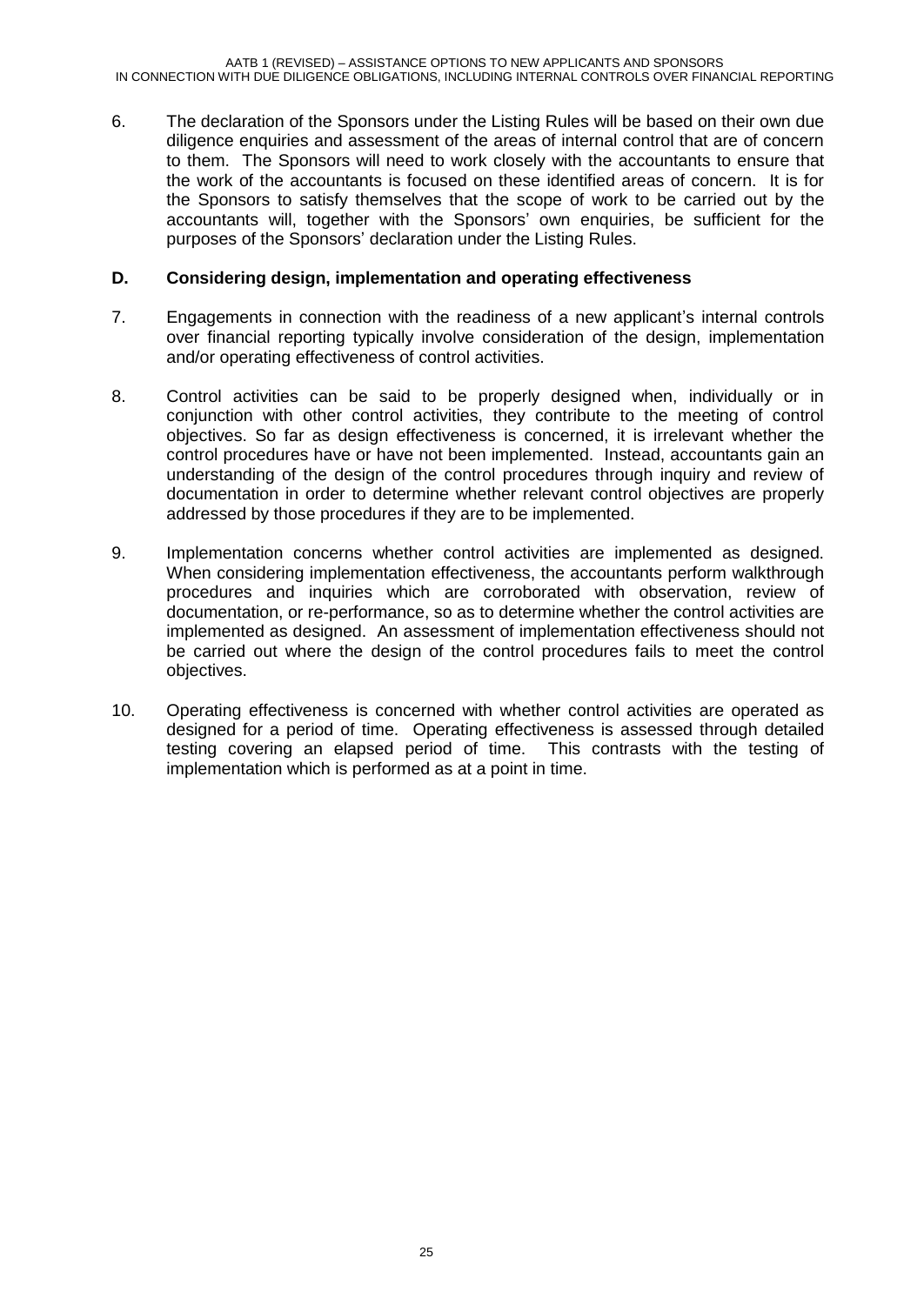## **Appendix 2 Basic principles in achieving effective internal controls over financial reporting**

Reproduced below are seventeen basic principles in achieving effective internal controls over financial reporting set out in "Internal Control - Integrated Framework" <sup>6</sup> representing the fundamental concepts associated with, and drawn directly from, the five components of the COSO Framework<sup>7</sup>.

#### **Control Environment**

- 1. **Integrity and Ethical Values** The organization demonstrates a commitment to integrity and ethical values.
- 2. **Board of Directors** The board of directors demonstrates independence from management and exercises oversight of the development and performance of internal control.
- 3. **Management's Philosophy, Operating Style and Organizational Structure** Management establishes, with board oversight, structures, reporting lines, and appropriate authorities and responsibilities in the pursuit of objectives  $8$ .
- 4. **Human Resources** The organization demonstrates a commitment to attract, develop and retain competent individuals in alignment with objectives.
- 5. **Authority and Responsibility** The organization holds individuals accountable for their internal control responsibilities in the pursuit of objectives.

#### **Risk Assessment**

1

- 6. **Financial Reporting Objectives** The organization specifies objectives with sufficient clarity to enable the identification and assessment of risks relating to objectives.
- 7. **Financial Reporting Risks** The organization identifies risks to the achievement of its objectives across the entity and analyzes risks as a basis for determining how the risks should be managed.
- 8. **Fraud Risk** The organization considers the potential for fraud in assessing risks to the achievement of objectives.
- 9. **Integration with Risk Assessment** The organization identifies and assesses changes that could significantly impact the system of internal control.

<sup>6</sup> "Internal Control – Integrated Framework: Executive Summary" published by the Committee of Sponsoring Organizations of the Treadway Commission in 2013.

<sup>&</sup>lt;sup>7</sup> "Internal Control – Integrated Framework: Executive Summary, Framework and Appendices, and Illustrative Tools for Assessing Effectiveness of a System of Internal Control" issued by the Committee of Sponsoring Organizations of the Treadway Commission in 2013.

<sup>&</sup>lt;sup>8</sup> The COSO Framework is designed to be used by organizations to assess the effectiveness of the system of internal control to achieve objectives as determined by management, including operations, reporting and compliance objectives.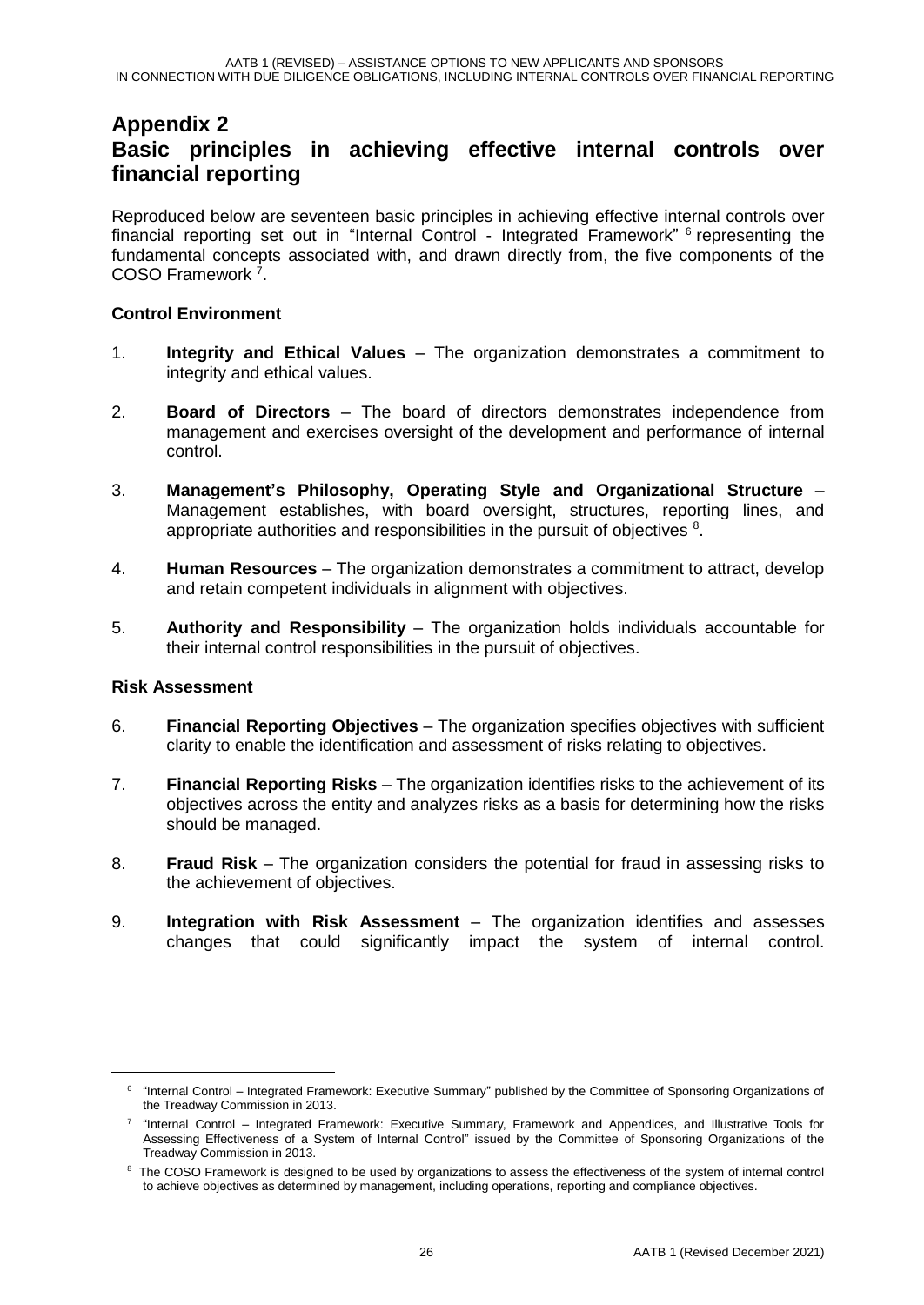#### **Control Activities**

- 10. **Selection and Development of Control Activities** The organization selects and develops control activities that contribute to the mitigation of risks to the achievement of objectives to acceptable levels.
- 11. **Information Technology** The organization selects and develops general control activities over technology to support the achievement of objectives.
- 12. **Policies and Procedures** The organization deploys control activities through policies that establish what is expected and procedures that put policies into action.

#### **Information and Communication**

- 13. **Internal Control Information** The organization obtains or generates and uses relevant, quality information to support the function of internal control.
- 14. **Internal Communication** The organization internally communicates information, including objectives and responsibilities for internal control, necessary to support the functioning of internal control.
- 15. **External Communication** The organization communicates with external parties regarding matters affecting the functioning of internal control.

#### **Monitoring Activities**

- 16. **Ongoing and Separate Evaluations** The organization selects, develops, and performs ongoing and/or separate evaluations to ascertain whether components of internal control are present and functioning.
- 17. **Reporting Deficiencies** The organization evaluates and communicates internal control deficiencies in a timely manner to those parties responsible for taking corrective action, including senior management and the board of directors, as appropriate.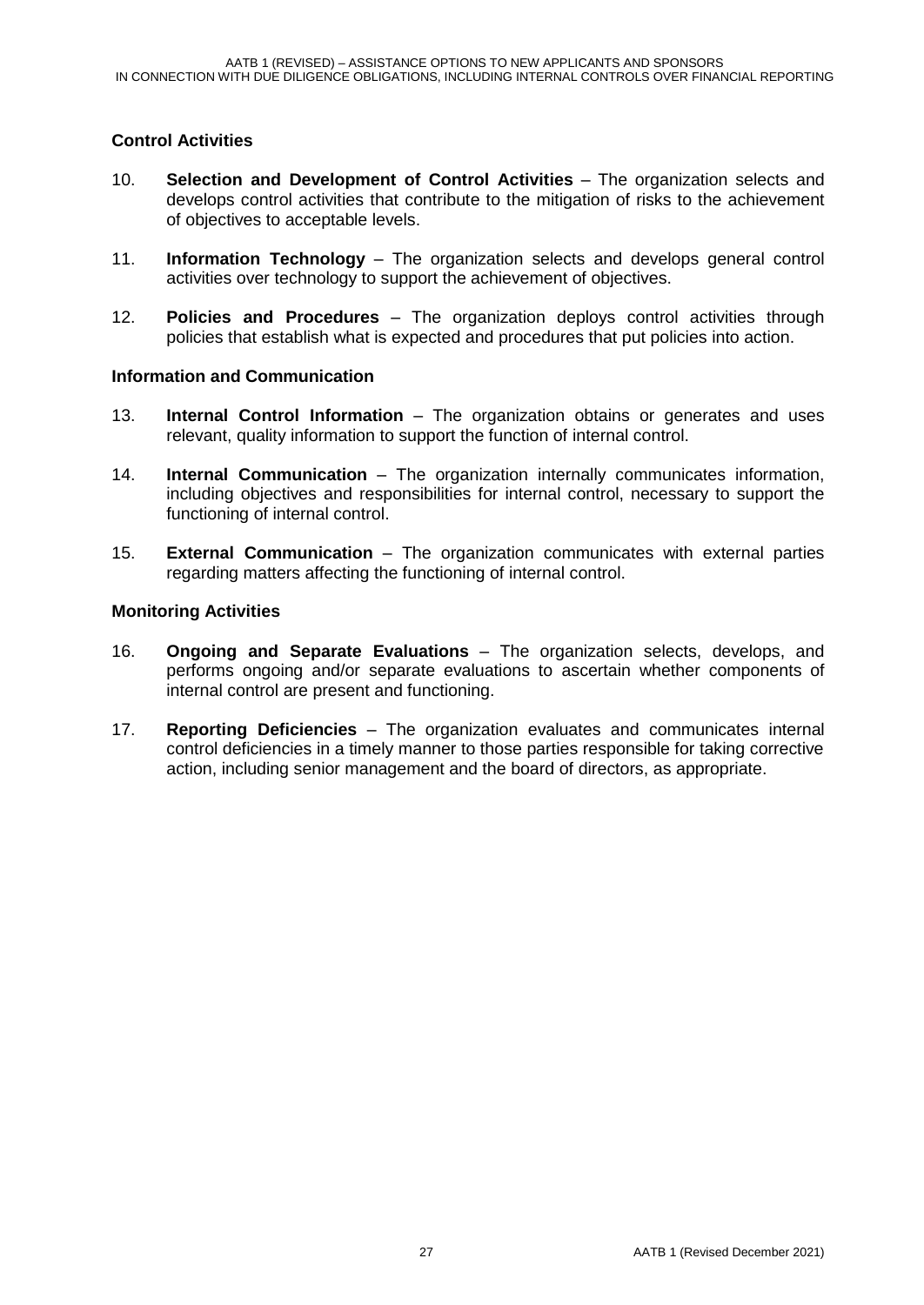## **Appendix 3 Illustrative scope of work in connection with due diligence assistance for internal controls over financial reporting**

The final scope of a long form report engagement and the specific matters (areas of focus) to be covered will vary from case to case. The areas of focus illustrated in this Appendix represent matters that may be considered for inclusion in the scope of an assignment in connection with providing due diligence assistance for internal controls over financial reporting.

- (a) The procedures performed by the accountant over the system of internal controls will be undertaken with reference to the COSO framework (as set out in Appendix 2). In respect of the illustrative scope of work the accountant will:
	- (i) Understand how a control procedure is undertaken through discussions with management, and review relevant policies and procedures;
	- (ii) Consider and comment on the design, implementation and operating effectiveness of control procedures in the agreed scope of work.

The new applicant and the Sponsors will need to agree with the accountants the extent and period of coverage for the testing of controls. The accountant will not necessarily cover all relevant periods for each and every control that is tested.

- (iii) Draw to the new applicant and the Sponsor's attention any material or other internal control deficiencies which come to the accountant's attention based on the procedures performed; and
- (iv) Provide recommendations to address the identified internal control deficiencies.
- (b) The illustrative list of areas to be covered, as set out below, should not be regarded as exhaustive and it is not industry specific.

#### **I. Internal Control at the Entity Level**

#### **1. Control Environment**

- 1.1 Integrity and ethical values
	- Code of conduct and other practices regarding acceptable business practice or expected standards of ethical and moral behavior (including dealings in securities for employees, management and directors)
	- Management of conflict of interest
	- Determination of management's remuneration
	- **Whistleblower program and other misconduct detective measures**
	- Approach to compliance with the Rules Governing of the Listing of Securities on the Stock Exchange of Hong Kong Limited (the "Listing Rules"), including the Code on Corporate Governance Practices

#### 1.2 Board of directors and board committees

- **Independence, experience, roles and responsibilities of the Board of Directors**
- **EXECOM** Composition and experience of members of each committee
- **Board and committee meetings**
- Terms of reference for each committee
- Process for informing the board of directors of significant issues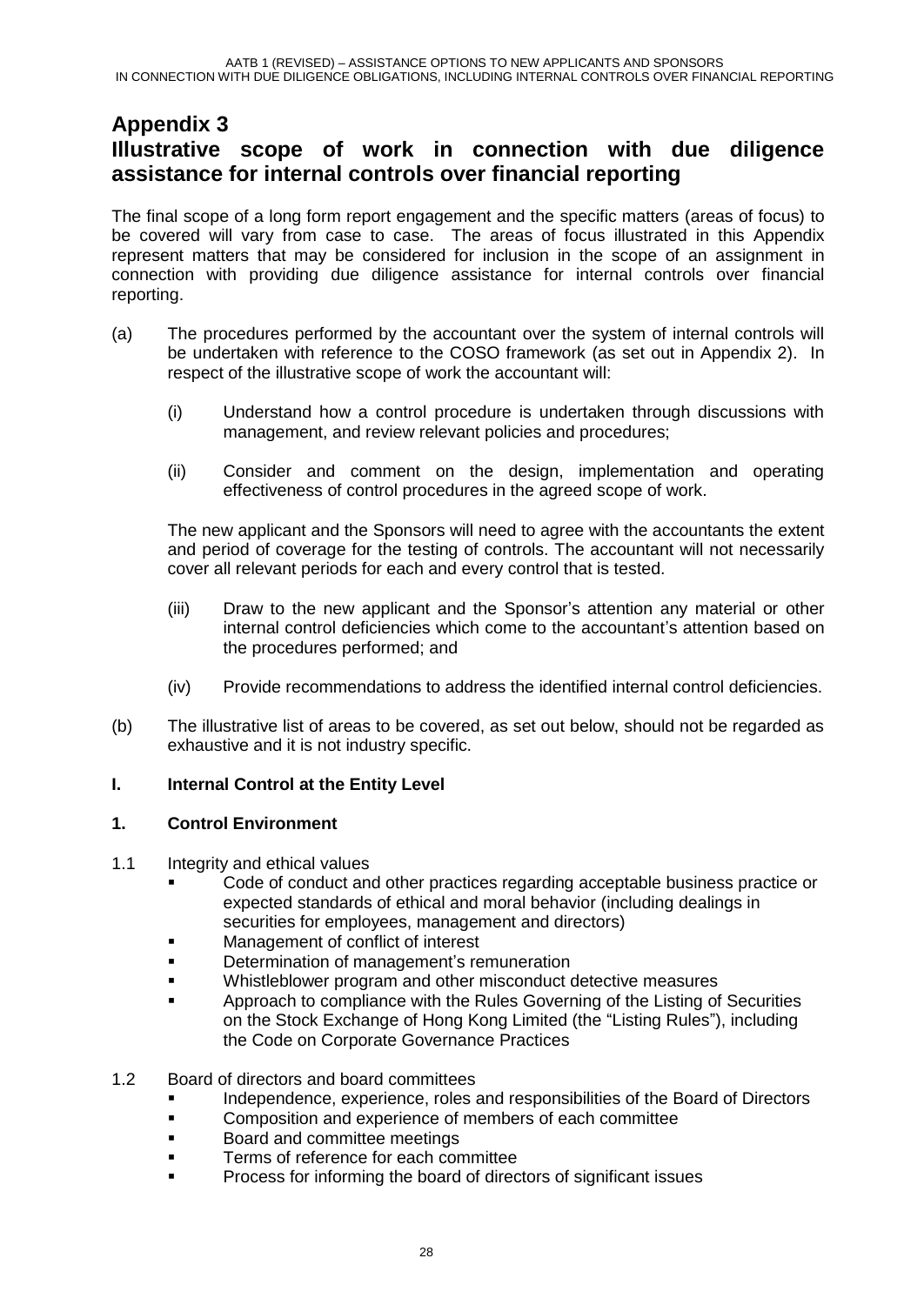- Communication and procedures of meetings between each committee, management and board of directors
- **Declaration of interest of directors**
- 1.3 Management's philosophy and operating style
	- Achieving effective financial reporting, including development of accounting estimates and accounting policies
	- **Evaluation of potential investments/ventures (including policies and** procedures, future strategy and planning process)
	- Management incentive program
	- Senior management's attention and discussion on governance, risk and control matters
- 1.4 Organizational structure
	- Description of business units and their responsibilities
	- Reporting lines (including interaction between senior management and operating management)
	- **Segregation of legal entities and evaluation process for changes in** organizational structure in light of changes in the business or industry
	- Delegation of authority
- 1.5 Financial reporting competencies
	- Staffing, experience and qualifications of financial reporting and related oversight roles
	- Provision of training relating to financial reporting
	- Procedures for evaluating the departure of management and supervisory personnel
- 1.6 Authority and responsibility
	- **EXECOMMUNICATED COMMUNICATION COMMUNICATION** of job description with role and level of authority
	- **Delegation and assignment of the level of authority and responsibility of key** functional divisions
	- Information of ownership and management and access of authority level
	- **•** Policies and Procedures on management override
- 1.7 Human resources
	- Employee feedback mechanism
	- **Recruitment and termination policies and procedures**
	- Staff recruitment and selection
	- **Performance evaluation, and staff promotion, retention and compensation,** including senior management compensation
	- **Training and development**
	- **EXECOMPLEANCE With contractual and legal requirements**
	- New/ amended employment contracts within to-be-listed entity
	- Human resources manual
- 1.8 Legal and regulatory compliance
	- With respect to financial reporting (i.e. process relating to identifying and managing contingent liabilities etc.)
	- Internal control system and procedures including accounting and management system to ensure compliance with the Listing Rules in relation to financial reporting, disclosure of notifiable transaction requirements, including detection, prevention and correction of non-compliance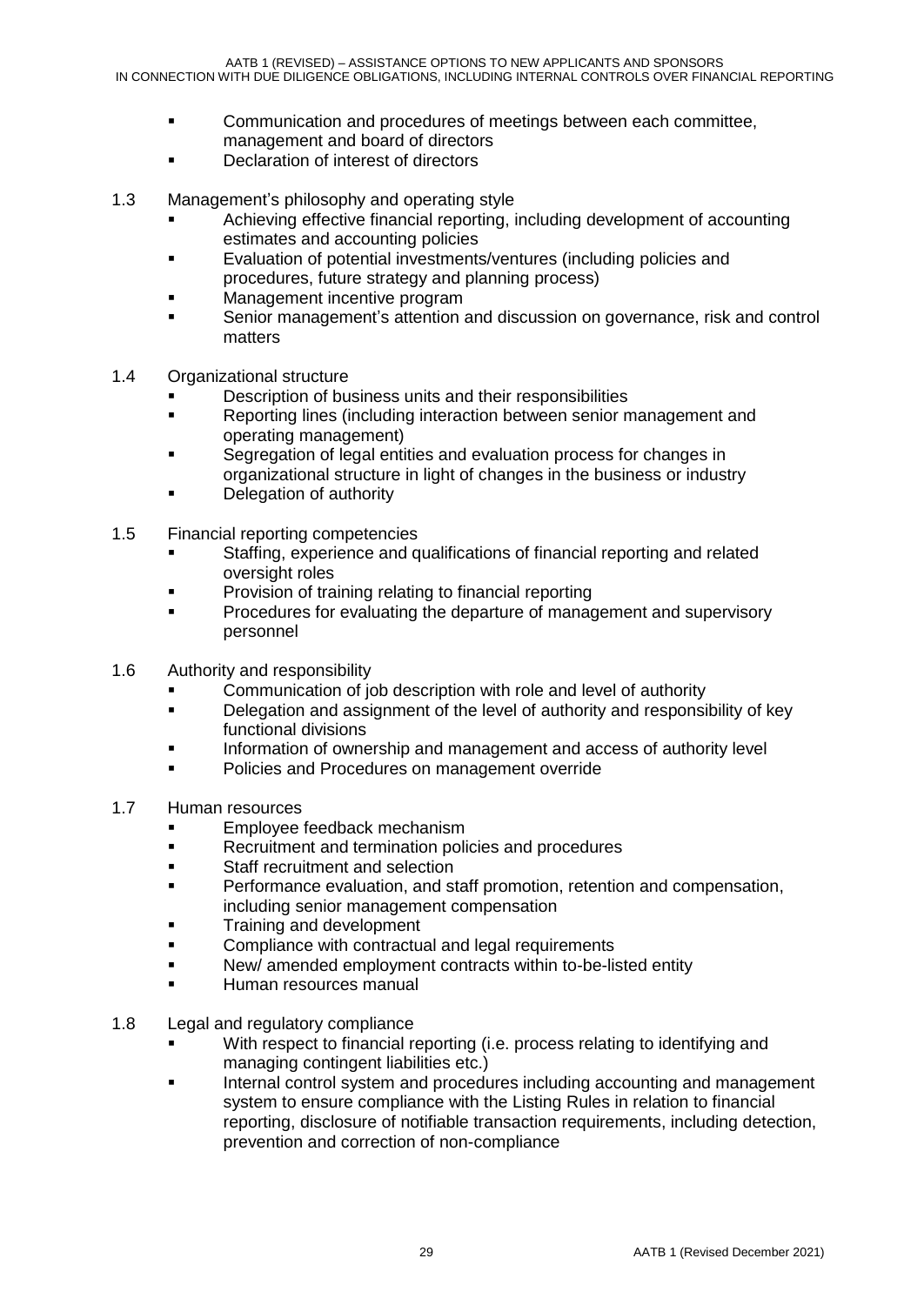#### **2. Risk Assessment**

- 2.1 Setting objectives
	- Business mission objectives, entity-wide objectives and activity-level objectives
	- **Business planning**
	- **Financial reporting objectives**
- 2.2 Risk assessment and management
	- Risk assessment and management process and reporting
	- Legal and regulatory compliance
	- **Fraud identification, prevention and reporting process**
	- Whistleblowing procedures
	- Procedures for identifying and reacting to changing environment (including managing changes)
	- **Development of action plan to mitigate risk**
	- Ongoing monitoring of risks and operating environment
	- **EXECT** Actions to be taken to address financial reporting risks identified from risk assessment
	- Business contingency plan

#### **3. Control Activities**

- 3.1 Implementation of policies/practices and procedures of significant business processes (see Section II below)
- 3.2 Procedures for entering into material contracts and other legal commitments

#### **4. Information and Communication**

- 4.1 Forecasting and budgeting
	- **Corporate planning**
	- **Budgeting preparation**
	- Procedures to maintain a rolling budget and forecast
	- Variance analysis
- 4.2 Management reporting framework and procedures
- 4.3 Internal communication
	- Upstream and downstream communication mechanism within the organization
	- Communication in terms of frequency, timeline, methods and sources of information
	- Procedures to identify and monitor confidential or sensitive information (including prior to public announcement)
	- Monitoring and identification of notifiable and connected transactions (Chapters 14 and 14A of Listing Rules)
- 4.4 External communication
	- Communication policy with external parties, and follow up action by management
	- **EXECT** Distribution of annual/interim reports and publication of results announcements (Listing Rules 13.46, 13.48 and 13.49)
	- Handling and monitoring of inside information/ sensitive information/ confidential information prior to public announcement (Listing Rule 13.09 and Part XIVA of the SFO)
	- Responding to enquiries from regulatory authorities (Listing Rule 13.10)
	- Monitoring and handling of information leakage (including sensitive information)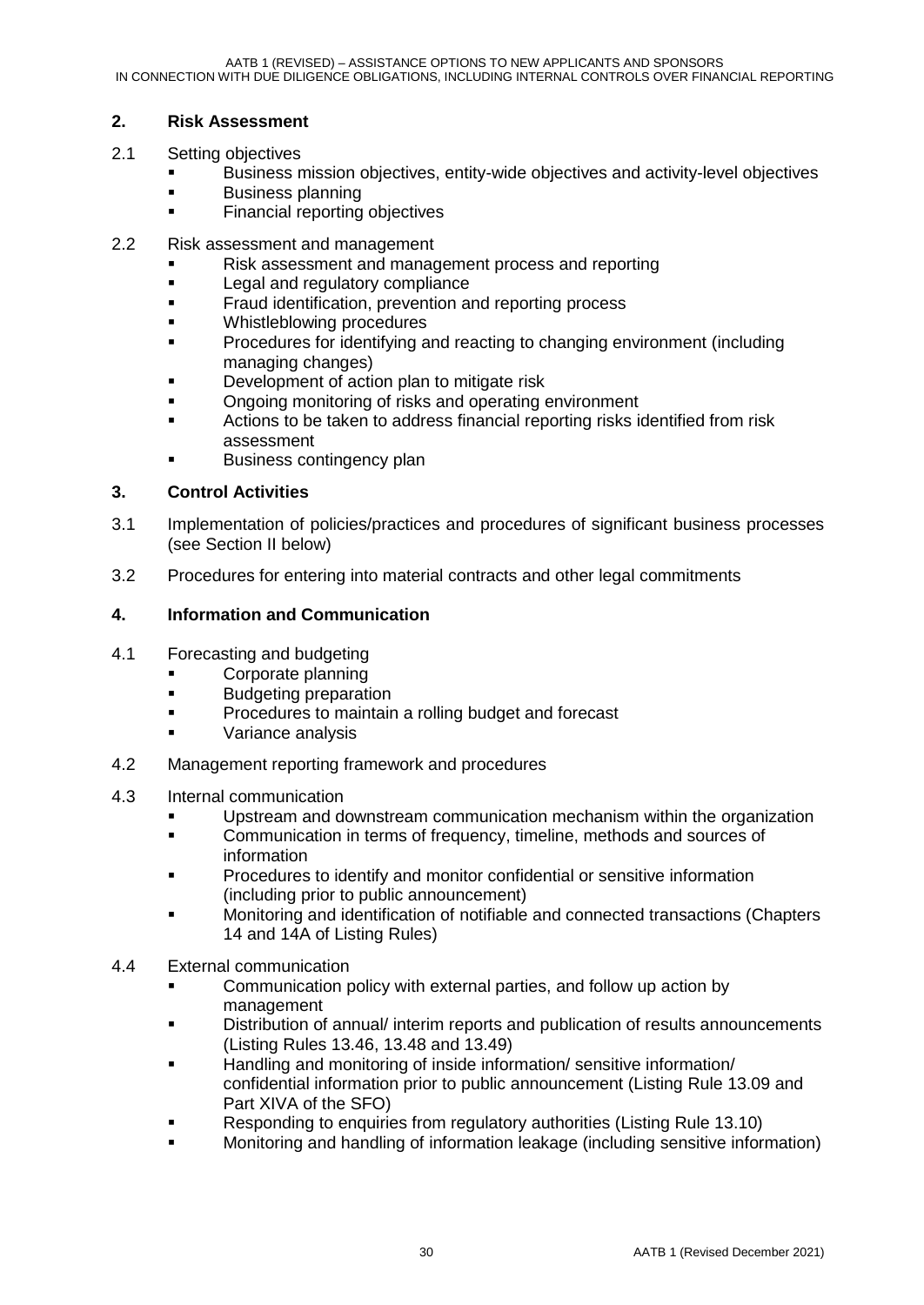- 4.5 Confidentiality and Data Protection
	- Policies and procedures for access to and maintenance of sensitive information
	- **Data protection policies**
	- Maintenance and protection of trade secrets and confidential information, including lists of customers and suppliers and others sensitive commercial information

#### **5. Monitoring**

- 5.1 Management monitoring activity (e.g. management reporting, analysis and review)
- 5.2 Internal audit and investigation functions (including remedial action in response to departures from approved policies/practices and procedures)
	- Function, responsibilities and authority of the internal audit department
	- **EXECUTE:** Liaising with external auditors
	- Management monitoring activities (management reporting, analysis and review)
	- Specific monitoring initiatives
	- Evaluation of internal control weaknesses
	- Implementation of internal control policies, practices or procedures
- 5.3 Channels for reporting deficiencies/irregularities
- 5.4 Management letter points issued by external auditors
- 5.5 Regulatory compliance management
- 5.6 Reporting of internal control deficiencies
- 5.7 Compliance with laws and regulations (including relevant Listing Rules)
- **II. Internal control at the process level**

#### **1. Sales, accounts receivable and collection**

- Policies and procedures
- Managing and Processing customer account opening
- Customer selection and managing customer information
- Managing customer credit and credit control
- Pricing/discount policies
- Managing and processing sales orders and returns
- Logistics arrangement and sales fulfillment
- Accounts receivable monitoring, bad debt provision and write-off
- Processing receipts
- Segregation of duties over revenue management process

#### **2. Procurement, accounts payable and payment**

- **Policies and procedures**
- Selection, management and monitoring of suppliers
- Maintenance of supplier master file
- Supplier selection process and data management
- Managing, processing and approval of purchase requisition and purchase orders
- Processing accounts payable and approval of payment
- Segregation of duties over the procurement management and payable process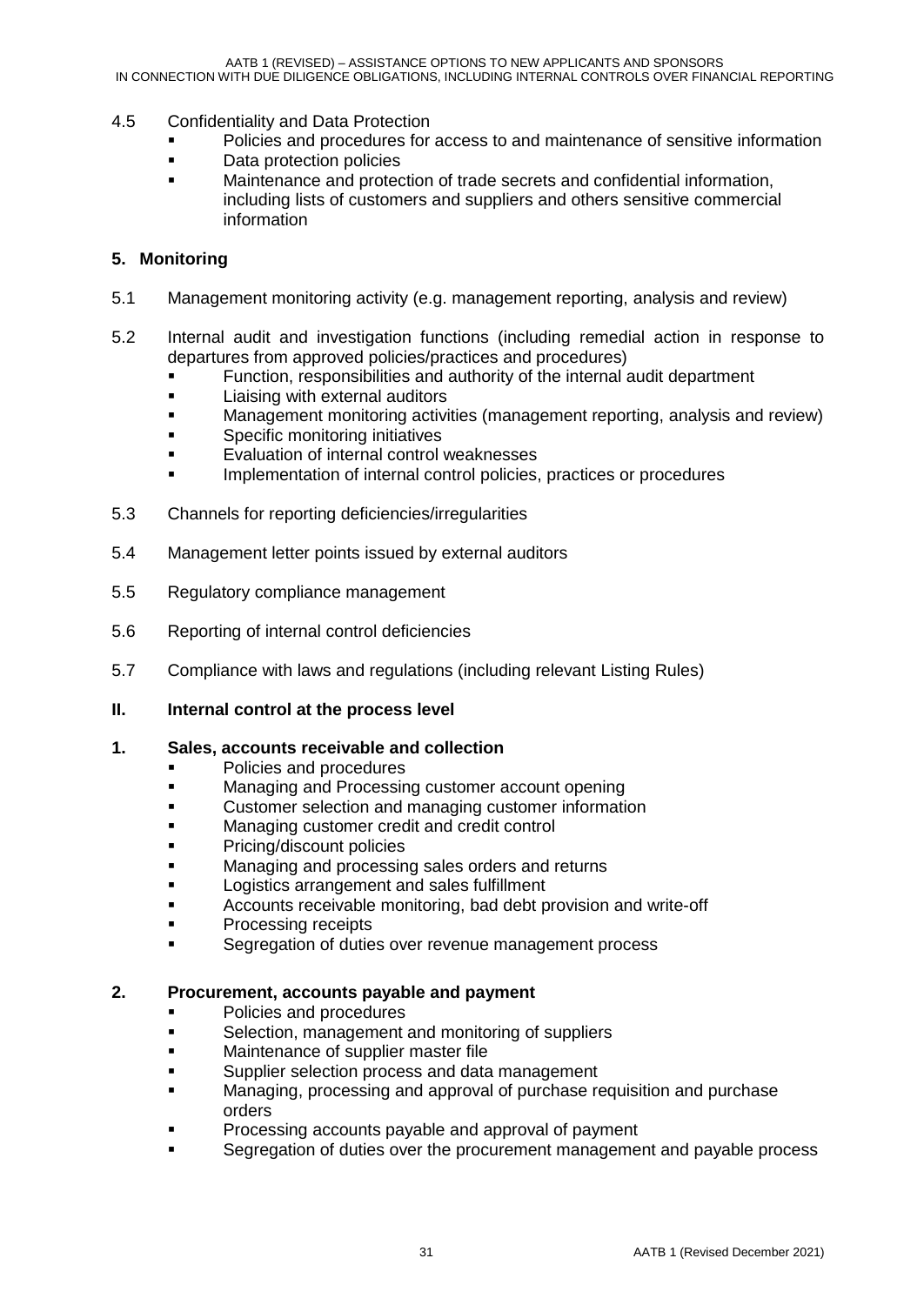#### **3. Inventory management, including logistics**

- **•** Policies and procedures
- **Inventory movement management (receive, transfer, dispatch)**
- **Logistics arrangement between suppliers/company**
- **Physical safeguards over Inventory**
- Inventory counting and valuation procedures
- Segregation of duties over inventory management process
- Recording and reconciliation of inventory
- Impairment and write-offs

#### **4. Production and costing**

- Production planning and management
- Costing management
- **•** Monitoring, reporting and follow-up of supply interruption

#### **5. Human resources (HR) and payroll**

- Recruitment policies and procedures (hiring and termination process)
- Calculating and processing of payroll
- **Managing payroll records**
- Segregation of duties over the HR & payroll management process
- Pension plans and occupational schemes policies and contributions
- Housing, medical and other allowances determination and approval
- **Employee bonus determination and approval**
- Performance evaluation process
- **EXECOMPLE COMPLIANCE MONITORY META COMPLIANCE MONITORY COMPLIANCE TO COMPLIANCE THE COMPLIANCE COMPLIANCE TO COMPLIANCE THE COMPLIANCE TO COMPLIANCE THE COMPLIANCE THE COMPLIANCE THE COMPLIANCE THE COMPLIANCE THE COMPLI**

#### **6. Fixed assets**

- Policies and procedures
- **EXECUTE:** Acquisition of fixed assets (including vendor selection and contract management)
- Capitalization of assets under construction (including staff costs capitalization)
- Depreciation of fixed assets
- **Disposal/transfer of fixed assets**
- **EXEDENT** Maintenance of fixed assets (including valuation and impairment assessment)
- **Managing and safeguarding fixed assets**
- Maintenance of fixed assets master file
- Segregation of duties over fixed assets management process

#### **7. Cash and treasury management**

- Policies and procedures
- Managing liquidity
- **Managing investment**
- Managing borrowing (including financing covenant compliance, if applicable)
- Opening and maintaining of bank accounts
- Managing financial instruments e.g. derivatives, hedging, foreign exchange (if applicable)
- Cash flow forecasting
- Physical cash management and bank reconciliation
- Policy on cash advances to directors and employees
- Segregation of duties over cash management and treasury process
- Settlement payments and receipts (financial/ treasury related)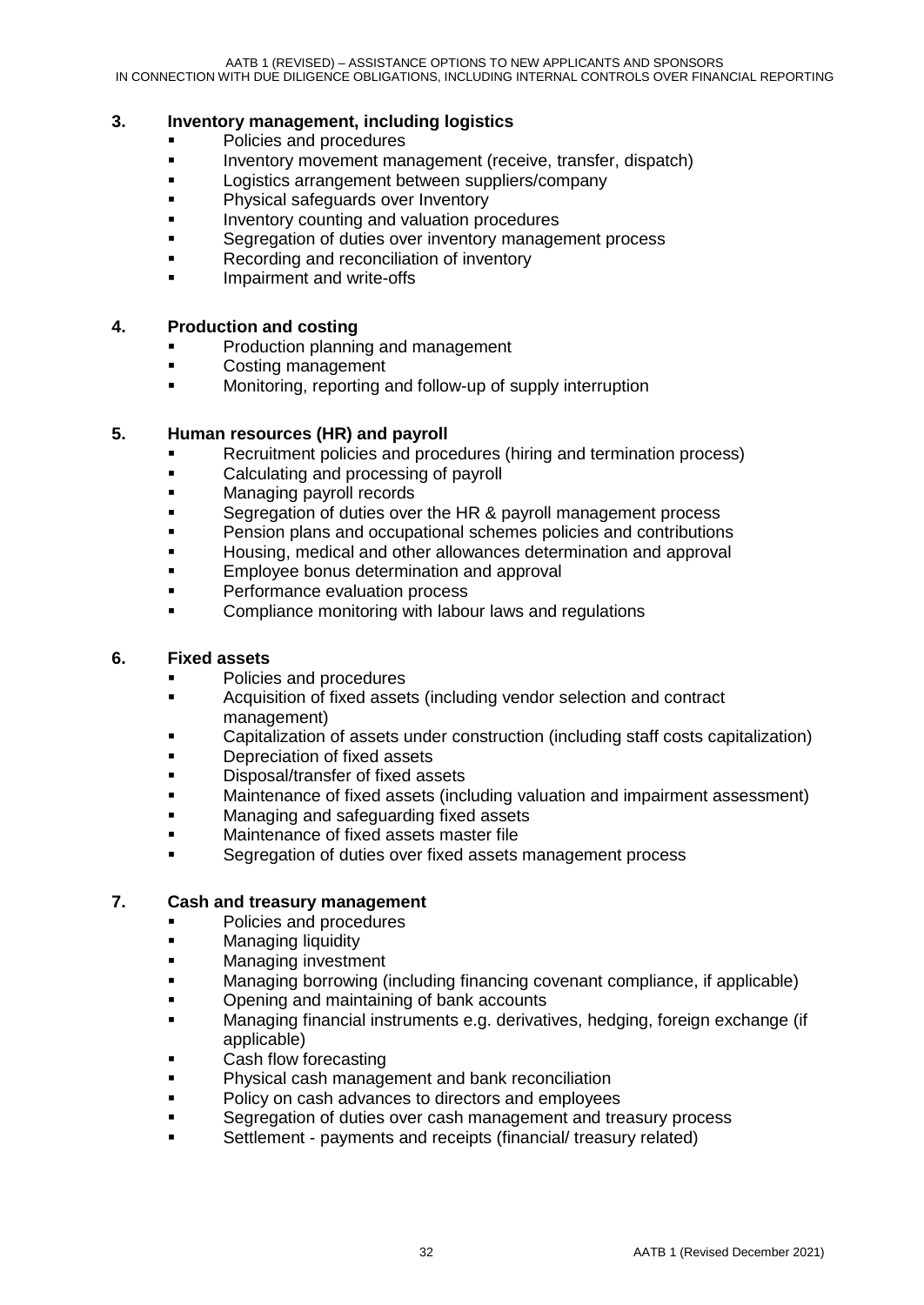#### **8. Insurance**

- **Safeguarding fixed assets**
- **Safeguarding inventory**
- **Protecting and compensating employees**
- **Third party litigation**
- **Product liability**

#### **9. Financial reporting and disclosure controls**

- Financial organization, competencies and reporting relationships (including Accounting and Finance, Treasury and Tax Functions)
- Accounting policies and procedures development
- Financial approval and reporting structure
- **Periodic Financial Statement Close Procedures**
- **Key Accounts Reconciliation (e.g. Bank reconciliation, intercompany balances** reconciliation)
- Calculation and Recording of Estimate, Accruals and Non-routine Transactions
- Consolidation and elimination
- Reporting and Disclosures (including Related Parties and Connected Party Transactions)
- Financial statements preparation (including Procedures for Capturing Information for Financial Statement Disclosure and Selection and Application of Accounting Policies (Chapter 4 and Appendix 16 of the Listing Rules))
- Off-balance sheet and contingent liability monitoring and reporting
- Financial analysis and variance analysis
- Corporate planning
- **Performance measurement**
- Budgeting process and budgetary control, monitoring and updates
- **Segregation of duties over the financial reporting process**
- Ongoing training and development

#### **10. Taxes**

- **Tax filing**
- **Tax compliance**
- **Tax disputes handling procedures**

#### **11. IT General Controls**

- IT security policies and administration procedures
- **Program change management**
- **Logical access and security control**
- **Backup and disaster recovery plan**
- Policies and procedures
- Information resource strategy and planning
- Business continuity planning
- Information systems operations
- Application systems and database implementation and maintenance
- Systems software, hardware and network support
- Monitoring of software license
- Access and security control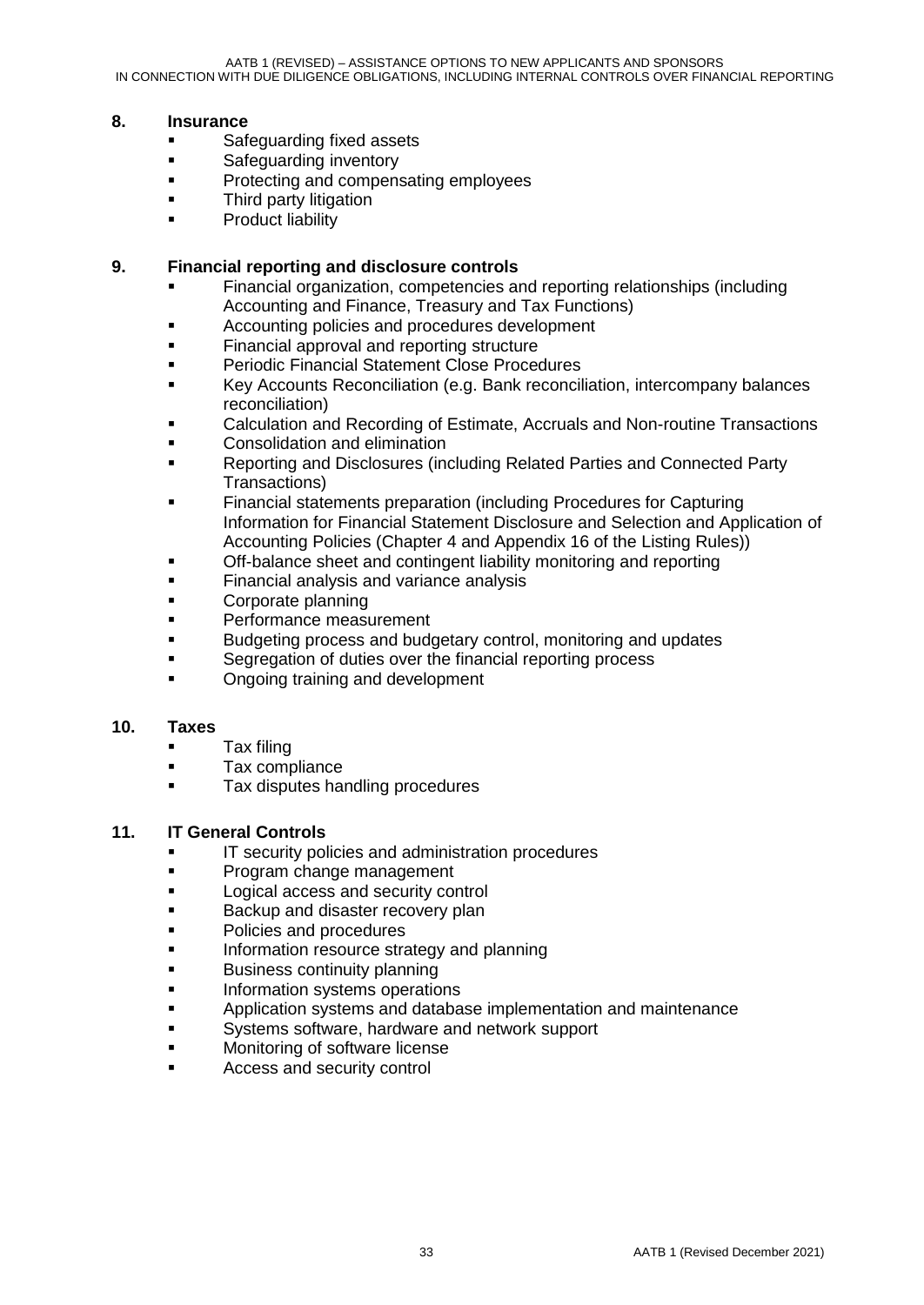## **Appendix 4 Expressing assurance on internal controls over financial reporting**

- 1. Assurance engagements are performed in accordance with Hong Kong Standard on Assurance Engagements 3000 "Assurance Engagements Other Than Audits or Reviews of Historical Financial Information" ("HKSAE 3000") issued by the HKICPA and in accordance with the terms of engagement.
- 2. In an assurance engagement the accountants express an overall conclusion (either in a positive or negative form of expression) in terms of:
	- (a) the effectiveness of the design of internal controls activities;
	- (b) the effectiveness of the design and the implementation of internal controls activities; or
	- (c) the effectiveness of the design, the implementation and operating effectiveness of internal controls activities.
- 3. Assurance engagements may take the form of reasonable assurance engagements or limited assurance engagements. A reasonable assurance engagement includes the expression of a positive form of opinion by the accountants, based on systematic and thorough evidence-gathering procedures. The evidence-gathering procedures to be carried out within the scope of a limited assurance engagement will be less extensive and, accordingly, the accountants will express a negative form of opinion.
- 4. In order to conclude on the effectiveness of internal controls for design, implementation or operating effectiveness, the significance of each control deficiency found during the course of assessment is evaluated individually and in the aggregate, and the likelihood that the deficiency, or a combination of deficiencies, could result in a misstatement and the magnitude of the potential misstatement are considered. In practice, considerable judgment on the part of the accountants is required to determine whether the internal controls over financial reporting are effective, and therefore there is always risk of the practitioner stating that the internal controls over financial reporting are effective when in fact they are not and vice versa.
- 5. It is not currently market practice in Hong Kong for accountants to undertake separate assurance engagements in respect of new applicants' internal controls over financial reporting for Practice Note 21 purposes. Reasons for this include the following:
	- (a) It would only be advisable to embark on an engagement to provide assurance if management of the new applicant is able to represent, as appropriate, that relevant control activities have been effectively designed and implemented and have operated effectively throughout a defined and elapsed period such that an unqualified assurance opinion can reasonably be expected to be issued on the new applicant's internal controls over financial reporting. A qualified opinion is unlikely to be viewed as valuable by users. In many cases, however, management will not be in a position to make such representation in view of the relative immaturity of the new applicant's system of internal controls over financial reporting (for the reasons described in paragraph 10 of the Technical Bulletin) such that there will be no basis for such an expectation that an unqualified opinion can be given. Where the accountants have reason to believe that a qualified opinion would be necessary were an assurance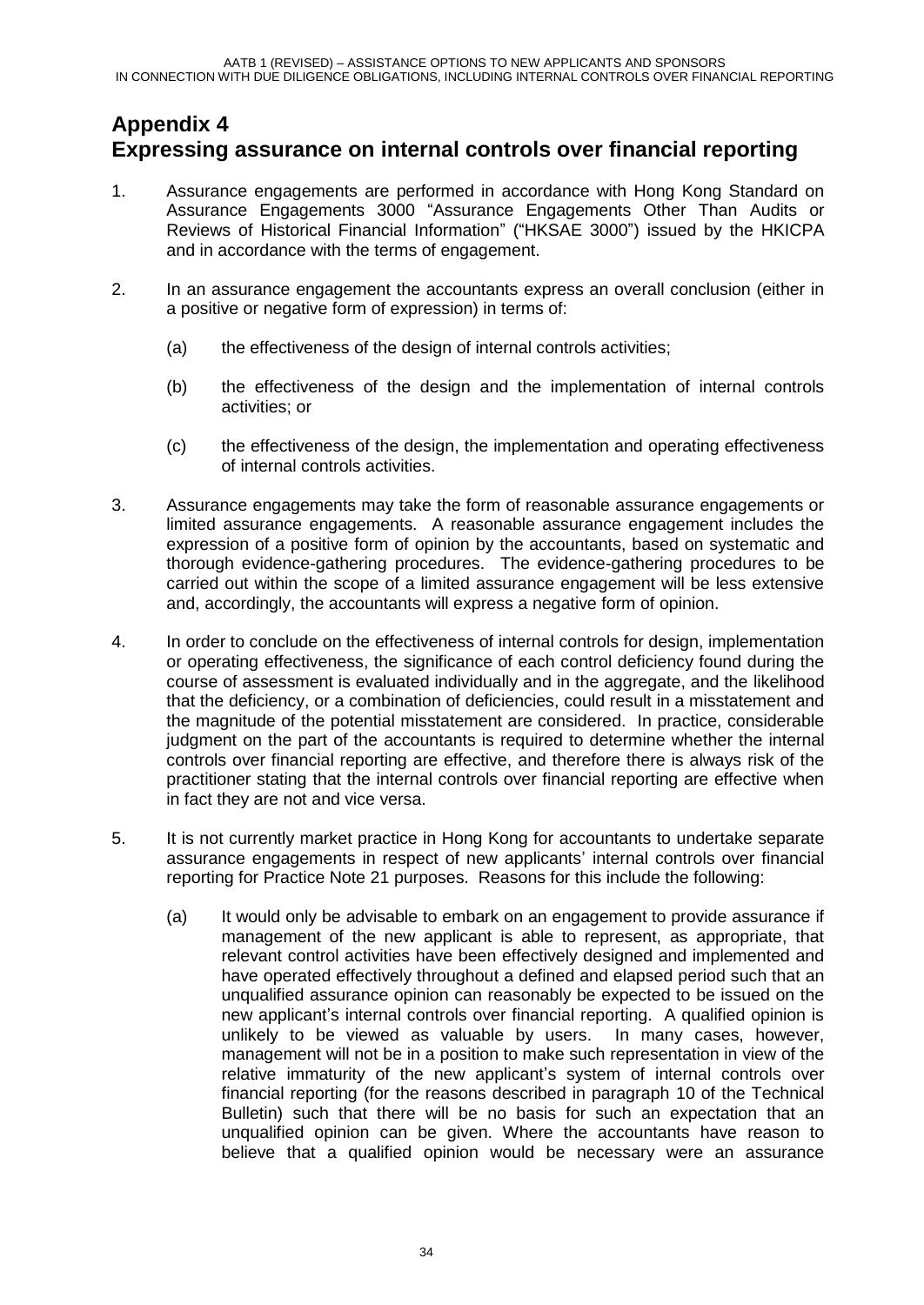engagement to be undertaken, they should communicate this to the new applicant and the Sponsors.<sup>9</sup>

- (b) Assurance in respect of new applicants' internal controls over financial reporting is not typically required or sought by Sponsors (or equivalent) and new applicants in other jurisdictions prior to listing.
- (c) The extent of work (and as a result cost) involved in undertaking an assurance engagement is likely to be significantly greater than for a long form report or agreed-upon procedures engagement.
- 6. In practice, accountants should consider other reporting responsibilities, including the appropriateness of communicating relevant matters of governance interest arising from the assurance engagement with the management and/or directors of the listing applicant.

"Relevant matters of governance interest" are those that arise from the assurance engagement and, in the accountant's opinion, are both important and relevant to the management and/or directors of the listing applicant. Relevant matters of governance interest include only those matters that have come to the attention of the accountant while performing the assurance engagement. If the terms of the engagement do not specifically require it, the accountant is not required to design procedures for the specific purpose of identifying matters of governance interest.

#### KEY POINTS

#### **Scope**

-

- In order for the accountants to issue an opinion in the report (either a positive or negative form of expression), the extent of work is at least sufficient for the accountants to obtain a meaningful level of assurance as the basis for the opinion.
- While there is no specific elapsed period that is required before the assessment, the control procedures to be tested should at least be operating over the testing period and long enough so that sufficient samples could be obtained for the testing.

#### **Report and management letter**

- Assurance as to the effectiveness of the internal controls systems.
- Identification of any control deficiencies identified.
- Recommendations for improvement (to the extent that they come to the attention of the accountants within the scope of their work).

An assurance engagement may be undertaken when the new applicant has implemented and operated internal controls over financial reporting for a defined and elapsed period of time (e.g. as may be the case for a spin-off of a business from an existing listed company).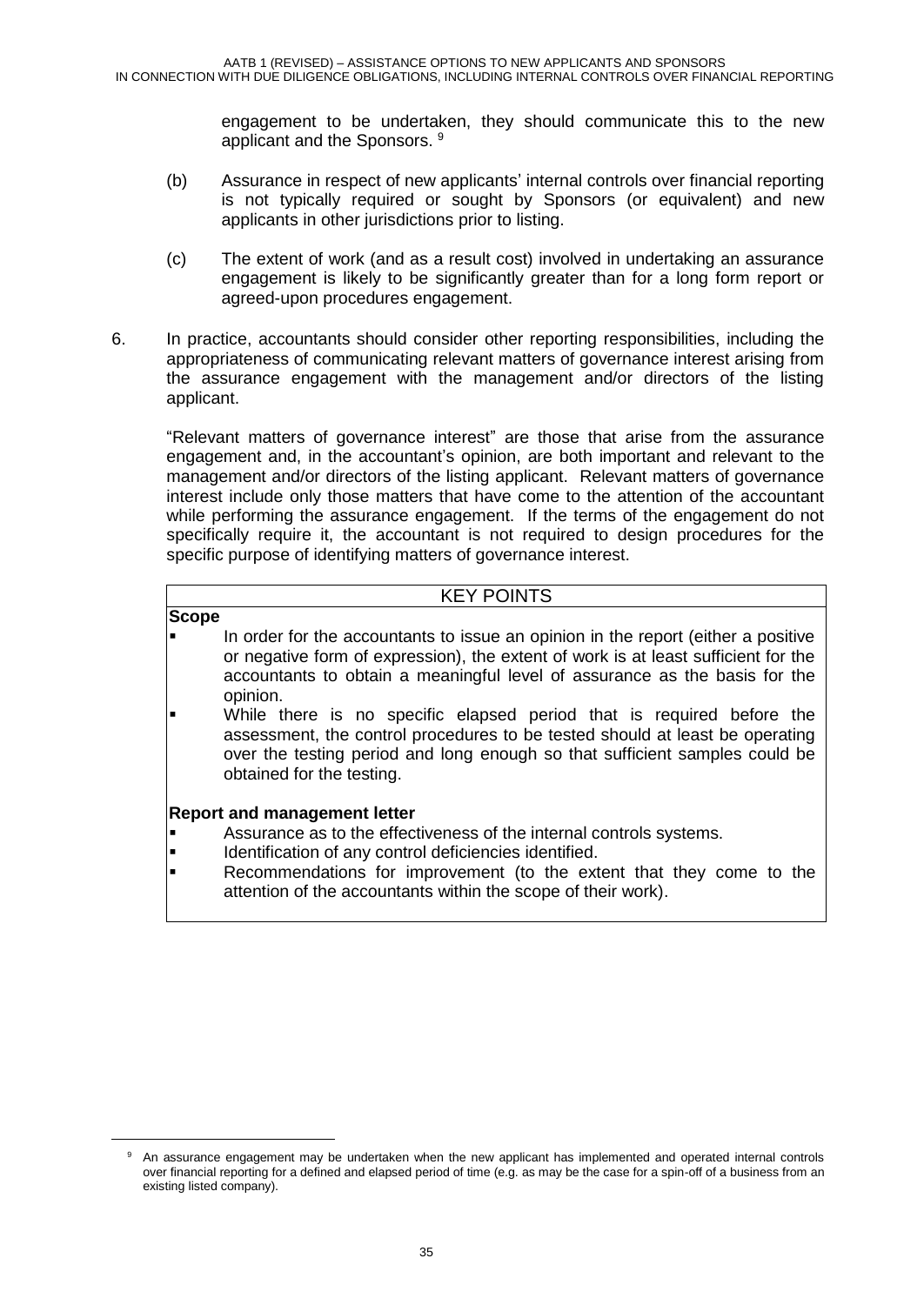## **Appendix 5 Example long form report arrangement letter**

*This example arrangement letter relating to a long form report has been developed in consultation with stakeholders. The contents of the arrangement letter will vary according to the nature of the engagement (for example, a comprehensive review or a review of internal control over financial reporting). The example refers to an "arrangement letter" which is the terminology more commonly adopted to describe an engagement letter issued in respect to a long form report and the taking part in due diligence meetings with the Sponsors. The example arrangement letter does not cover terms and conditions that relate to the Issuer and accountants only in connection with the engagement, (for example fee arrangements) which would typically be covered by a separate engagement letter between the Issuer and the accountants. This arrangement letter is not applicable where the accountants are engaged directly by the Sponsors to provide other advisory services in relation to the Sponsors' due diligence obligations*

[*Date*]

The Directors, XYZ Limited

Sponsors

[[Other Named Addressees]<sup>1</sup> and each of the other Hong Kong and international underwriters as defined in the Hong Kong or International Underwriting Agreement (as the case may be) respectively (the "Hong Kong and International Underwriters") that is an Addressee (as defined in Paragraph 7 below) $1$ ]

Dear Sirs,

**[Long Form Report– Comprehensive Review/ Long Form Report–Review of internal controls over financial reporting]\* (the "Report") and Other Assistance Relating to the Proposed Listing of XYZ Limited (the "Issuer") on the [Main Board/Growth Enterprise Market] of The Stock Exchange of Hong Kong Limited (the "Exchange")**

#### **Introduction**

1. ABC & Co. (the "Accountants" or "we") are pleased to accept the appointment to perform the services in connection with the issuance of the Report and other assistance in respect of the above transaction, namely the proposed listing of securities on the Exchange of [•] (the "Issue") which will involve the preparation by the Issuer, and for

<sup>-</sup>Named addressees of the arrangement letter and the Report might include the sponsors, global coordinators, bookrunners, lead managers or other managing underwriters. These parties typically enter into the arrangement letter on behalf of the other underwriters. It should not be necessary to name such other underwriters in the arrangement letter, since the prospectus and the Hong Kong and international underwriting agreements will clearly identify them. In certain circumstances, it may be appropriate to address the Report to other parties, in which case such parties would also be appropriate parties to the arrangement letter. If other named addressees such as the global coordinators and lead managers are added, paragraph 7 of this arrangement letter should be amended as "This arrangement letter is addressed to the Sponsor(s) , the Global Coordinator(s) and the Lead Manager(s) (the "Named Addressees"), and to each of the Hong Kong and the International Underwriters..…." and the term "the Sponsor"/ "Sponsor" in this arrangement letter should be replaced by the term "the Named Addressees"/ "Named Addressees", where appropriate.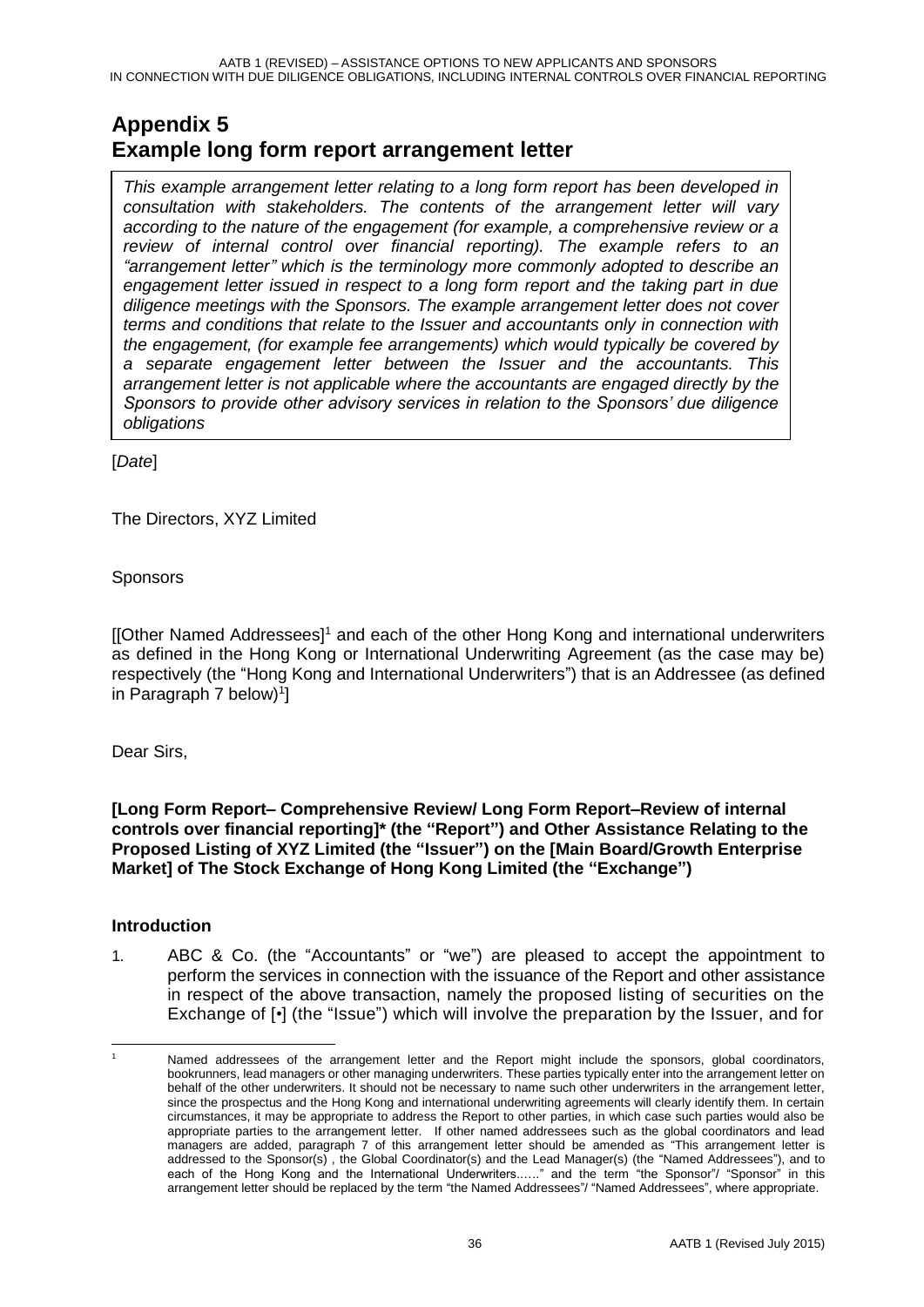which the Issuer will be solely responsible, of a prospectus (the "Prospectus") in accordance with the [Rules Governing the Listing of Securities on The Stock Exchange of Hong Kong Limited /Rules Governing the Listing of Securities on the Growth Enterprise Market of The Stock Exchange of Hong Kong Limited]\* (the "Listing Rules"). This arrangement letter is written in the context of the respective roles of the directors of the Issuer, [Sponsor] (the "Sponsor") and the other Addressees (as defined in paragraph 7 below) and ourselves, in relation to the Issue. Except as set out in paragraph 10 below, this arrangement letter does not apply to, and shall have no effect on, the rights and obligations of the Issuer, the Addressees or us in relation to any offering in the United States proposed to be conducted simultaneously with the Issue. Throughout this arrangement letter the use of "you" refers to both the Issuer and the Addressees; and "Group" refers to the Issuer and its subsidiaries.

- 2. The services we will provide in connection with the Issue (the "Services") will comprise:
	- provision of the Report (addressed to the directors of the Issuer and the Addressees) in connection with the Issue, and
	- having meetings and discussions with the Addressees and their professional advisers and responding orally or otherwise to questions raised by them in connection with their due diligence regarding the Issue and the Prospectus (the "Other Assistance").
- 3. The directors of the Issuer acknowledge their obligations to assist the Sponsor to perform its role and ensure that the Issuer's substantial shareholders and associates also assist the Sponsor as set out in rule [3A.05 / 6A.05]\* of the Listing Rules. the Issuer, its directors and the Accountants [may/shall]\* afford the Sponsor access to the following:
	- (a) the terms of the Accountant's engagement;
	- (b) our Report (both draft and final versions);
	- (c) information provided to us by the Issuer or relied on by us;
	- (d) information provided by us for submission to The Exchange or Securities and Futures Commission (the "SFC");
	- (e) correspondence exchanged between (i) the Issuer or its agents and us; and (ii) between us and the Exchange or the SFC; and
	- (f) us, in respect of the Services.
- 4. Notwithstanding paragraph 3 the above, if access to the above information as requested by the Sponsor is prohibited by applicable law, no access will be granted and we will notify the Sponsor of such prohibition. In addition, the working papers for this engagement created by us during the course of the engagement are our sole property and granting access to such working papers is subject to our sole discretion.
- 5. We confirm that we are independent with respect to the Issuer in accordance with the requirements of the Code of Ethics for Professional Accountants issued by the Hong Kong Institute of Certified Public Accountants (the "HKICPA").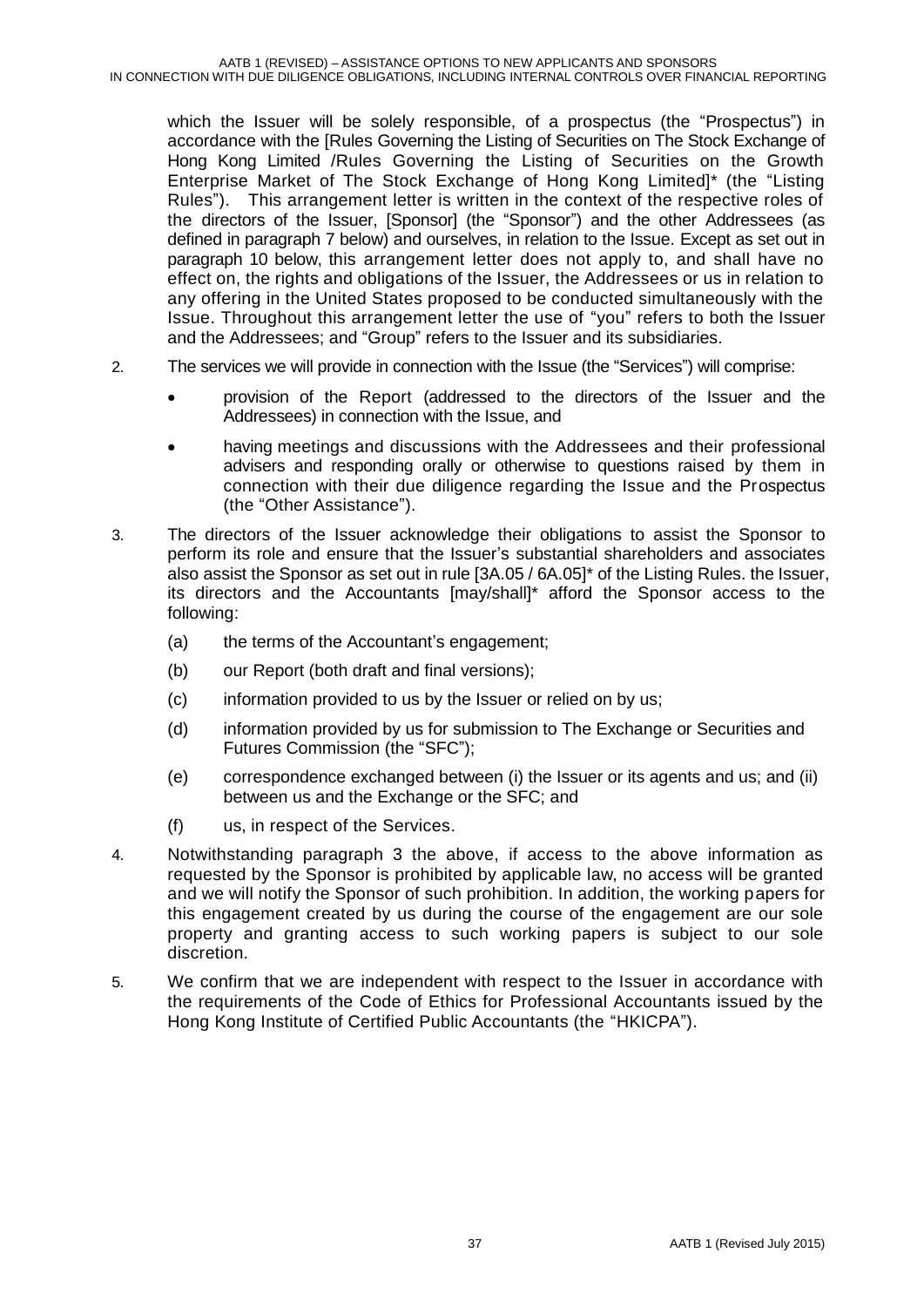AATB 1 (REVISED) – ASSISTANCE OPTIONS TO NEW APPLICANTS AND SPONSORS IN CONNECTION WITH DUE DILIGENCE OBLIGATIONS, INCLUDING INTERNAL CONTROLS OVER FINANCIAL REPORTING

#### **Addressees**

- 6. Up to the date of the Report, a sponsor may be added to the Issue by the Issuer by written notice to us. Provided that the new sponsor countersigns this letter, we will be prepared to provide the Services to the new sponsor on the basis set out in this arrangement letter.
- 7. This arrangement letter is addressed to the Sponsor(s) and to each of the Hong Kong and the International Underwriters (as defined in the respective Hong Kong and International Underwriting Agreements) that has agreed (or after the date of this arrangement letter agrees) to participate in the Issue and be bound by the terms of this arrangement letter, either by having validly authorized one or more of the signatories of this arrangement letter to enter into this arrangement letter on its behalf or validly ratified the entry into this arrangement letter on its behalf. The addressees of this arrangement letter (other than the Issuer) are collectively referred to herein as the "Addressees". By signing and accepting the terms of this arrangement letter, each Sponsor confirms that it will use reasonable endeavours to obtain prima facie authority from each of the Hong Kong and the International Underwriters authorizing it to enter into this arrangement letter as representative of the relevant underwriter. However, no Sponsor makes any representation as to whether such prima facie authority actually confers the necessary authority.<sup>2</sup>

#### **Report**

- 8. The Listing Rules make it clear that it is the responsibility of the Issuer to establish procedures, systems and controls (including accounting and management systems) which are sufficient to enable the Issuer's directors to make a proper assessment of the financial position and prospects of the Group, both before and after listing. The Report and the Other Assistance will be provided to the Issuer to assist it in evaluating the Group's [procedures, systems and/or controls], and to the Addressees solely in the context of (i) Sponsors discharging its due diligence obligations under the Code of Conduct for Persons Licensed by or Registered with the SFC (the "Code of Conduct") and the Listing Rules and (ii) the due diligence procedures being undertaken or procured to be undertaken by the Addressees in connection with the Issue, for the purpose of establishing or seeking to establish any defence in such context ("Due Diligence Defence") that the Addressees may wish to advance in any actual or potential court or arbitration proceedings, any investigation, hearing or other proceedings by any regulatory body, or any claim or dispute in connection with the Issue. Accordingly, the Report will be addressed to the Addressees for the purposes set forth in (i) and (ii) and neither the Report nor the Other Assistance may be relied on by the Addressees for any other purpose. The Addressees are requesting the Report in connection with the Issue as one of a number of procedures that the Addressees may use to establish the investigation that they have conducted. The Issuer is responsible for providing us with full access at all times to all the Issuer's books of account, access to all information of which the Issuer is aware that is relevant to the preparation of the Report, such as records, meeting minutes, documentation and other matters, additional information that we may request for the purpose of the Services and unrestricted access to persons within the Issuer from whom we determine it necessary to obtain information.
- 9. Each Sponsor confirms that it is aware of the due diligence guidance included in the Code of Conduct and the Listing Rules, which will be followed.
- 10. The Report issued pursuant to this arrangement letter will be provided in accordance with the Technical Bulletin - AATB1 "Assistance Options to New Applicants and

 $\overline{a}$ <sup>2</sup> A sponsor may not be part of the underwriting syndicate in which case on the global coordinator will obtain the requisite powers of attorney from other syndicate members. Under these circumstances, this paragraph 7 will need to be revised to reflect the obligations for the global coordinator instead of the sponsor.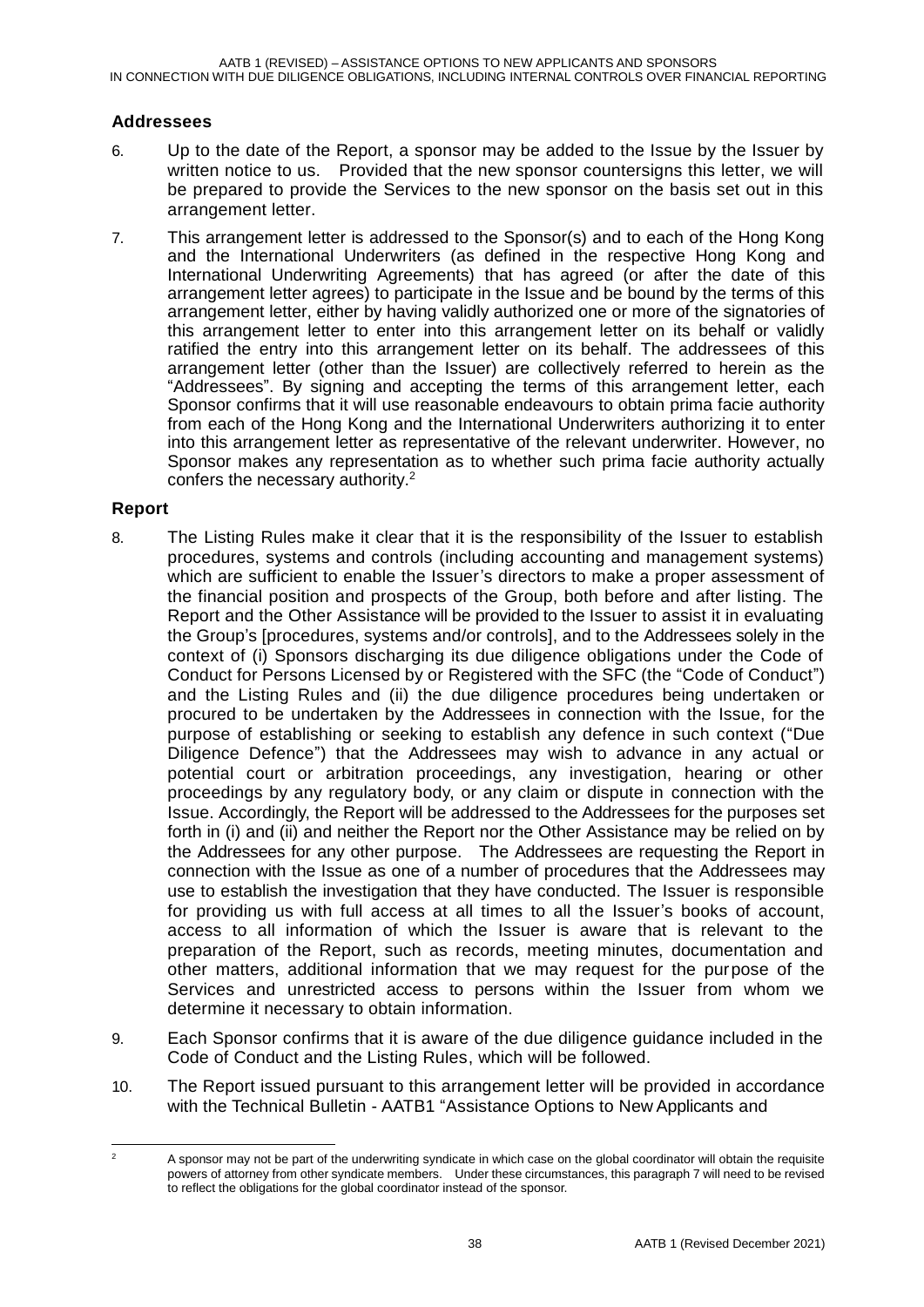Sponsors in connection with Due Diligence Obligations, including Internal Controls over Financial Reporting" issued by the HKICPA and will not have been provided in accordance with any other professional standards, including but not limited to those of the American Institute of Certified Public Accountants. Accordingly, the Report should not be relied on as if it had been provided in accordance with the standards and practice of any professional body in any other jurisdiction. Subject to above, nothing in this paragraph shall prejudice the Addressees' ability to rely on a non-recourse basis (meaning without any liability on our part) on the Services in the context of establishing or seeking to establish any Due Diligence Defence in connection with any court, arbitral, regulatory or administrative proceedings in connection with the offerings in the United States under Rule 144A of the United States Securities Act of 1993 to be conducted simultaneously with the Issue ("the 144A Offerings"), if any, or otherwise for the purposes of resolving either actual or potential proceedings, investigations, claims or disputes in connection with the 144A Offerings, if any.

- 11. Our work and findings shall not in any way constitute advice or recommendations (and we accept no liability in relation to any advice or recommendations) regarding any commercial decisions associated with the Issue, including, in particular, but without limitation, any which may be taken by any Addressee (or any person connected to any Addressee) in the capacity of investor or in providing investment advice to their clients.
- 12. The Report will be provided solely for your private information and should not be used for any purpose other than as set out in Paragraph 8. The Report or our Services may not be referred to in any other document (except that references may be made to its existence in (i) any diligence plan or similar document created as a record of compliance with the Code of Conduct and/or the Listing Rules, (ii) contracts among any of the Issuer, the Addressees and ourselves, (iii) any communications in relation to the Issue among any of the Issuer, the Addressees and ourselves, and (iv) subject to paragraph 13 below, the Prospectus provided that the identity of the Accountants in relation to their provision of the Services shall not be disclosed in the Prospectus), nor made available to any other party (except that copies may be included in bibles of transaction documents memorializing the Issue).
- 13. If any queries or requests for disclosure or reproduction are raised by a regulator that relate to the Services, you will notify the Accountants as soon as practicable and will not refer to the Services in your response to the regulator without seeking the Accountants' agreement. The Accountants will assist you to respond to queries raised by any regulator in relation to the Services.
- 14. Subject to paragraph 13, nothing in Paragraphs 8, 10 or 12 shall prevent you from disclosing this arrangement letter and the Report to or discussing the Services with your professional advisers or as may be required by law, regulation or court order or the rules or requirements of a regulatory body or stock exchange whose requirements you are complying with, and/or referring to and/or producing the Report for any of the purposes set out in Paragraph 8. Except as permitted in the immediately preceding sentence, you shall first obtain our prior written consent for disclosure of the Report or the Services to third parties.
- 15. Other than to those who have, or before the Report is issued shall have, validly accepted this arrangement letter, we will not accept any responsibility to any party to whom the Report is shown or into whose hands it may come.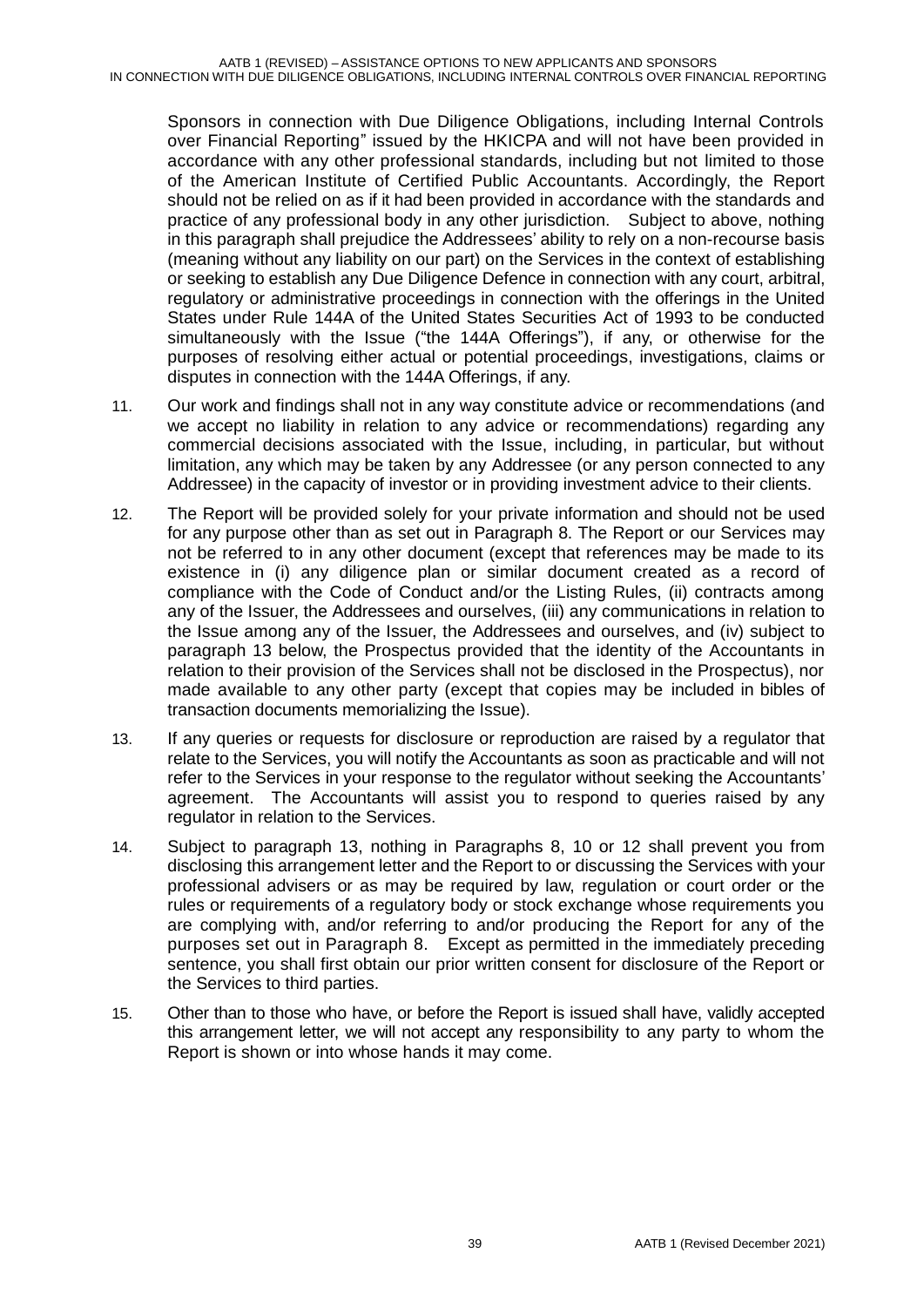#### **Work and Procedures**

- 16. As requested by the Sponsor and agreed with the Issuer, we will report to the Issuer and the Addressees the findings and our recommendations based on the scope and approach to be undertaken as set out in Appendix [1]\*. The areas of focus included in our work coverage, as determined and agreed by the Issuer and the Sponsor, are set out in Appendix [1]\*.
- 17. Our work performed under this arrangement letter will not constitute an assurance engagement made in accordance with any assurance standards issued by the HKICPA. In addition, all relevant business processes, operational activities and financial control procedures are dependent for their effectiveness on the diligence and propriety of those responsible for operating them, and are capable of being overridden by management. Hence, we will not be in a position to provide any assurance as to the adequacy or effectiveness of the Issuer's internal controls over financial reporting and thus neither the Issuer nor the Addressees should rely on the Report to provide such assurance.
- 18. The scope and approach for our work coverage are set out in Appendix [1]\* and we will determine the specific procedures to be performed that are consistent with this scope and approach. Those procedures will be described in the Report and we will only carry out those procedures expressly provided for in the Report. We make no representations as to the sufficiency for your purposes of the scope and approach of work and, therefore, our responsibility shall be limited to performing the work agreed upon in this arrangement letter and/or recorded in the Report with due skill, care and attention. If we were to perform work outside the agreed scope and approach, or if we were to conduct an assurance engagement in accordance with the relevant assurance standards issued by the HKICPA, other matters might be reported to you in the Report. The procedures to be performed by us in connection with the Report should not be taken to supplant additional inquiries or procedures that may be appropriate in the performance of the Addressees' role under the proposed Issue.
- 19. In carrying out our work pursuant to this arrangement letter, we will rely on the accuracy and completeness of certain information and explanations provided to us during the course of our work and will further request the directors of the Issuer to provide us with written representations concerning the accuracy and completeness of certain information and explanations provided to us for the purpose of our work. You will therefore understand that the procedures to be carried out by us are not designed to, and are not likely to, reveal fraud, withholding, concealment or misrepresentation by the management of the Group. Notwithstanding the preceding three sentences, if in carrying out the procedures agreed under this arrangement letter, and solely as a result of information provided to us which we are required to consider or do consider, we conclude that there has been fraud, withholding, concealment or misrepresentation (or otherwise we conclude that any such information contains an inconsistency which clearly indicates that there may have been such a fraud, withholding, concealment or misrepresentation), we will (and are hereby authorized by the Issuer to), as soon as practicable, notify the Issuer and the Sponsor of this and discuss with them whether further procedures can be designed to seek to resolve the matter. Where such procedures are agreed between us in writing in the form of an addendum to this letter, we will carry them out and amend the Report accordingly.
- 20. Given the limited nature of the work to be performed by us as set out in paragraphs 17 to 19 above, it should not be relied on to identify all deficiencies over the areas of focus included in our work coverage.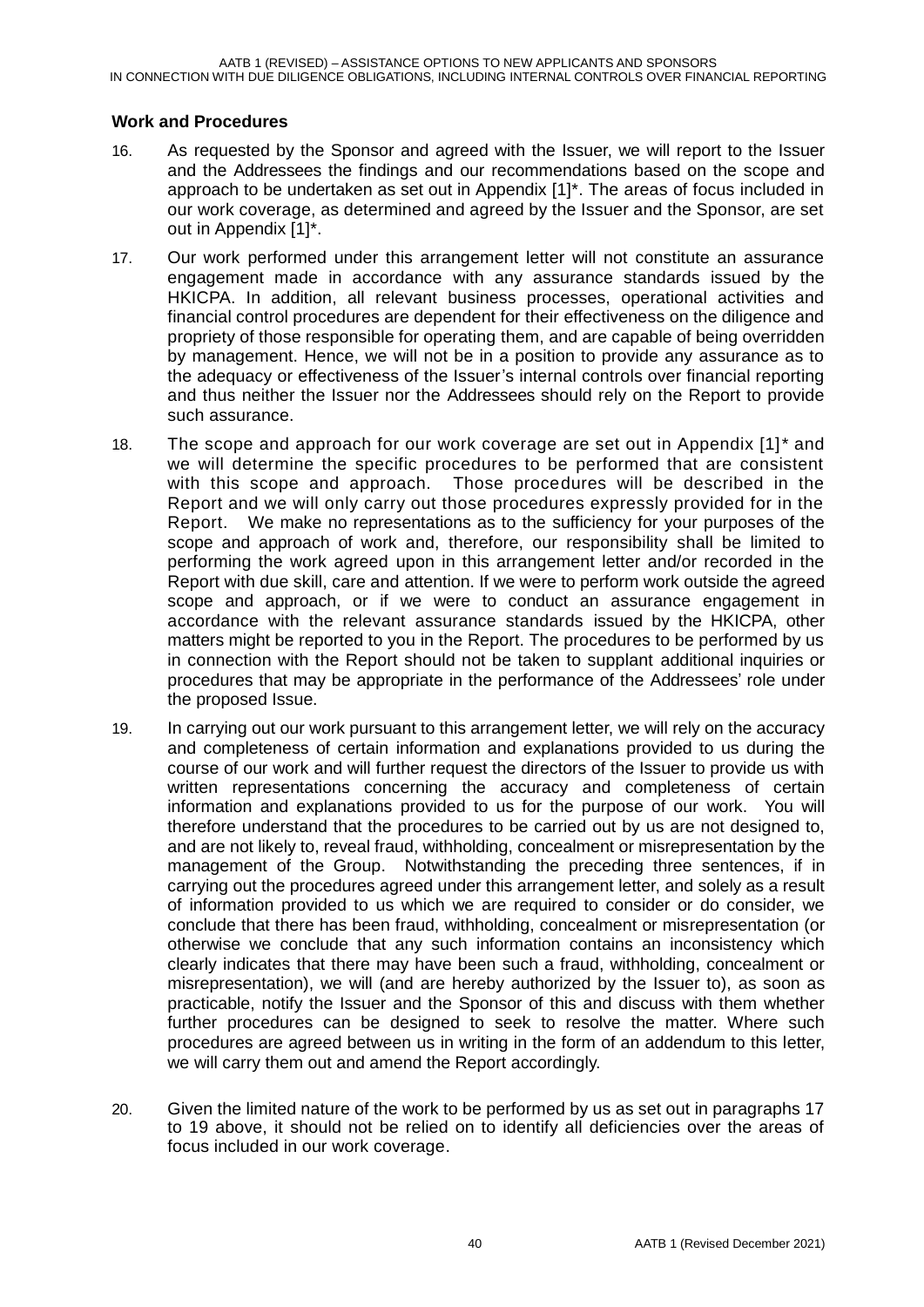21. Save as may be expressly recorded in the Report, we do not accept any responsibility for any other reports or letters beyond any responsibility that we owed to those to whom our reports or letters were addressed at the date of their issue.

#### **Contents of the Report**

- 22. We will prepare and expect to issue the Report addressed to the Issuer and the Addressees on the basis described above. Execution of this arrangement letter by the Issuer and the Addressees will constitute their agreement to the scope and approach.
- 23. For the avoidance of doubt, we will not give an opinion or a conclusion in relation to, the Issuer's prospects or trading position or, save as expressly stated in the Report, comment on or provide any opinion or other conclusion as to the current overall financial position of the Issuer.

#### **Drafts**

24. During the course of the engagement we may show drafts of, or report orally on, the Report to the Issuer and the Sponsor. In so far as any such draft or oral report is inconsistent with the subsequent final Report, it will be deemed to be superseded by such final Report.

#### **Meetings**

25. It will be necessary for us to receive copies of the draft Prospectus as it is produced and it may be necessary for us to attend meetings (including, but not limited to, meetings with the Issuer and its directors and/or employees and the Addressees and their employees, advisers or agents) at which the Prospectus is discussed and drafted or at which other related matters are discussed. We shall answer queries raised at such meetings on an informal basis but the Addressees should neither act nor refrain from acting on the basis of such informal answers unless and until they are confirmed in writing by us, whether in the final Report or otherwise. In the absence of such written confirmation we shall have no liability to the Addressees in contract or in tort (including negligence) for our answers other than for an oral statement known to be false or misleading when made and made with intent to deceive.<sup>3</sup> Subject to the above, nothing in this paragraph shall prejudice the Addressees' ability to rely on a non-recourse basis (meaning without any liability on our part except for oral statements known to be false or misleading when made and made with intent to deceive) on any comments we may provide orally, either in the context of establishing or seeking to establish any Due Diligence Defence in connection with any court, arbitral, regulatory or administrative proceedings or otherwise for the purposes of resolving either actual or potential proceedings, investigations, claims or disputes in respect of the Prospectus or otherwise in connection with the Issue.

 $\frac{1}{3}$ 

If specific matters are discussed which the Sponsor wishes to be able to rely upon in accordance with this arrangement letter, the Issuer and the Sponsor should arrange for them to be confirmed in writing by the accountants. If the accountants are willing to confirm such matters in writing, further work and an extension of the terms of the engagement are likely to be required.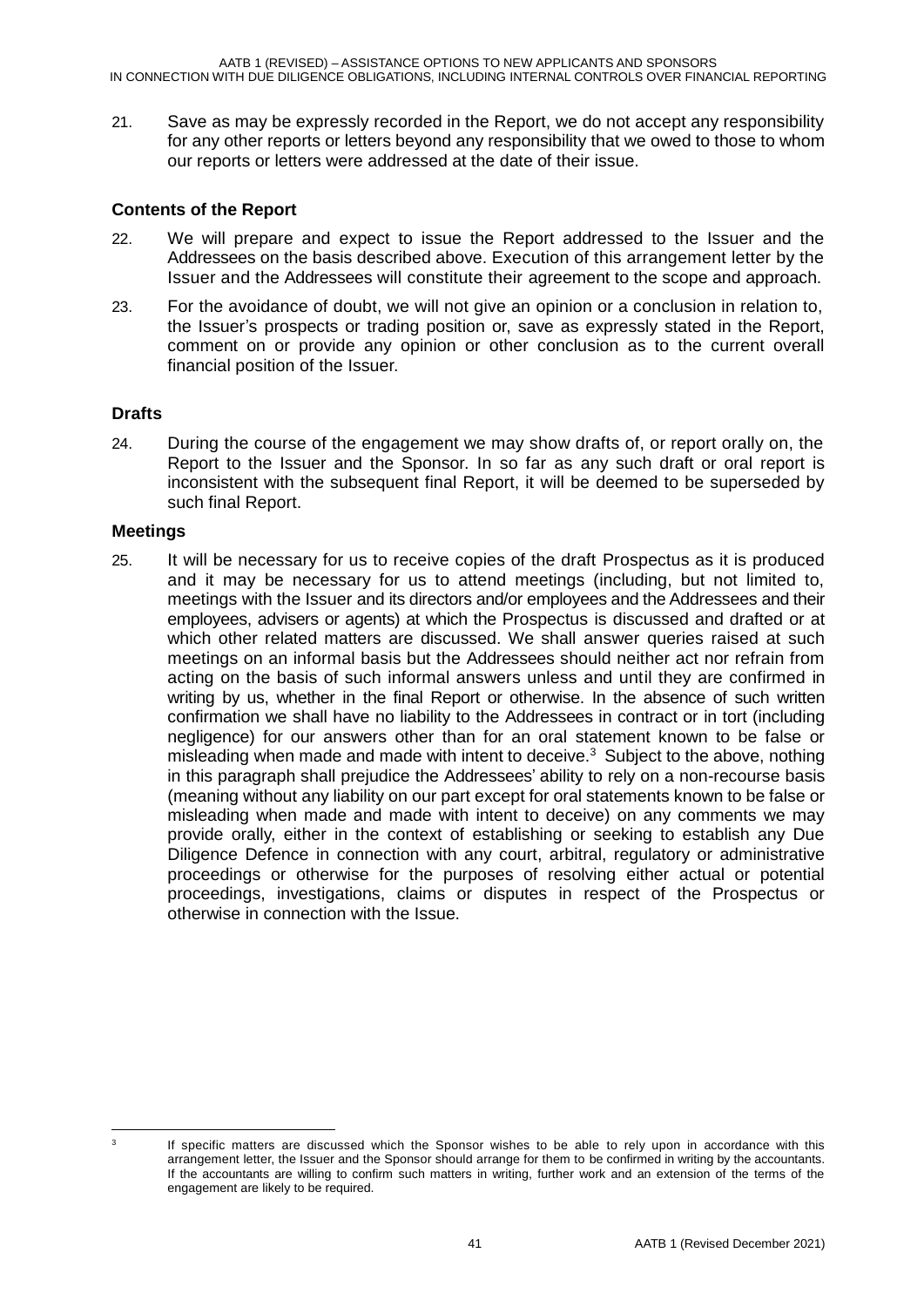26. Unless otherwise specifically agreed among the Issuer, the Sponsor and us, we are authorized by the Issuer to speak to the Addressees and other professional advisers advising on the proposed Issue. In connection with our work pursuant to this arrangement letter, we may release to the Addressees and such other professional advisers any information relating to the Issuer or the Issue, whether confidential or not, and whether obtained during the course of our work or otherwise, and shall not be liable to the Issuer for any use subsequently made of that information. Our partners and staff working on this engagement shall not be required, expected or deemed to have knowledge of any information known to other partners or staff of our firm but which is not known to those on this engagement. In addition we shall not be required to make use of or disclose to the Addressees any information which is confidential to another client of our firm.

#### **Timetable**

27. Our work will depend upon receiving without undue delay full co-operation from all relevant officials of the Issuer and the Group and their disclosure to us of all accounting records of the Group and all other records and related information (including certain representations) we may need for the purposes of our work. We will endeavour to carry out our work in accordance with a timetable to be agreed with the Issuer and the Sponsor that will satisfy the requirements of the Issue. We will discuss with the Issuer and the Sponsor any difficulties we encounter with this engagement or with meeting the timetable as soon as any problems arise. [Where applicable, the Issuer, the Sponsor and Accountants can agree a more detailed timetable.]

#### **Applicable Law and Jurisdiction**

28. This arrangement letter shall be governed by, and construed in accordance with, Hong Kong law. The Courts of Hong Kong shall have exclusive jurisdiction in relation to any claim, dispute or difference concerning this arrangement letter, the Report or any matter arising from them.

#### **Staffing**

29. [Name] will be the partner in charge of the services we will provide. [Name] will act as manager, with the help of [name], calling upon specialist staff as appropriate. We shall use reasonable endeavours to ensure that they are so involved but we may substitute those identified with others of equal or similar skills.

#### **Fees**

30. Details of our fees and proposed billing arrangements have been set out in a separate agreement with the Issuer, who will bear the sole responsibility for the payment thereof.

#### **Liability**

- 31. In no circumstances shall we be liable, other than in the event of our fraud, bad faith or willful default, for any loss or damage, of whatsoever nature, arising from information material to our work being withheld or concealed from us or misrepresented to us by the directors, employees, or agents of the Issuer or any other person of whom we may make inquiries unless, if in carrying out the procedures agreed under this arrangement letter, and solely as a result of information provided to us which we are required to consider or do consider, we conclude that there has been fraud, withholding, concealment or misrepresentation (or otherwise we conclude that any such information contains an inconsistency which clearly indicates that there may have been such a fraud, withholding, concealment or misrepresentation), and we fail to notify the Issuer and the Sponsor of such conclusion.
- 32. For the avoidance of doubt and subject to the limitations or exclusions which are contained in or referred to in Paragraphs 10, 11, 25, 31, and 33 to 35 of this arrangement letter, nothing in this arrangement letter shall preclude you from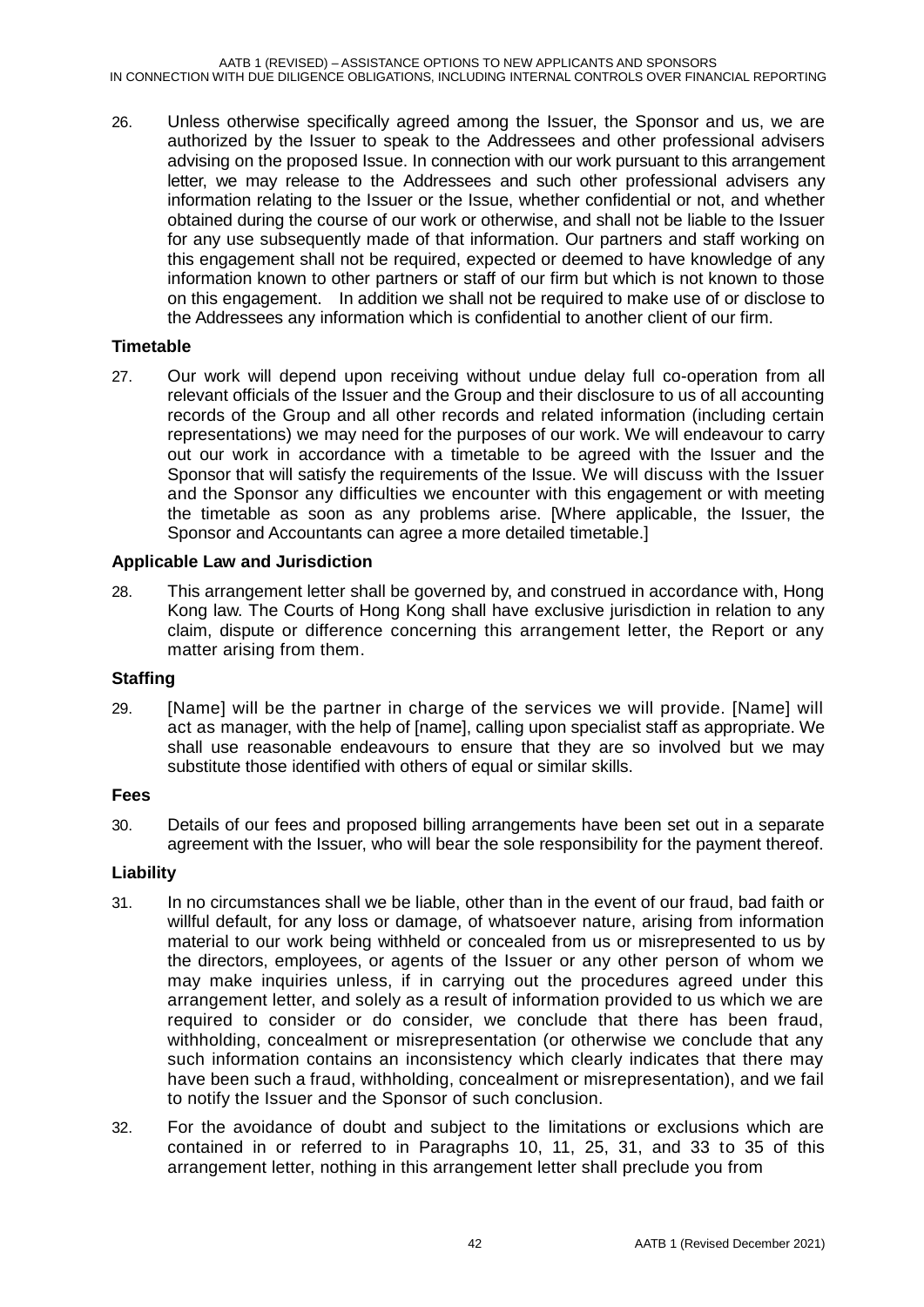obtaining compensation from us in respect of any liability that it may incur to an investor arising out of the Issue to the extent that such liability arises because the work undertaken pursuant to this arrangement letter or the Report was undertaken negligently, in bad faith or as a result of our willful misconduct or fraudulent behavior, it being understood that the foregoing is without prejudice to any defence of contributory negligence that may be available to us.

- 33. To the extent permitted by law we will not be liable for any loss, damages or expenses, not directly caused by our wrongdoing (including loss of profits or revenue, business interruption, loss or corruption of data, failure to realise anticipated savings or benefits or loss of business opportunity) arising in any way in relation to the Services.
- 34. We, the Issuer and the Sponsor have discussed and agreed that our aggregate liability for loss or damages arising in relation to the services of [*Accountants*] under this arrangement letter, as a result of breach of contract, tort (including negligence) or otherwise, is limited to HK\$[amount] [the amount of [x] times our agreed fee for this engagement], except to the extent to which we are finally determined to have engaged in wilful or reckless misconduct or fraudulent behaviour. For these purposes the test of recklessness shall be the criminal law test for reckless conduct applied in Hong Kong from time to time (mutatis mutandis, and, for the avoidance of doubt, applying the standard of proof for civil cases), and mere negligence or gross negligence shall not be equated with recklessness.
- 35. The limit on our liability in Paragraph 34 will be apportioned by the Issuer and the Addressees amongst them.
- 36. We accept no liability to anyone, other than you, in connection with our services, unless otherwise agreed by us in writing. The Issuer agrees to indemnify us, other [Accountants] Firms, partners, employees and subcontractors for any liability (including legal costs) that we incur in connection with any claim by anyone else in relation to the Services. The Issuer's obligation to indemnify will not apply to the extent that such claim or action is finally determined to have resulted from fraud or willful misconduct by us, other [Accountants] Firms, partners, employees or subcontractors.

#### **Prohibition on Assignment**

- 37. No party may assign any of its rights in relation to this arrangement letter without the prior written consent of the others against whom the rights may be asserted, save that any Addressee and we may assign any of such rights, or such rights may pass by operation of law, to any successor to all or part of its business without such consent, provided that notice is given to the other signatories to this arrangement letter prior to any step being taken to enforce any rights hereunder.
- 38. Other than as set out in paragraph 45 below, this arrangement letter shall not create or give rise to, nor shall it be intended to create or give rise to, any third party rights and no third party shall have any right to enforce or rely on any provision of this arrangement letter. For the avoidance of doubt, the Addressees are not regarded as third parties.

#### **Termination**

- 39. Any party to this arrangement letter may at any time terminate this arrangement letter for whatever reason upon written notice to the other parties. In the case of termination by us, notice to the Issuer and the Sponsor shall be sufficient notice. In the event our termination is due to findings of non-compliance with the Listing Rules or other legal or regulatory requirements, we shall promptly notify the Issuer and the Sponsor of such matters, to the extent permitted by law or regulation.
- 40. Termination of this arrangement letter shall be without prejudice to any accrued rights of the parties to this arrangement letter. The provisions of this arrangement letter which expressly or by implication are intended to survive its termination or expiry will survive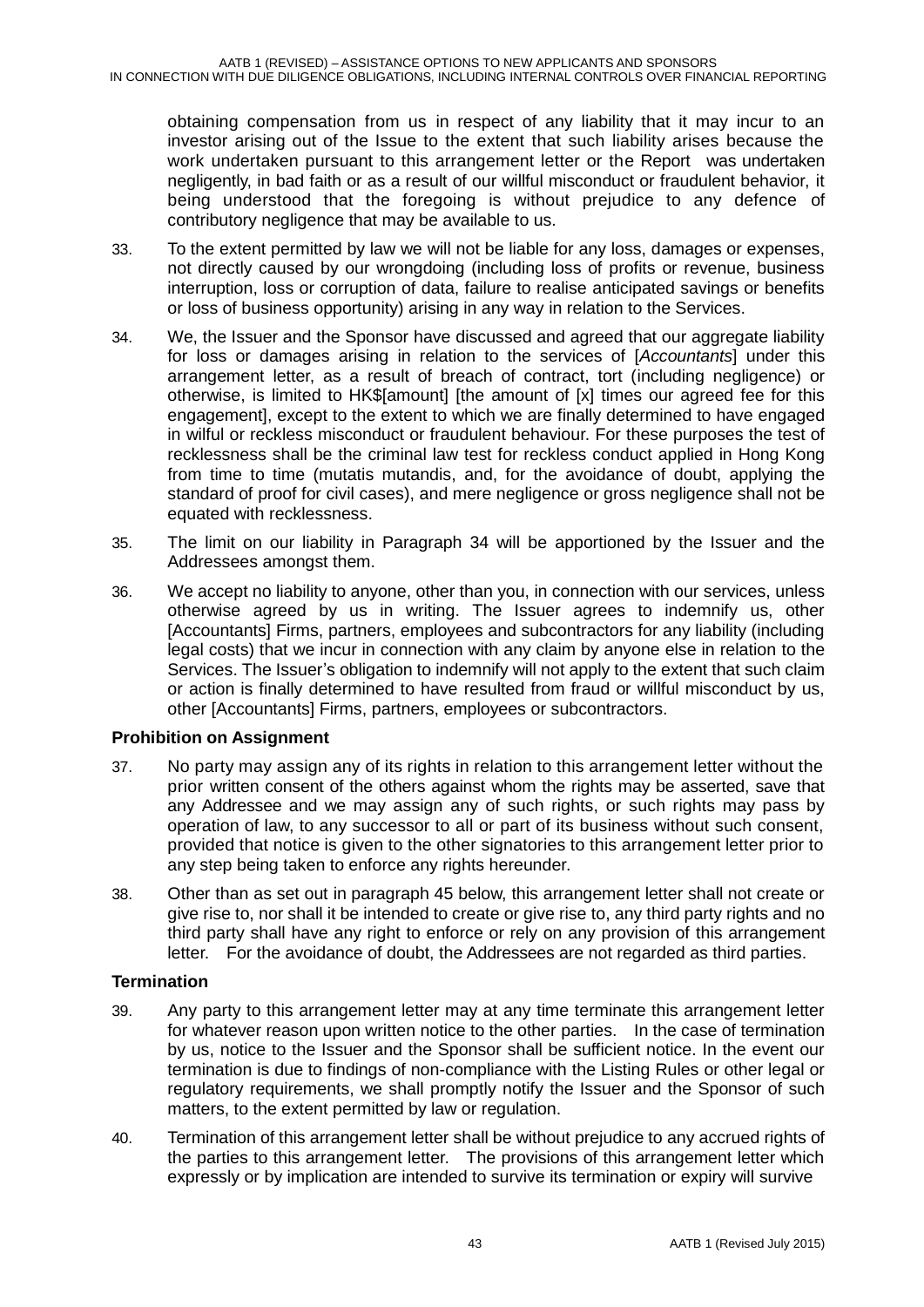and continue to bind each party to this arrangement letter.

#### **Internet communication**

41. In connection with the Services the parties to this arrangement letter may from time to time communicate with each other electronically. However, the electronic transmission of information cannot be guaranteed to be secure or error free and such information could be intercepted, corrupted, lost, destroyed, arrive late or incomplete or otherwise be adversely affected or unsafe to use. Accordingly each party to this arrangement letter accepts the limitations of electronic communication, and will use reasonable procedures to check for the then most commonly known viruses before sending information electronically.

#### **Miscellaneous**

- 42. In the course of providing the Services we, [Accountants] Hong Kong, may, at our discretion, draw on the resource of other entities (whether or not incorporated) which carry on business under a name which includes all or part of the [Accountants] name or is otherwise within (or associated or connected with an entity) or is a correspondent firm of the worldwide network of [Accountants] ("other [Accountants] Firms") and their partners and employees as we deem appropriate, but provision of the Services will remain our responsibility alone.
- 43. You agree that you will not bring any claim (whether in contract, tort (including negligence) or otherwise) against any other [Accountants] Firm or its personnel in respect of the Services. Any partner or employee of any other [Accountants] Firm who deals with you in connection with the Services does so solely on our behalf and we are liable for their activities as if they were in all respects our partners or staff.
- 44. You will not bring any claim (whether in contract, tort (including negligence) or otherwise) arising out of or in connection with the Services against any of our employees personally, but this will not limit or exclude any liability we may have for their acts or omissions.
- 45. The provisions of paragraphs 42 to 44 of this arrangement letter have been stipulated expressly for the benefit of our employees, and other [Accountants] Firms and their partners and employees (together "Beneficiaries"). You agree that, each of the Beneficiaries has the right to rely on paragraphs 42 to 45 of this arrangement letter as if they were parties to this arrangement letter. Each of the other [Accountants] Firms which agrees to assist in the provision of the Services does so in reliance on the protections afforded to it by paragraphs 42 to 45 of this arrangement letter, the benefit of which we formally accept on its behalf.
- 46. Our performance depends on the Issuer also performing its obligations under this arrangement letter. You agree that we are not liable for any default, loss or damage that arises because the Issuer does not fulfill its obligations.
- 47. Except as set forth in paragraphs 8, 12 and 14, the parties to this arrangement letter agree to use the other's confidential information only in relation to the Services, and not to disclose it until the earlier of 36 months from the date hereof or 24 months following consummation of the Issue except where required by law or regulation, by any stock exchange or any regulatory or governmental authority, or by any order of a court or tribunal, or where requested by a professional body of which we are a member. However, we may give confidential information to other [Accountants] Firms or relevant subcontractors ("Representatives of the Accountants"), and an Addressee may give confidential information to those of its and its respective affiliates' officers, directors, employees, representatives, agents and professional advisers ("Representatives of the Addressee"), in each case, as long as they have the need to obtain the information as a result of their involvement in the provision of the Services and they are bound by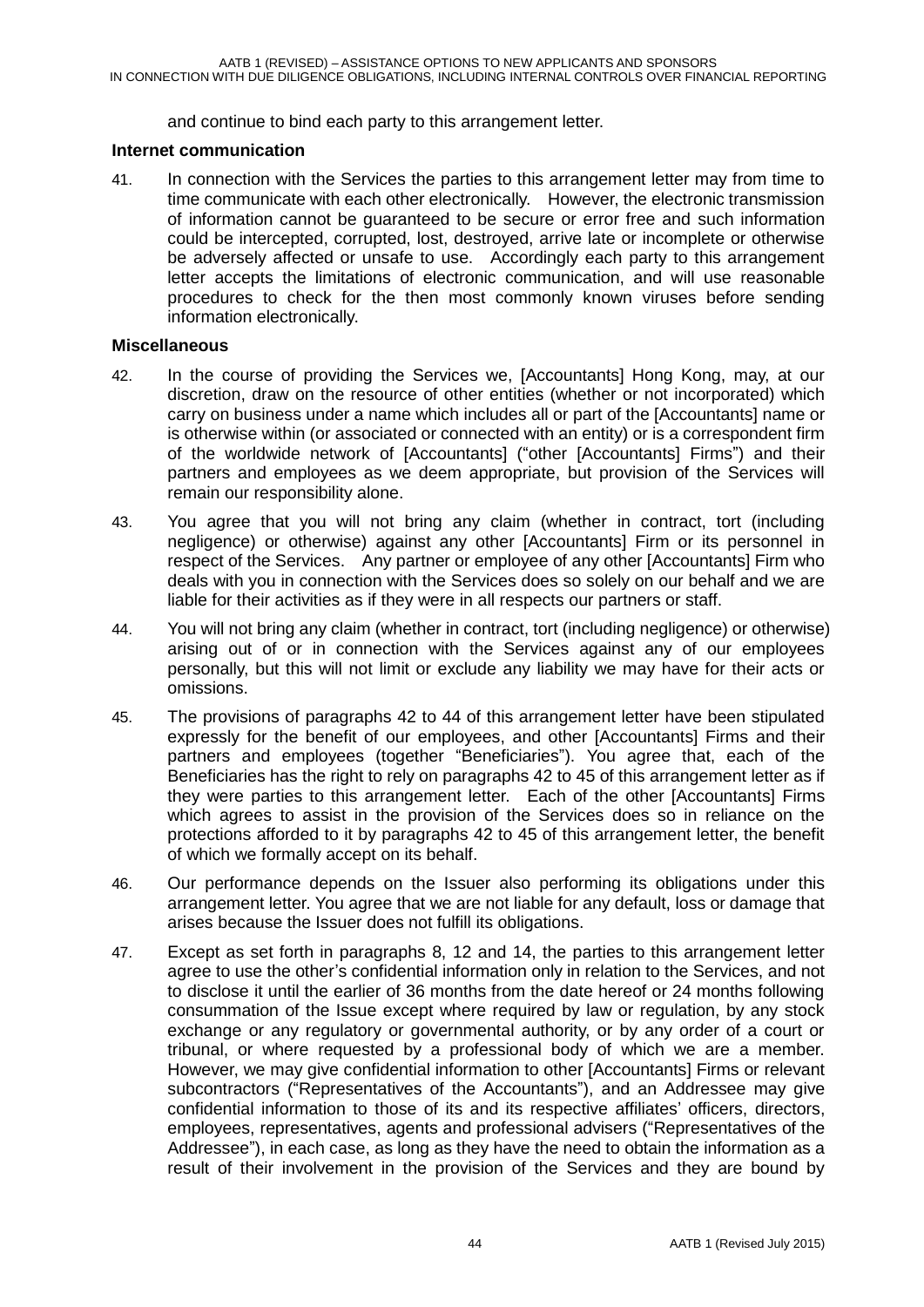confidentiality obligations and to the extent it is not prohibited by the applicable law. "Confidential information" means all information relating to a party to this arrangement letter, the Issue and/or the Services disclosed by it to the other parties to this arrangement letter for the purpose of this engagement and/or the Services.

- 48. Confidential information does not include information that (i) is or becomes generally available to the public other than as a result of a breach of an obligation under this arrangement letter; (ii) is acquired by a party or its representatives from a third party that is not known by such party to be prohibited from disclosing the information by a contractual, legal or fiduciary obligation to the disclosing party; or (iii) is known to or in possession of a party or its representatives prior to the date of this arrangement letter, or is or has been independently developed, discovered or arrived at by a party or its representatives without reference to the materials comprising the confidential information disclosed under this arrangement letter.
- 49. A party shall not be liable to the owner of the confidential information if any part of the confidential information is accessed by a third party on an unauthorized basis notwithstanding the party's effort to maintain the confidentiality of the information and is due to causes beyond the party's reasonable control.
- 50. Other than as set out in paragraph 30 above, this arrangement letter and the Appendix to it constitute the entire agreement for the provision of the Services between us to the exclusion of any other express or implied terms, whether expressed orally or in writing, including any conditions, warranties and representations and shall supersede all previous proposals, understandings, contracts, letters of engagement, undertakings, agreements and correspondence regarding the Services. Save as provided in this arrangement letter, no change in the terms of our engagement with respect to the Services will be effective unless agreed in writing and signed by all parties to this arrangement letter.
- 51. Any extension to the scope of the engagement beyond that agreed to by the Issuer and the Sponsor in this arrangement letter will be subject to a supplementary arrangement letter or addendum to this arrangement letter.
- 52. This arrangement letter may be executed in any number of counterparts, and by the parties on separate counterparts, but shall not be effective until each party has executed and delivered at least one counterpart. Each counterpart shall constitute an original of this arrangement letter, but all the counterparts shall together constitute one and the same instrument.
- 53. If any term or terms of this arrangement letter shall be held to be invalid, illegal or unenforceable, such term or terms shall be deemed not to form part of this arrangement letter without prejudice to the enforceability of the remaining terms of this arrangement letter, provided always that if any such deletion substantially affects or alters the commercial basis of this arrangement letter, the parties to this arrangement letter will negotiate in good faith to amend and modify them as may be necessary or desirable in the circumstances.
- 54. Please acknowledge acceptance of the terms of our arrangement by signing and returning the enclosed copy of this arrangement letter.
- 55. If you have any questions regarding this arrangement letter please do not hesitate to contact us.

Yours faithfully,

ABC & Co.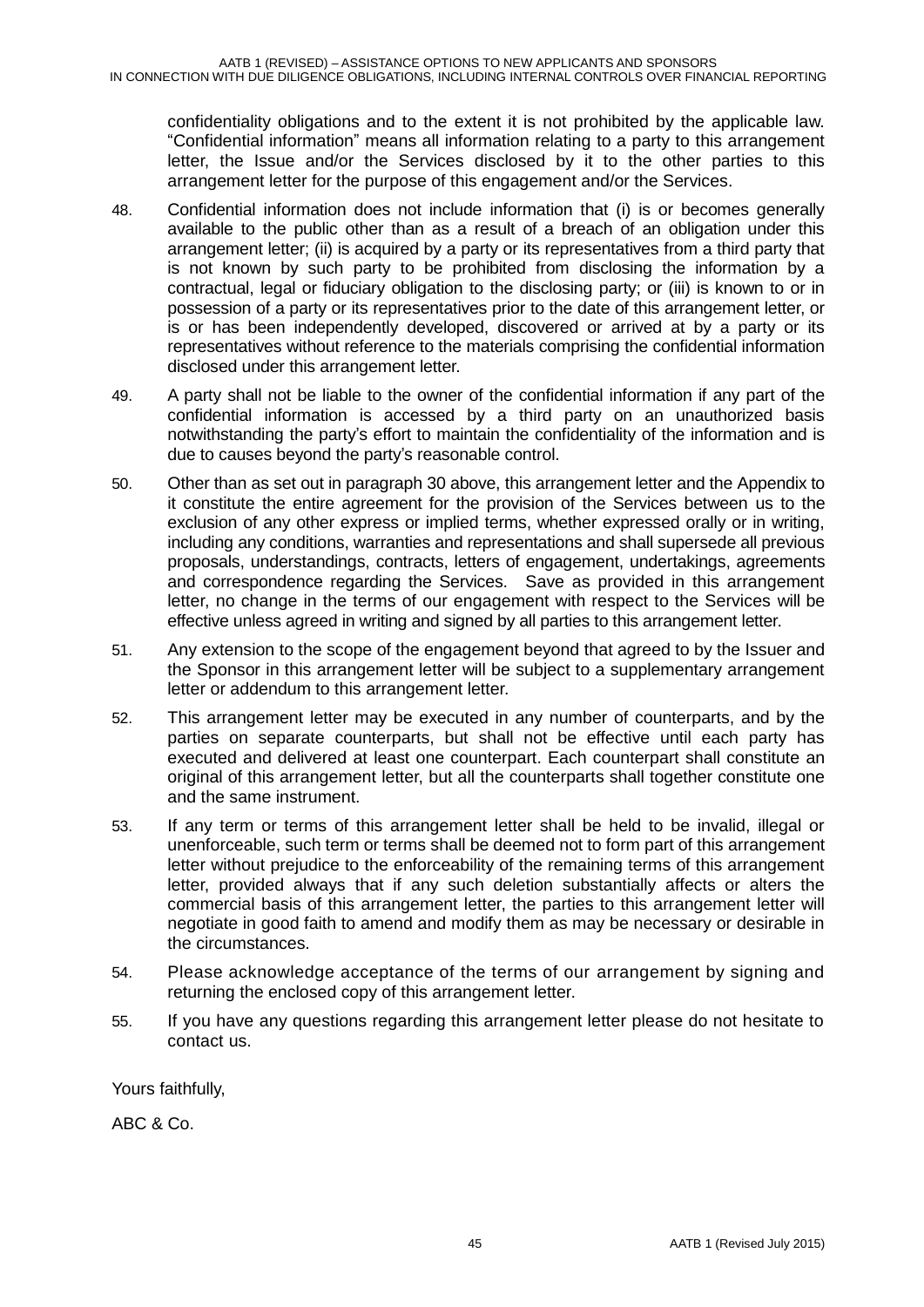Certified Public Accountants (Practising) [or Certified Public Accountants] Hong Kong Date

#### **Acknowledgement and Acceptance**

**\_\_\_\_\_\_\_\_\_\_\_\_\_\_\_\_\_\_\_\_\_\_\_\_\_\_\_\_\_\_\_\_**

We acknowledge receipt of this arrangement letter and agree with the terms of your arrangement set out therein:

> **Director** for and on behalf of the board of XYZ Limited

[•] for and on behalf of

Sponsor (on its own behalf and as representative of each of the Hong Kong and other International Underwriters)

**\_\_\_\_\_\_\_\_\_\_\_\_\_\_\_\_\_\_\_\_\_\_\_\_\_\_\_\_\_\_\_\_\_\_\_**

#### **Confirmation of the Contract by [***Name of the newly added sponsor***] (the "New Sponsor")**

We have read the arrangement letter entered into between XYZ Limited, Sponsors Limited, ABC & Co. dated [*Date of arrangement letter*]. In consideration of ABC & Co. agreeing to provide the Services to the New Sponsor pursuant to the arrangement letter, the New Sponsor agrees to be bound by the terms of the arrangement letter as if it was a party thereto.

For and on behalf of the New Sponsor

(on its own behalf and as representative of each of the Hong Kong and other International Underwriters)

| Signed:   |            |
|-----------|------------|
| Name:     |            |
| Position: | [Director] |
| Date:     |            |

For and on behalf of the Board of XYZ Limited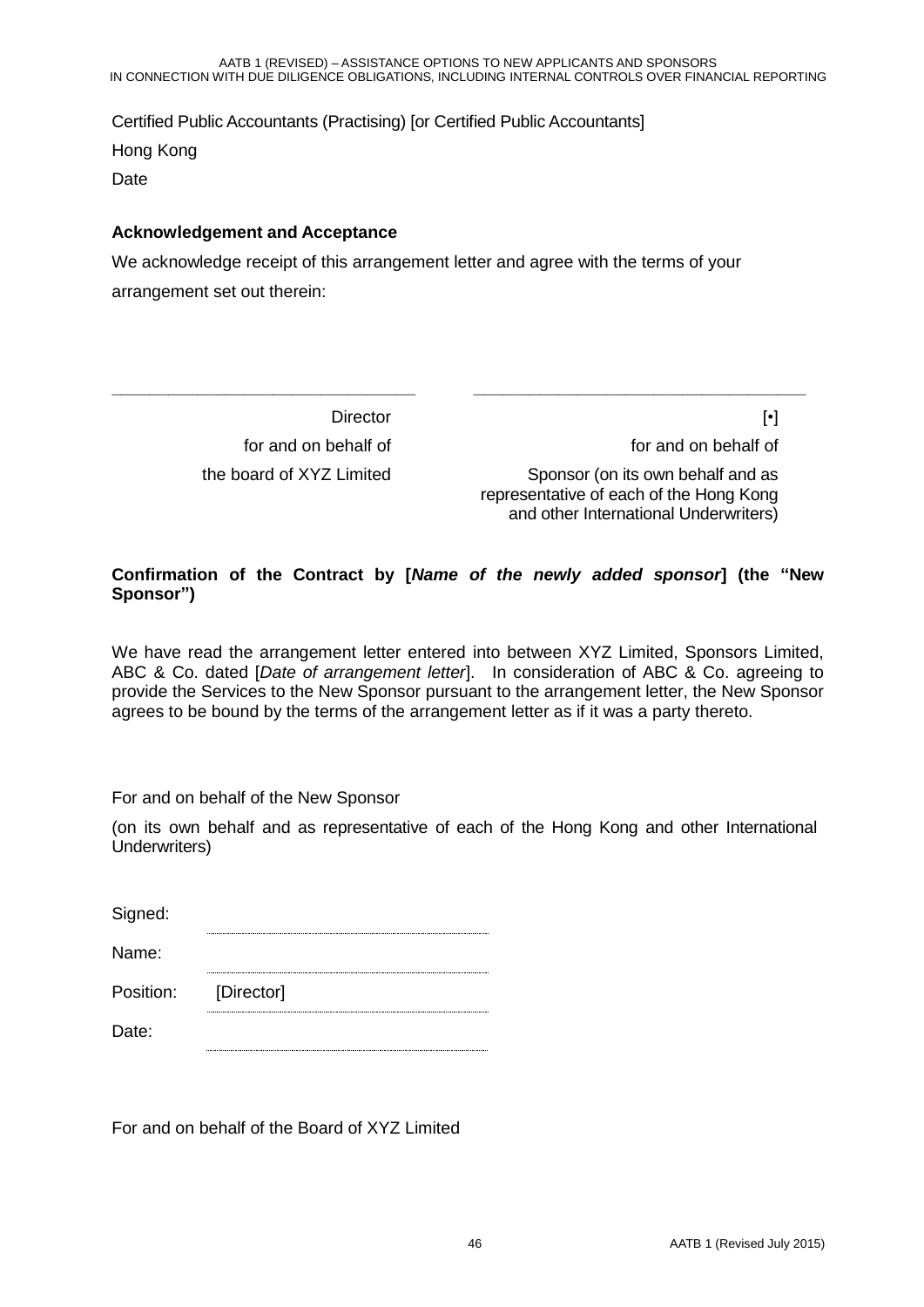| Signed:   |            |
|-----------|------------|
| Name:     |            |
| Position: | [Director] |
| Date:     |            |
|           |            |

Enclosure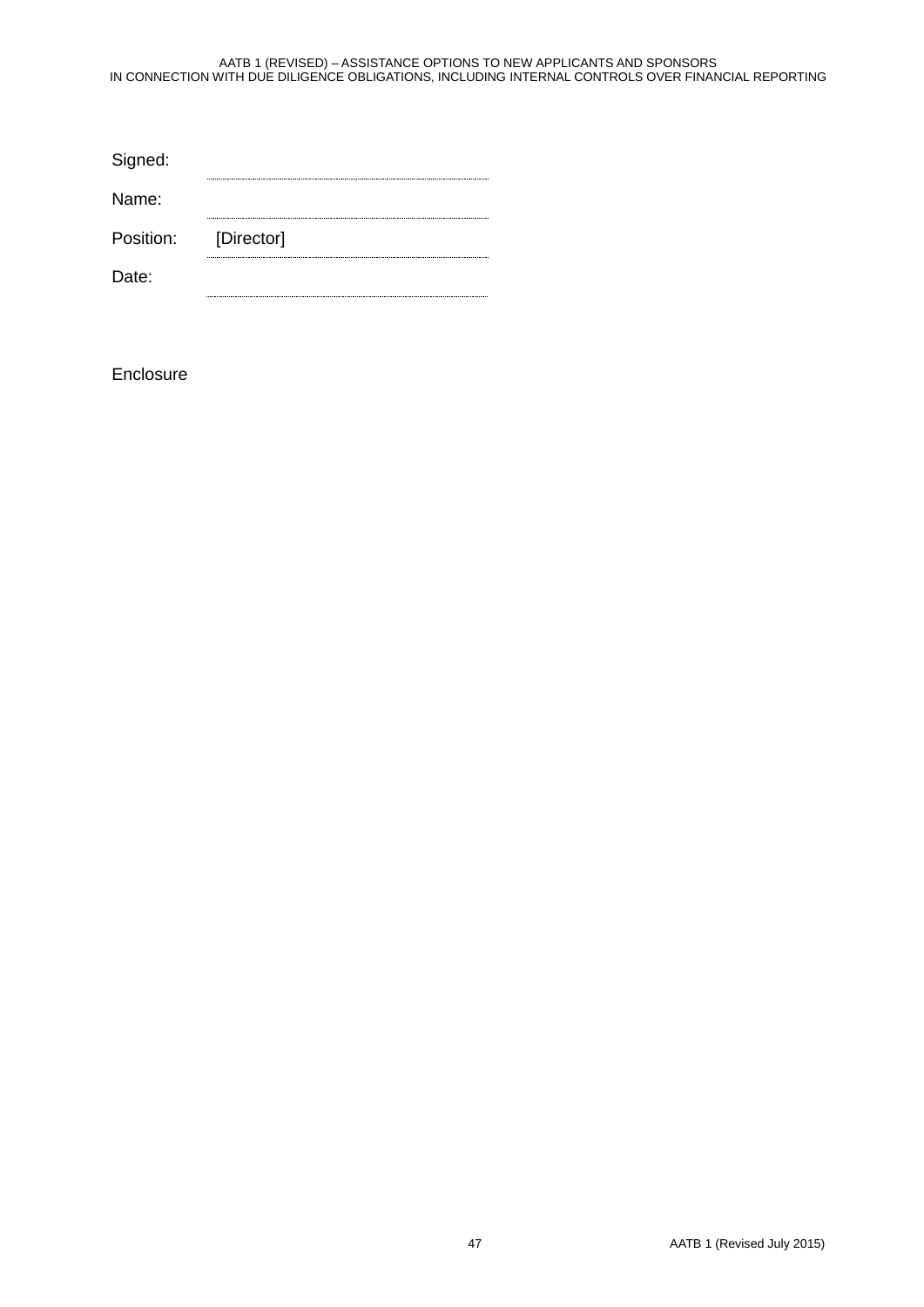#### **Appendix 1 – Option 1 – Long form report for review of internal controls over financial reporting**

#### **Appendix 1 - Scope and Approach–Long Form Report - Review of Internal Controls over Financial Reporting**

The areas of focus included in our work coverage, as determined and agreed by the Issuer and the Sponsor, are set out below.

In respect of the agreed areas of focus we will:

- (a) Understand how a control procedure is undertaken through discussions with management, and review relevant policies and procedures;
- (b) Consider and comment on the design, implementation and operating effectiveness of control procedures in the agreed areas of focus. The period of coverage for the purposes of our work will be for the period between [date]\* and [date]\* although we will not necessarily cover all 12 months for each and every control that is tested;
- (c) Draw to your attention any material or other internal control deficiencies which come to our attention based on the procedures we agree to perform;
- (d) Provide recommendations to address the identified internal control deficiencies; and
- $\overline{e}$  [Follow-up review of implementation of the recommendations].

Our procedures performed over the system of internal controls will be undertaken with reference to the globally recognized Internal Control - Integrated Framework released in 2013 COSO.

Our findings and recommendations in relation to internal controls cannot be considered as a complete assessment under this framework due to scope limitations set by the Issuer and the Sponsor.

Our work does not constitute an assurance engagement made in accordance with any assurance standards issued by the HKICPA. In addition, all relevant business processes, operational activities and financial control procedures are dependent for their effectiveness on the diligence and propriety of those responsible for operating them, and are capable of being overridden by management. Hence, we will not be in a position to provide any assurance over the Issuer's internal controls over financial reporting and thus neither the Sponsor nor the Issuer should rely on the Report to provide such assurance.

Areas of focus:

*The final scope of a long form report engagement and the specific matters (areas of focus) to be covered will vary from case to case. The areas of focus set out below represent matters that may be considered for inclusion in the scope of an assignment in connection with providing due diligence assistance for internal controls over financial reporting and should not be regarded as exhaustive and it is not industry specific.*

#### **I. Internal Control at the Entity Level**

#### **1. Control Environment**

- 1.1 Integrity and ethical values
	- Code of conduct and other practices regarding acceptable business practice or expected standards of ethical and moral behavior
	- Management of conflict of interest
	- Determination of management's remuneration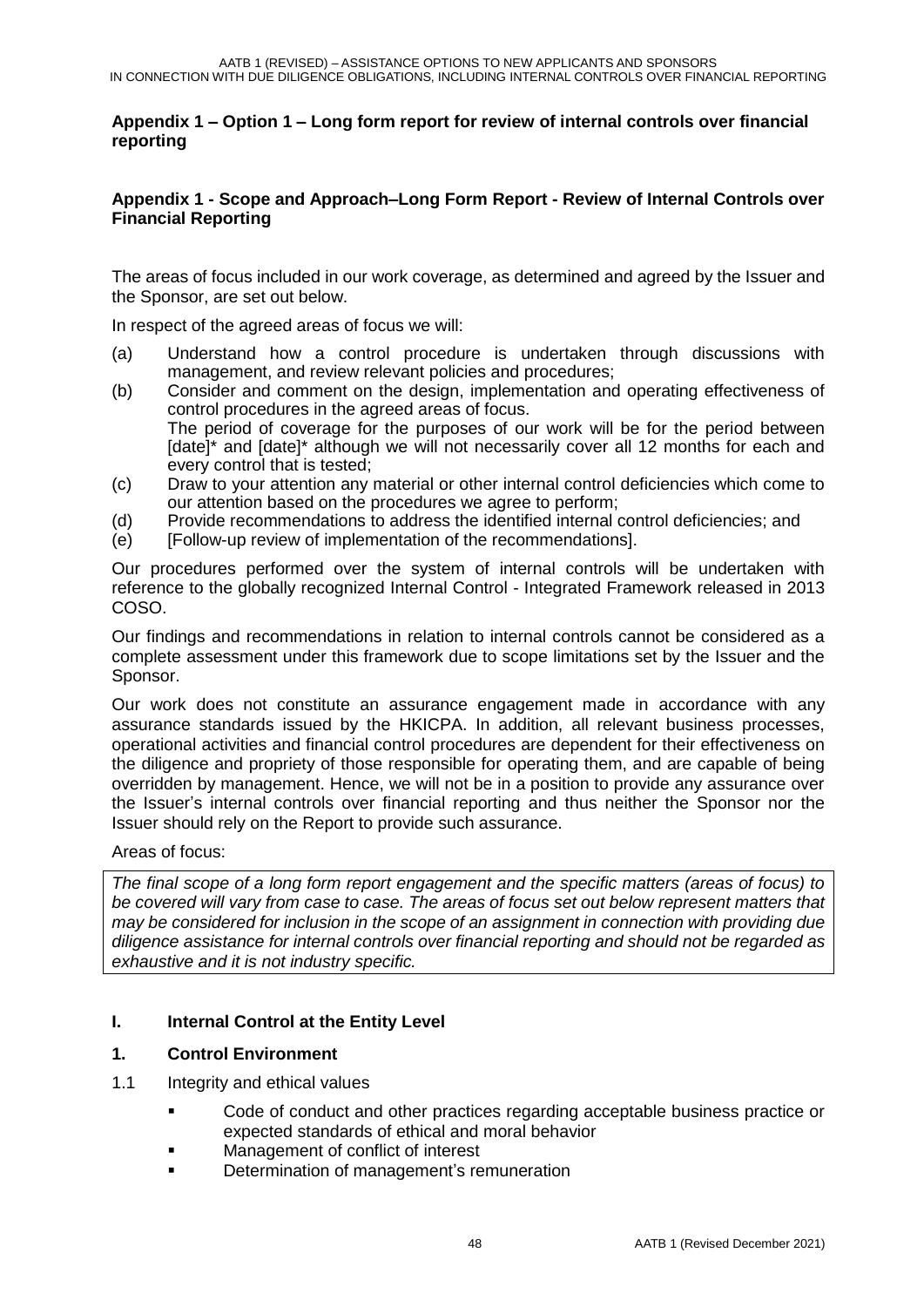- Whistleblower program and other misconduct detective measures
- **Approach to compliance with the Rules Governing of the Listing of Securities on** the Stock Exchange of Hong Kong Limited (the "Listing Rules"), including the Code on Corporate Governance Practices
- 1.2 Board of directors and board committees
	- Independence, experience, roles and responsibilities of the Board of Directors
	- **EXECOMPOSITED And EXPERIENCE OF MEMBERS OF EACH COMMUNIST**
	- **Board and committee meetings**
	- Terms of reference for each committee
	- Process for informing the board of directors of significant issues
	- Communication between each committee, management and board of directors
- 1.3 Management's philosophy and operating style
	- **Financial reporting, including development of accounting estimates and** accounting policies
	- **Evaluation of potential investments/ventures**
	- Management incentive program
- 1.4 Organizational structure
	- Description of business units and their responsibilities
	- **Reporting lines (including interaction between senior management and** operating management)
	- Segregation of legal entities and evaluation process for changes in organizational structure in light of changes in the business or industry
- 1.5 Financial reporting competencies
	- Staffing, experience and qualifications of financial reporting and related oversight roles
	- **Provision of training relating to financial reporting**
	- Procedures for evaluating the departure of management and supervisory personnel
- 1.6 Authority and responsibility
	- Communication of job description with role and level of authority
	- **•** Delegation and assignment of the level of authority and responsibility of key functional divisions
	- Information of ownership and management and access of authority level
	- Policies and Procedures on management override
- 1.7 Human resources
	- **Employee feedback mechanism**
	- Recruitment and termination policies and procedures
	- **Staff recruitment and selection**
	- Performance evaluation, and staff promotion, retention and compensation

#### **2. Risk Assessment**

- 2.1 Setting objectives
	- Business mission objectives, entity-wide objectives and activity-level objectives
	- Business planning
- 2.2 Risk assessment and management
	- Risk assessment and management process and reporting
	- **EXECTE 2018** Legal and regulatory compliance (relating to financial reporting)
	- Fraud identification, prevention and reporting process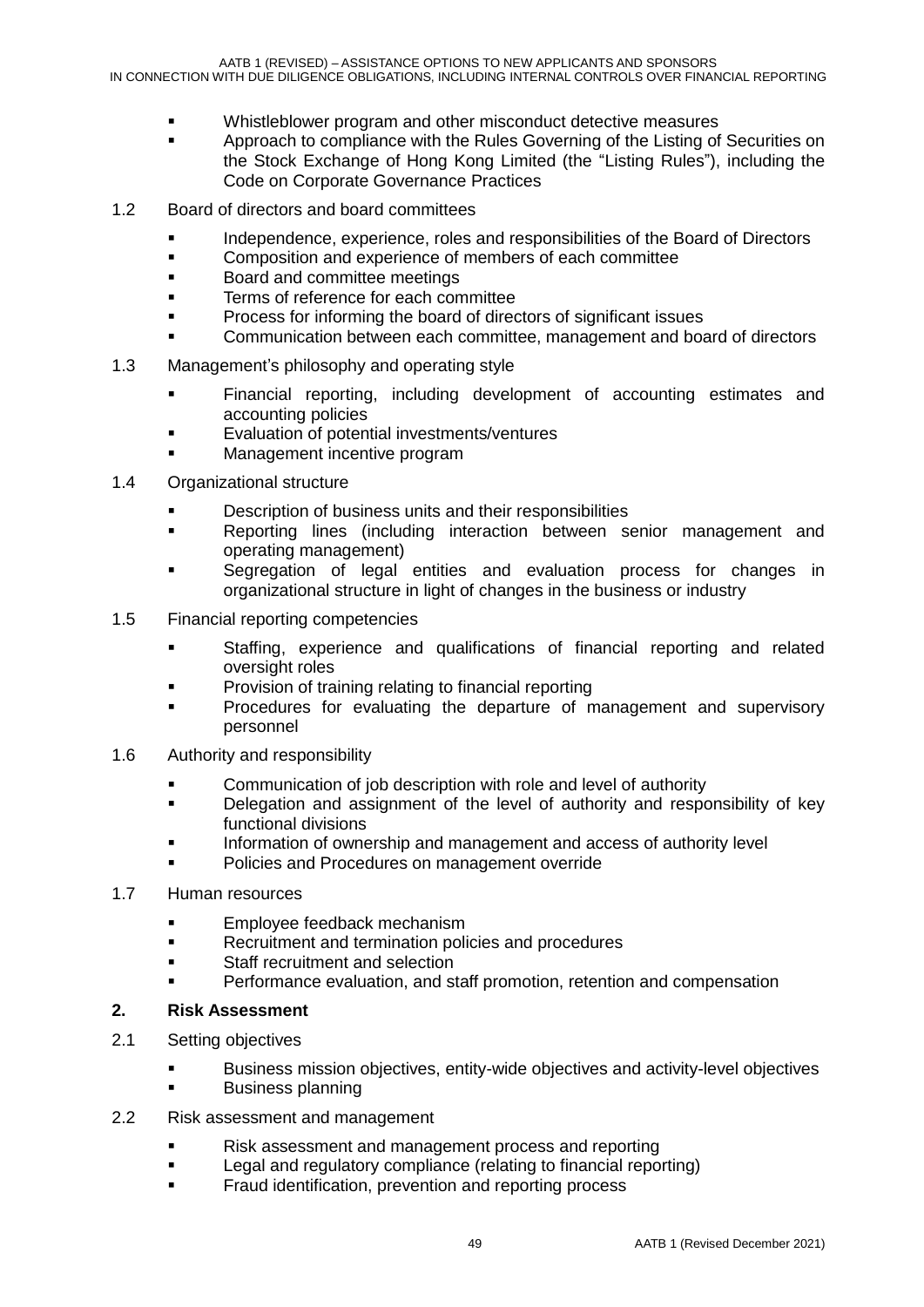- **Procedures for identifying and reacting to changing environment**
- Development of action plan to mitigate risk
- **•** Ongoing monitoring of risks and operating environment

#### **3. Control Activities**

- 3.1 Implementation of policies/practices and procedures of significant business processes (see Section II below)
- 3.2 Procedures for entering into material contracts and other legal commitments

#### **4. Information and Communication**

- 4.1 Forecasting and budgeting
	- **Budgeting preparation**
	- **Procedures to maintain a rolling budget and forecast**
	- Variance analysis
- 4.2 Management reporting framework and procedures
- 4.3 Internal communication
	- Upstream and downstream communication mechanism within the organization
	- Procedures to identify and monitor confidential or sensitive information
- 4.4 External communication
	- Communication policy with external parties, and follow up action by management
- 4.5 Confidentiality and Data Protection
	- Policies and procedures for access to and maintenance of sensitive information
	- **Data protection policies**
	- Maintenance and protection of trade secrets and confidential information, including lists of customers and suppliers and others sensitive commercial information

#### **5. Monitoring**

- 5.1 Internal audit and investigation functions (including remedial action in response to departures from approved policies/practices and procedures)
- 5.2 Channels for reporting deficiencies/irregularities
- 5.3 Management letter points issued by external auditors
- 5.4 Regulatory compliance management
- 5.5 Reporting of internal control deficiencies
- 5.6 Compliance with laws and regulations relating to financial reporting (including relevant Listing Rules)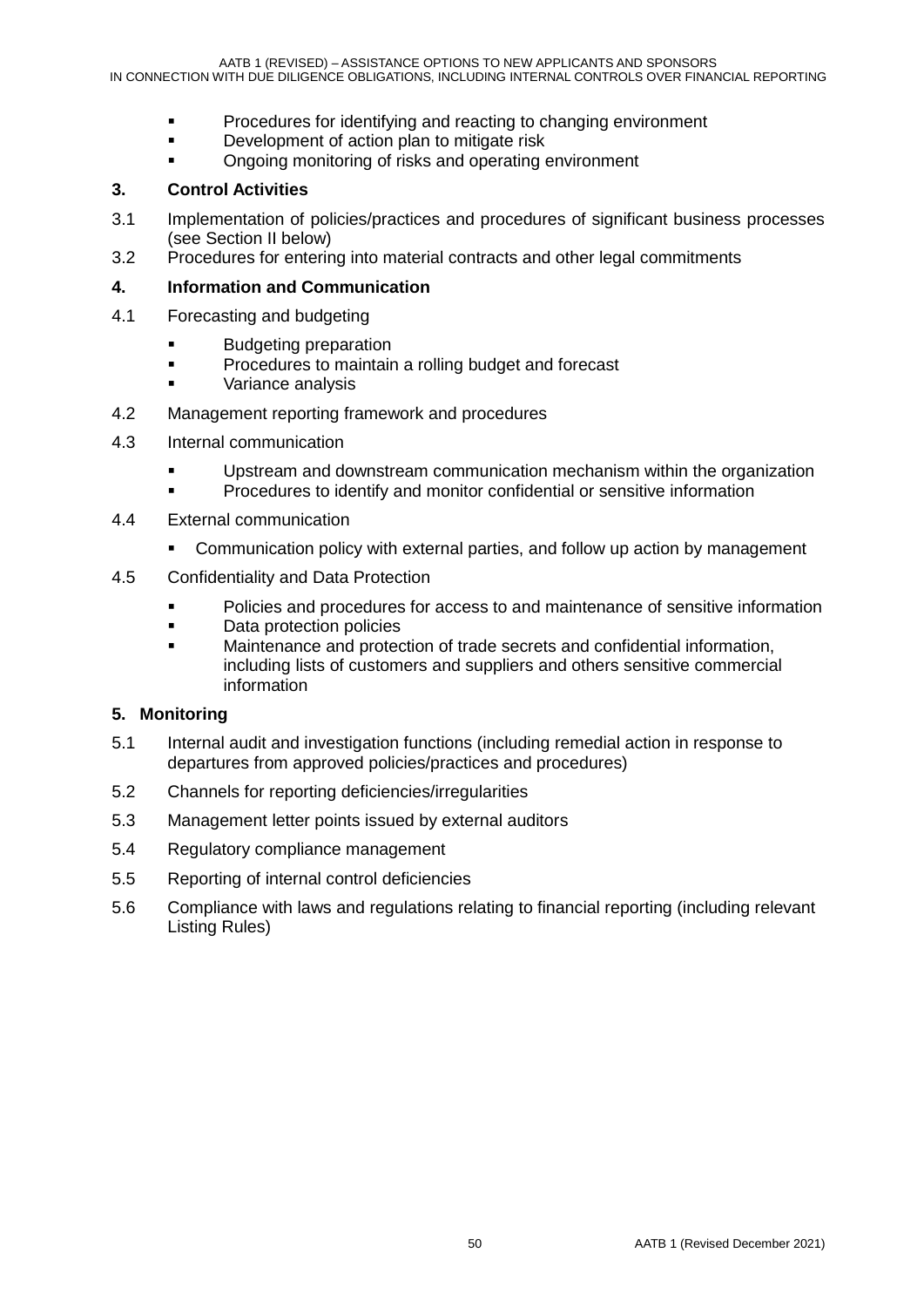#### **II. Internal control at the process level**

#### **1. Sales, accounts receivable and collection**

- **Policies and procedures**
- **EXECUSTOMER CUSTOMER SEARCH CUSTOMER SEARCH CUSTOMER CUSTOMER CUSTOMER CONTENT**
- **Managing customer credit and credit control**
- **Pricing/discount policies**
- Managing and processing sales orders and returns
- Logistics arrangement and sales fulfillment
- Accounts receivable monitoring, bad debt provision and write-off
- Processing receipts
- Segregation of duties over revenue management process

#### **2. Procurement, accounts payable and payment**

- **•** Policies and procedures
- **EXECTE SELECTION, management and monitoring of suppliers**
- **Maintenance of supplier master file**
- Supplier selection process and data management
- Managing, processing and approval of purchase requisition and purchase orders
- Processing accounts payable and approval of payment
- Segregation of duties over the procurement management and payable process

#### **3. Inventory management, including logistics**

- **Policies and procedures**
- **Inventory movement management (receive, transfer, dispatch)**
- **Logistics arrangement between suppliers/company**
- Physical safeguards over Inventory
- Inventory counting and valuation procedures
- Segregation of duties over inventory management process
- Recording and reconciliation of inventory
- Impairment and write-offs

#### **4. Production and costing**

- **Production planning and management**
- **Example 2** Costing management
- **EXECUTE:** Monitoring, reporting and follow-up of supply interruption

#### **5. Human resources (HR) and payroll**

- **Recruitment policies and procedures (hiring and termination process)**
- Calculating and processing of payroll
- **Managing payroll records**
- Segregation of duties over the HR & payroll management process
- Pension plans and occupational schemes policies and contributions
- Housing, medical and other allowances determination and approval
- Employee bonus determination and approval

#### **6. Fixed assets**

- **•** Policies and procedures
- **EXECUTE:** Acquisition of fixed assets
- **EXEC** Capitalization of assets under construction
- Depreciation of fixed assets
- Disposal/transfer of fixed assets
- Maintenance of fixed assets (including valuation and impairment assessment)
- Managing and safeguarding fixed assets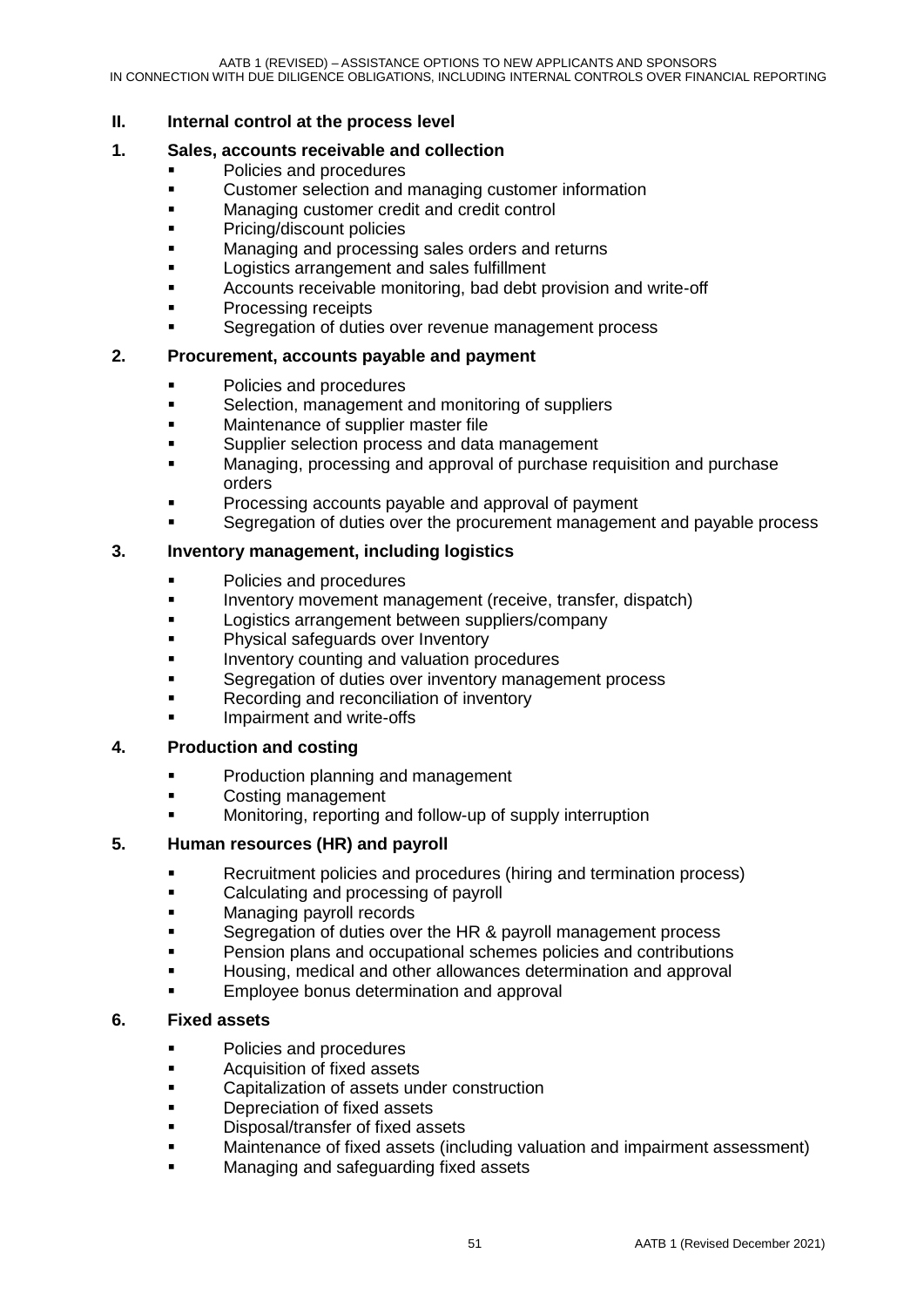- Maintenance of fixed assets master file
- Segregation of duties over fixed assets management process

#### **7. Cash and treasury management**

- Policies and procedures
- **Managing liquidity**
- **Managing investment**
- **Managing borrowing**
- Managing financial instruments e.g. derivatives, hedging, foreign exchange (if applicable)
- Cash flow forecasting
- **Physical cash management and bank reconciliation**
- Policy on cash advances to directors and employees
- **Segregation of duties over cash management and treasury process**

#### **8. Insurance**

- **Safeguarding fixed assets**
- Safeguarding inventory
- **•** Protecting and compensating employees
- Third party litigation

#### **9. Financial reporting and disclosure controls**

- **Periodic Financial Statement Close Procedures**
- **Key Accounts Reconciliation**
- Calculation and Recording of Estimate, Accruals and Non-routine Transactions
- **•** Consolidation and elimination
- Reporting and Disclosures (including Related Parties and Connected Party Transactions)

#### **10. Taxes**

- Tax filing
- **Tax compliance**
- Tax disputes handling procedures

#### **11. IT General Controls**

- **IF security policies and administration procedures**
- **Program change management**
- **Logical access**
- **Backup and disaster recovery plan**